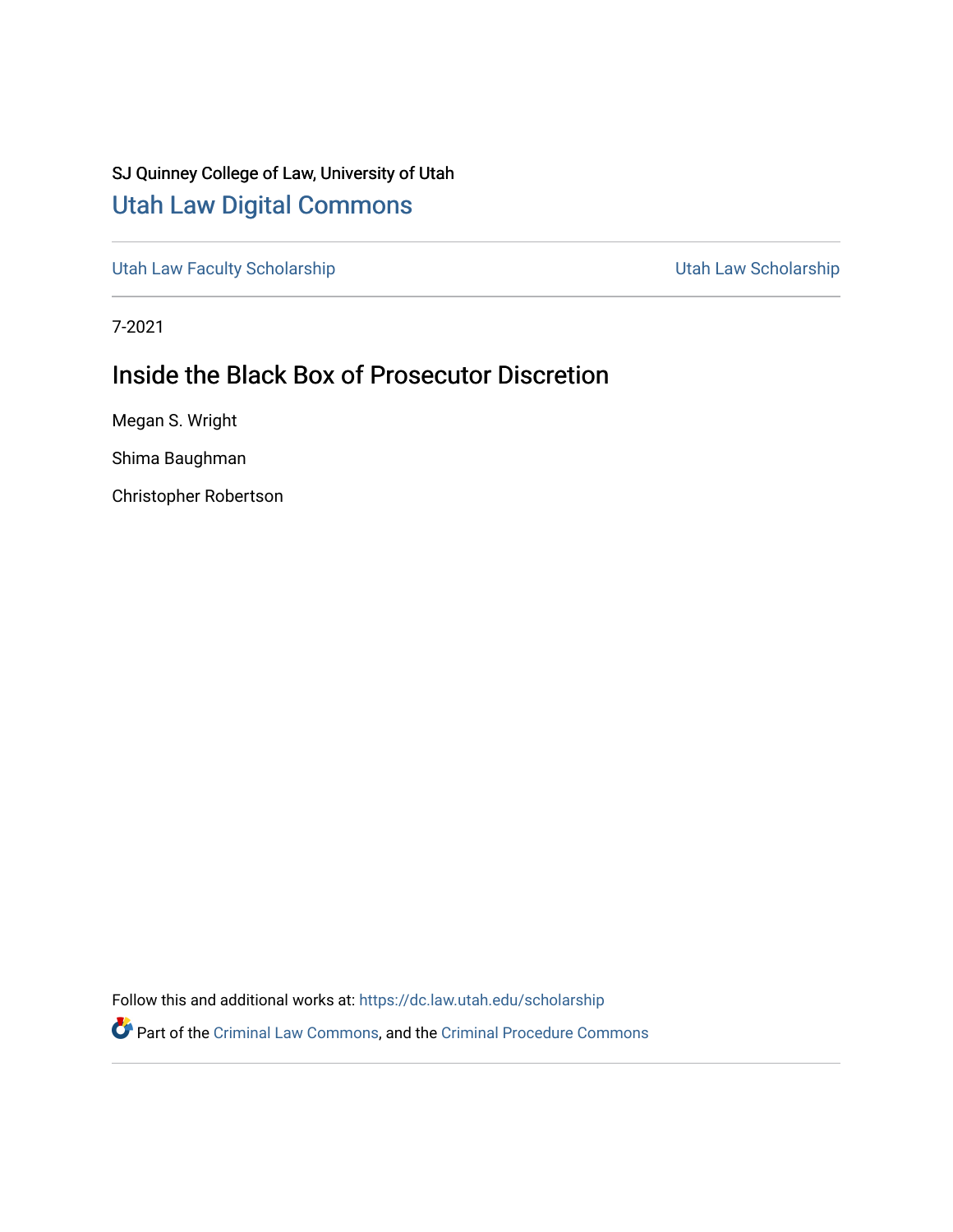# INSIDE THE BLACK BOX OF PROSECUTOR DISCRETION

Megan S. Wright\*, Shima Baradaran Baughman\*\* & Christopher Robertson\*\*\*

*In their charging and bargaining decisions, prosecutors have unparalleled and nearly-unchecked discretion that leads to incarceration or freedom for millions of Americans each year. More than courts, legislators, or any other justice system player, in the aggregate prosecutors' choices are the key drivers of outcomes, whether the rates of mass incarceration or the degree of racial disparities in justice. To date, there is precious little empirical research on how prosecutors exercise their breathtaking discretion. We do not know whether they consistently charge like cases alike or whether crime is in the eye of the beholder. We do not know what sorts of limits, supervision, or guidelines prosecutors work within. And we do not know what sorts of information prosecutors rely upon, when making their decisions. Prosecutors' decisions have accordingly been called a "black box" for their inscrutability.* 

*Until now. We recruited over 500 prosecutors nationwide, and had them charge an identical case given identical substantive law, specify the plea bargain terms that they would seek, and explain their decisions. We also learned* 

 <sup>\*</sup> Assistant Professor of Law, Medicine, and Sociology, Penn State Law and Penn State College of Medicine; Adjunct Assistant Professor of Medical Ethics in Medicine at Weill Cornell Medical College. Thanks to Laureen O'Brien, Ellen Hill, Leann Jones, Danielle Curtin, and Joseph Radochonski for research assistance during data collection. Thanks to Veronica Rosenberger for assistance with qualitative data analysis.

<sup>\*\*</sup> Associate Dean of Faculty Research and Development, Presidential Scholar and Professor of Law, University of Utah College of Law. We thank the Yale University Institution for Social and Policy Studies for their support of this project (Yale ISPS ID P20-001). We appreciate the feedback received at the Annual Center for Empirical Legal Studies Conference hosted at the University of Michigan. Special thanks to John Rappaport, Sonja Starr, Carissa Hessick, Darryl Brown, Sim Gill, Andrew Ferguson, Jeffrey Bellin, L. Song Richardson, Cathy Hwang, Andy Hessick, Christopher Griffin, Ron Wright, and John Pfaff. We appreciate the comments of the Rocky Mountain Junior Conference, and the University of Utah faculty research grant for making this research possible. I am grateful for research assistance from Amylia Brown, Carley Herrick, Tyler Hubbard, Emily Mabey, Olivia Ortiz, Haden Gobel, Hope Collins, Rebekah Watts, Talley Timms Ransil, Jacqueline Rosen, Kenneth Peterson, and Ross McPhail. I am especially thankful for empirical support from Jessica Morrill. We are thankful to all of the prosecutors nationally who participated in this experiment. IRB 69654 (University of Utah). Please send draft comments to shima.baughman@law.utah.edu.

N. Neal Pike Scholar and Professor of Law, Boston University School of Law; Visiting Senior Scholar, James E. Rogers College of Law, University of Arizona.. Thanks to University of Arizona for research funding, as well as Harvard Law School and NYU Law School, where I worked on this project while a visiting professor. For helpful feedback the authors thank Jane Bambauer, Marc Miller, Wes Oliver, Chris Griffin and participants at the 2018 Quantlaw workshop, especially Jim Greiner, Jeff Fagan, John Donohue, and Lee Epstein. Amy Brown was an excellent research assistant. We are thankful to all of the prosecutors nationally who participated in this experiment.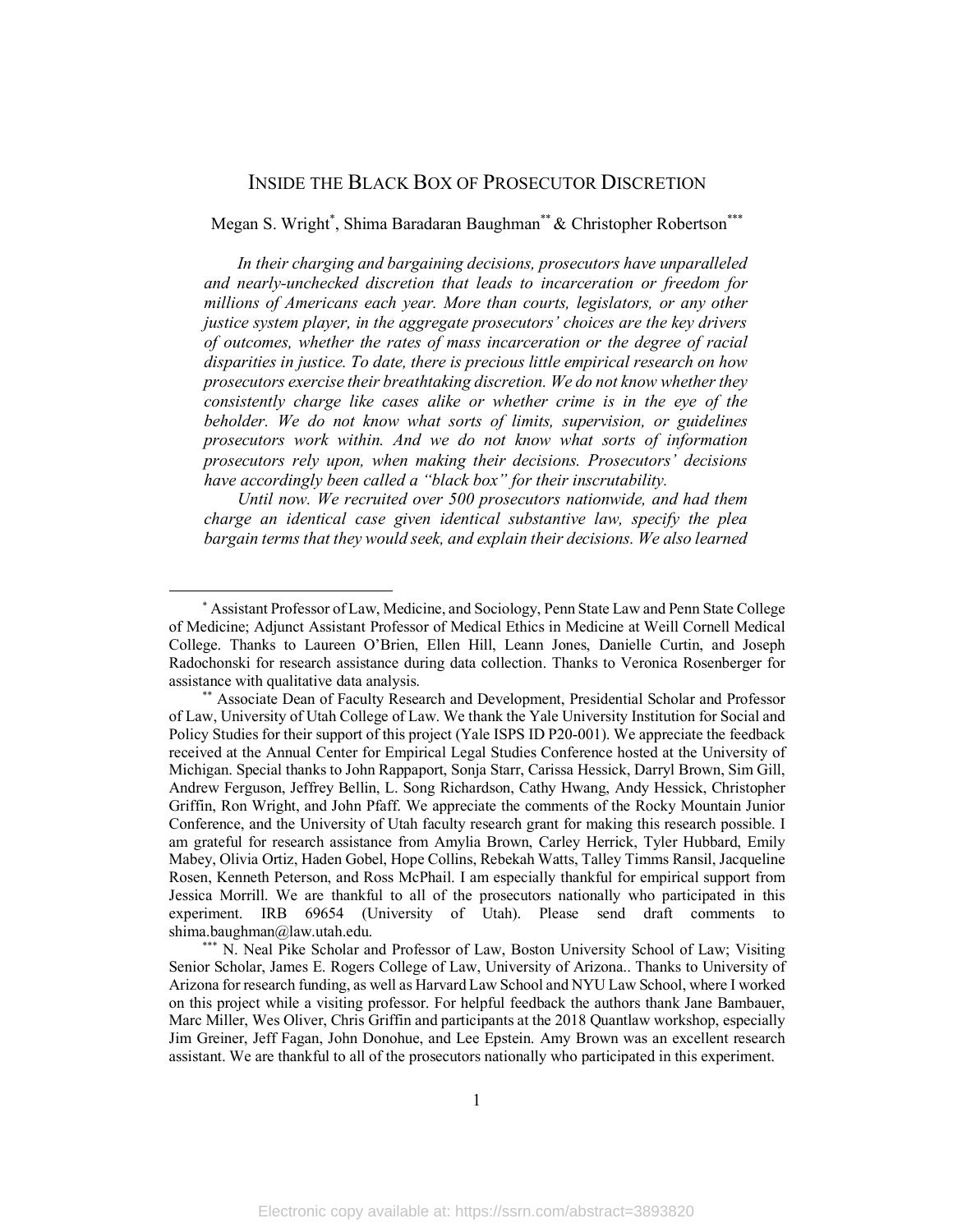*about their internal office guidelines and procedures, and the information they rely upon when making charging and bargaining decisions.*

*Our study tells a story of surprising severity in how prosecutors dispose of a relatively mild case with no harm to victims, creating potentially devastating consequences for an offender suffering from apparent mental illness. Taking advantage of our vignette-survey design, which presents the exact same case to hundreds of prosecutors, we also document wild heterogeneity in prosecutor charging practices, with some dismissing the case out of hand and others demanding months or years of incarceration. We also find that many prosecutors lack meaningful guidelines or supervision. Nonetheless, in our review of their qualitative explanations, we also find prosecutors aspiring to do justice, concerned about harm to victims and the rehabilitation of offenders, and considering their mental health and financial wherewithal. From these findings, we shed light in an otherwise theoretically rich but empirically lacking area of criminal scholarship.*

#### TABLE OF CONTENTS

| I. REVIEW OF PRIOR RESEARCH ON PROSECUTOR DECISIONMAKING9   |    |
|-------------------------------------------------------------|----|
|                                                             |    |
|                                                             |    |
|                                                             |    |
|                                                             |    |
|                                                             |    |
|                                                             |    |
| D. Factors Relevant to Prosecutors in Charging Decisions 18 |    |
|                                                             |    |
|                                                             |    |
|                                                             |    |
|                                                             |    |
|                                                             |    |
|                                                             |    |
|                                                             |    |
|                                                             |    |
|                                                             |    |
|                                                             |    |
|                                                             |    |
|                                                             |    |
|                                                             |    |
|                                                             |    |
| 1. Responsibility for Charging/Plea Bargaining Decisions    |    |
|                                                             | 42 |
|                                                             |    |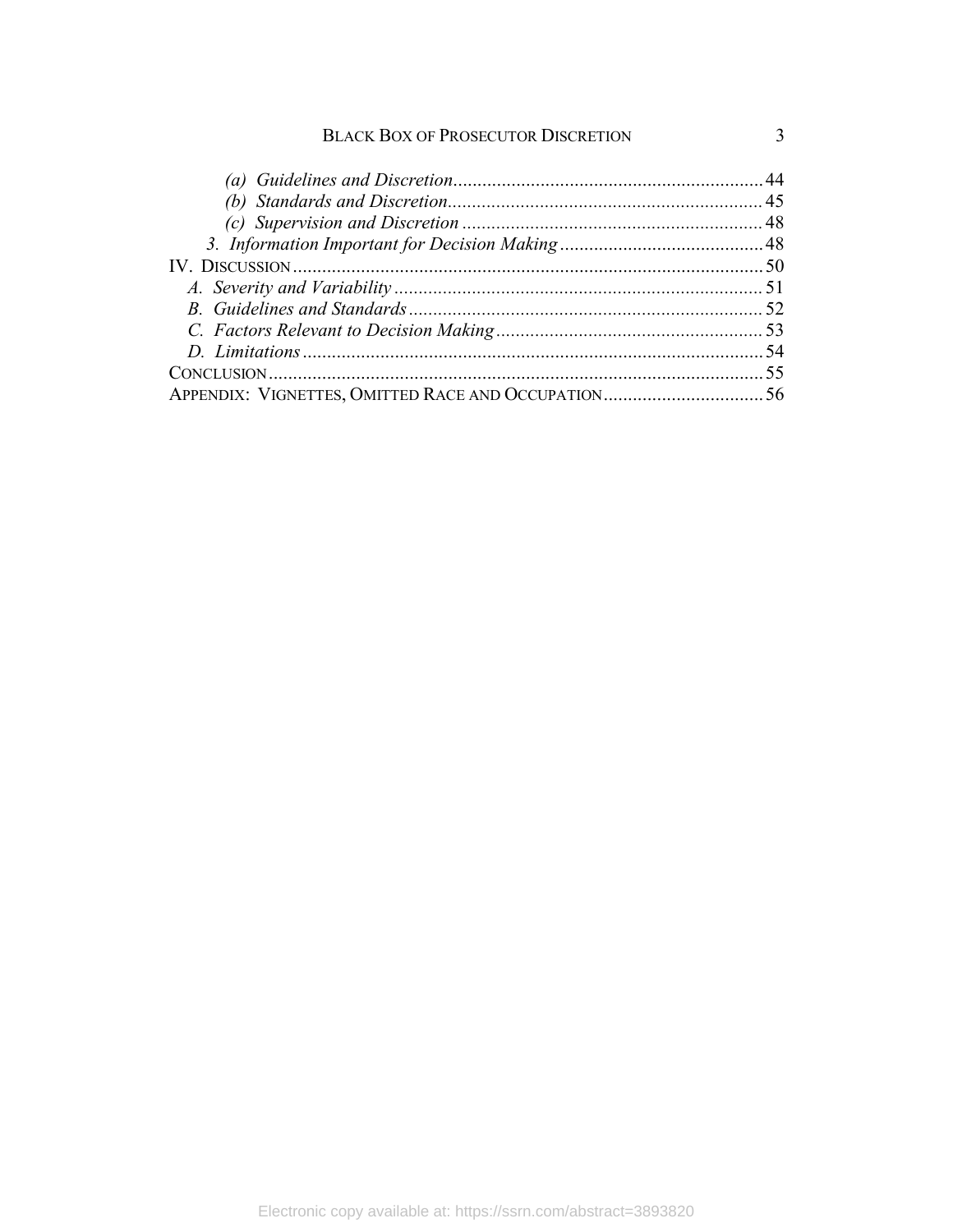Prosecutors have extensive power and what guides their decisions is largely unknown and inscrutable.<sup>1</sup> There is an ongoing national conversation about the role of prosecutors in increasing and potentially reducing national incarceration rates, <sup>2</sup> as well as their role in contributing to incarceration disparities that harm people of color.<sup>3</sup> Some scholars have focused on the rise of newly-elected prosecutors articulating progressive visions,4 intimating that progressive scholarship has swept a wave over the nation.<sup>5</sup> However, it is unclear whether isolated progressive statements from head prosecutors translate into meaningful leniency from line prosecutors. Indeed, prosecutor decision making, including what factors they consider in charging and plea bargaining, has been referred to as the "black box."6 This is protected information that is not discoverable by defendants and has

 <sup>1</sup> Chad Flanders & Stephen Galoob, *Progressive Prosecution in a Pandemic*, 110 J. CRIM. L. & CRIMINOLOGY 685, 690 (2020) ("[T]he power and discretion of prosecutors . . . could be wielded either for harsh justice or for mercy and leniency."); Ronald F. Wright, *Prosecutors and Their State and Local Polities*, 110 J. CRIM. L. & CRIMINOLOGY 823, 825 (2020) ("[A] prosecutor's declination policy is a matter of debate with the prosecutor's office, among other lawyers, and with the larger voting public.").

<sup>2</sup> Jeffrey Bellin, *Expanding the Reach of Progressive Prosecution*, 110 J. CRIM. L. & CRIMINOLOGY 707 (2020) (describing how societal pressures have lead to the rise of progressive prosecutors to address the failings of mass incarceration and recidivism).

<sup>3</sup> Bruce A. Green & Rebecca Roiphe, *When Prosecutors Politick: Progressive Law Enforcers Then and Now*, 110 J. CRIM. L. & CRIMINOLOGY 719, 752 (2020) (noting that progressive prosecutors "attempt to minimize racial and economic injustice, exemplified by high rates of incarceration, particularly of poor people and minorities.").

<sup>4</sup> *See, e.g.*, Bellin, *supra* note 2 at 707–11; Flanders & Galoob, *supra* note 1 at 688–94; *see also* Rachel E. Barkow, *Can Prosecutors Help To End Mass Incarceration?*, \_\_ MICH. L. REV. (forthcoming 2021) (manuscript at 9) (highlighting that progressive prosecutors face challenges to getting elected, even in urban, liberal areas).

<sup>&</sup>lt;sup>5</sup> Kim Foxx was elected State's Attorney for Cook County, Illinois (Chicago) in 2016; Larry Krasner was elected District Attorney of Philadelphia, Pennsylvania in 2017; Rachael Rollins was elected District Attorney of Suffolk County, Massachusetts (Boston) in 2018. *See* Caren Morrison, *Progressive Prosecutor's Scored Big Wins in 2020 Elections, Boosting a Nationwide Trend*, THE CONVERSATION, https://theconversation.com/progressive-prosecutors-scored-big-wins-in-2020 elections-boosting-a-nationwide-trend-149322; *see also* Cara Bayles, *A New Class of Prosecutors: Reformers Win Races Nationwide*, LAW 360 (Nov. 8, 2020, 8:02 PM EST), https://www.law360.com/access-to-justice/articles/1326594/a-new-class-of-prosecutors-reformerswin-races-nationwide ("Progressive newcomers were elected to top prosecutor posts in Los Angeles; Austin, Texas; Orlando, Florida; Detroit; Aurora, Colorado; and Columbus, Ohio; as well as what were considered local presidential battlegrounds, like Michigan's Oakland County, a suburb of Detroit.").

<sup>6</sup> Marc L. Miller & Ronald F. Wright, *The Black Box*, 94 IOWA L. REV. 125, 129 (2008) ("[T]he black box: the inner workings of prosecutors' offices. . . . [T]he absence of controlling statutes or case law makes it possible for prosecutors to do their daily work without explaining their choices to the public.").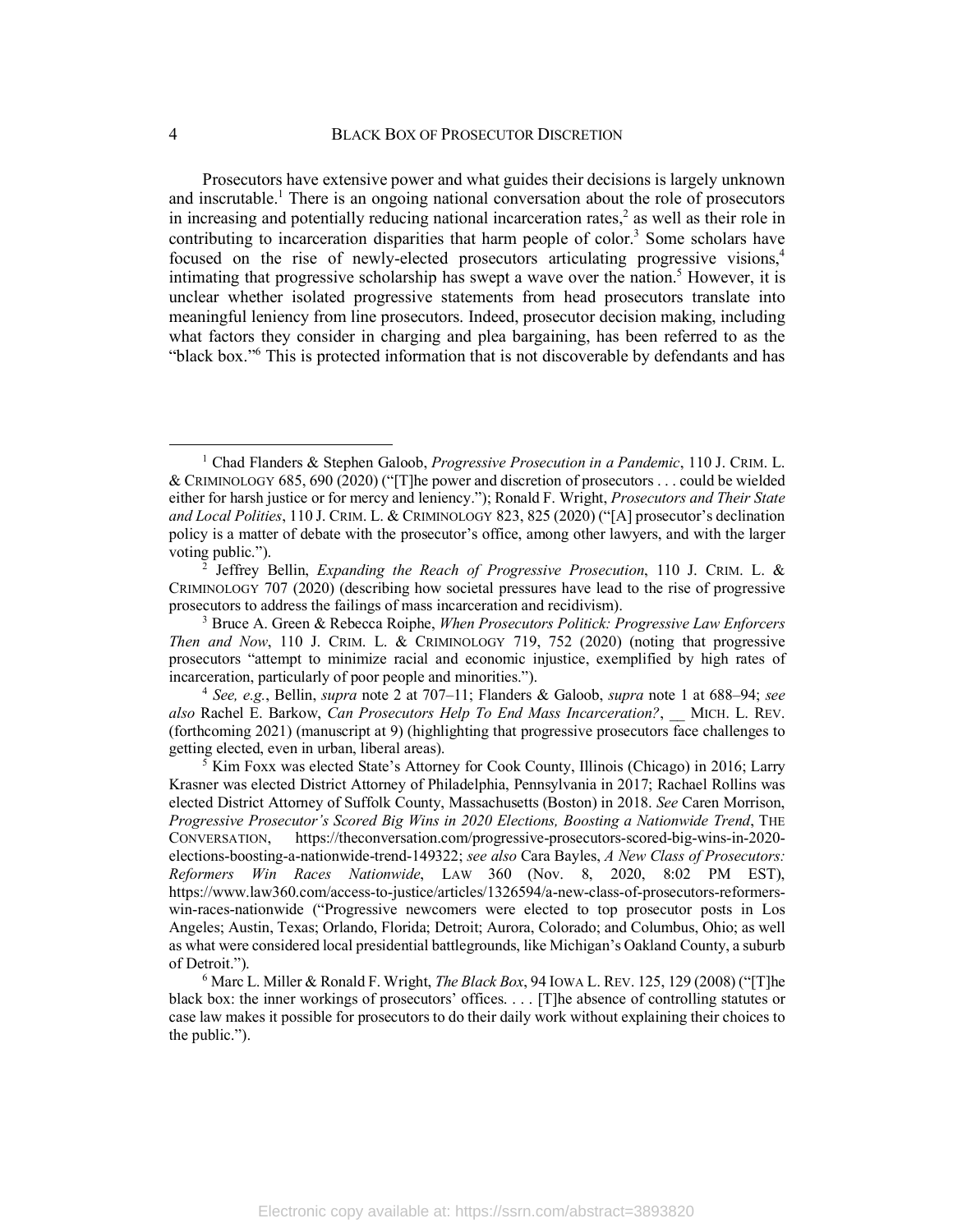been difficult to examine empirically.<sup>7</sup>

Prosecutors play a key role in the administration of criminal justice.<sup>8</sup> Prosecutors decide whether to initiate criminal proceedings,<sup>9</sup> what charges to bring,<sup>10</sup> what penalties to seek,<sup>11</sup> and whether to agree to a plea bargain,<sup>12</sup> and what sentencing recommendations to advise.<sup>13</sup> The prosecutor may be the government official with the most unreviewable power and discretion.<sup>14</sup> Since the vast majority of cases are resolved short of trial, a second key

<sup>9</sup> *See generally* Sarah Ribstein, *A Question of Costs: Considering Pressure on White-Collar Criminal Defendants*, 58 DUKE L.J. 857, 868 (2009); Samuel J. Levine, *The Potential Utility of Disciplinary Regulation as a Remedy for Abuses of Prosecutorial Discretion*, 12 DUKE J. CONST. L. & PUB. POL'Y 1, 4 (2017); Josh Bowers, *Legal Guilt, Normative Innocence, and the Equitable Decision Not to Prosecute*, 110 COLUM. L. REV. 1655, 1700 (2010).

<sup>10</sup> *See generally* Wesley MacNeil Oliver & Rishi Batra, *Standards of Legitimacy in Criminal Negotiations*, 20 HARV. NEGOT. L. REV. 61, 67 (2015); Craig H. Solomon, *Prosecutorial Vindictiveness: Divergent Lower Court Applications of the Due Process Prohibition*, 50 GEO. WASH. L. REV. 324, 324 (1982); Kyle Graham, *Overcharging*, 11 OHIO STATE J. CRIM. L. 701, 710 (2014); Russell M. Gold, *Promoting Democracy in Prosecution*, 86 WASH. L. REV. 69, 84 (2011).

<sup>11</sup> *See generally* Carrie Leonetti, *When the Emperor Has No Clothes III: Personnel Policies and Conflicts of Interest in Prosecutors' Offices*, 22 CORNELL J.L. & PUB. POL'Y 53, 53 (2012); Peter L. Markowitz, *Prosecutorial Discretion Power at Its Zenith: The Power to Protect Liberty*, 97 B.U. L. REV. 489, 490 (2017).

<sup>12</sup> *See generally* Cynthia Alkon, *The U.S. Supreme Court's Failure to Fix Plea Bargaining: The Impact of Lafler and Frye*, 41 HASTINGS CONST. L.Q. 561, 599 (2014); Jeffrey Standen*, Plea Bargaining in the Shadow of the Guidelines*, 81 CALIF. L. REV. 1471, 1472 (1993); Ronald Wright & Marc Miller, *The Screening/Bargaining Tradeoff*, 55 STAN. L. REV. 29, 33 (2002); Michael M. O'Hear, *Plea Bargaining and Procedural Justice*, 42 GEO. L. REV. 407, 420–25 (2008).

<sup>13</sup> *See generally* Nicole T. Amsler, *Leveling the Playing Field: Applying Federal Corporate Charging Considerations to Individuals*, 66 DUKE L.J. 169, 173 (2016); Shima Baradaran Baughman, *Subconstitutional Checks*, 92 NOTRE DAME L. REV. 1071, 1091 (2017); Kate Stith, *The Arc of the Pendulum: Judges, Prosecutors, and the Exercise of Discretion*, 117 YALE L.J. 1420, 1470 (2008); Cynthia Kwei Yung Lee, *Prosecutorial Discretion, Substantial Assistance, and the Federal Sentencing Guidelines*, 42 UCLAL.REV. 105, 107 (1994); O'Hear, *supra* note 12; Geoffrey S. Corn & Adam M. Gershowitz, *Imputed Liability for Supervising Prosecutors: Applying the Military Doctrine of Command Responsibility to Reduce Prosecutorial Misconduct*, 14 BERKELEY J. CRIM. L. 395, 399 (2009); Vorenberg, *supra* note 9; Ronald F. Wright, *Sentencing Commissions as Provocateurs of Prosecutorial Self-Regulation*, 105 COLUM. L. REV. 1010, 1011 (2005).

<sup>14</sup> Stephanos Bibas, *Prosecutorial Regulation Versus Prosecutorial Accountability*, 157 U. PA. L. REV. 959, 959 (2009); Erwin Chemerinsky, *Eliminating Discrimination in Administering the Death Penalty: The Need for the Racial Justice Act*. 35 SANTA CLARA L. REV. 35 (1994).

 <sup>7</sup> Shima Baradaran Baughman & Megan S. Wright, *Prosecutors and Mass Incarceration*, \_\_S. CALIF. L.REV. \_\_ (forthcoming 2021) (manuscript at 27–36) (noting the lack of up-to-date empirical research on prosecutorial decisions).

<sup>8</sup> *See* Robert L. Misner, Recasting Prosecutorial Discretion, 86 J. Crim. L. & Criminology 717, 773 (1996); George C. Thomas, *Discretion and Criminal Law: The Good, the Bad, and the Mundane*, 109 PENN. ST. L. REV. 1043, 1043 (2005); Brandon K. Crase, *When Doing Justice Isn't Enough: Reinventing the Guidelines for Prosecutorial Discretion*, 20 GEO. J. LEGAL ETHICS 475, 475 (2007); James Vorenberg, *Decent Restraint of Prosecutorial Power*, 94 HARVARD L.REV. 1521, 1521 (1981).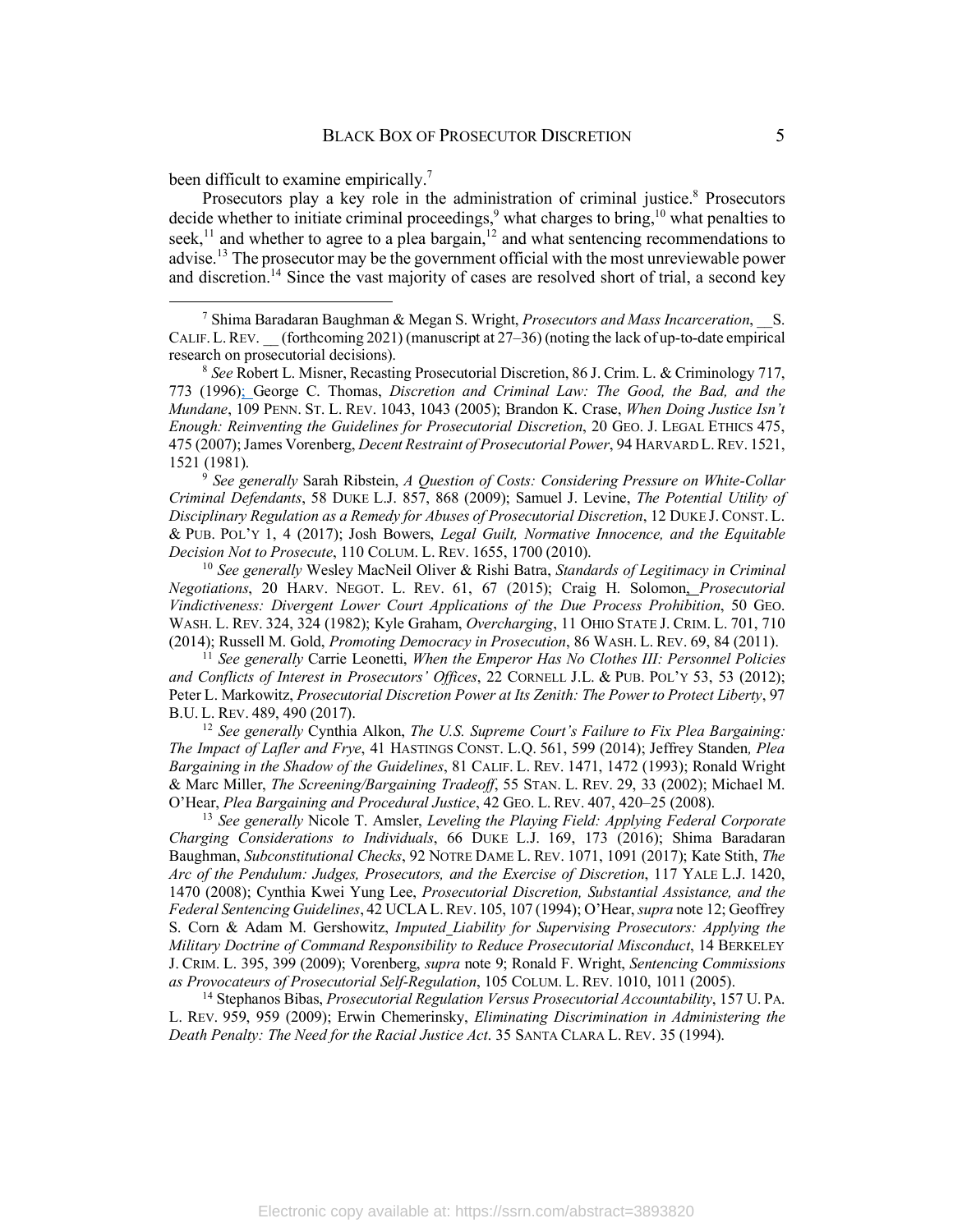point of attention is plea bargaining, which is also controlled by prosecutors.

Prosecutors' wide discretion creates opportunity for racial and gender bias,<sup>15</sup> overcharging,<sup>16</sup> vindictiveness,<sup>17</sup> plea bargaining abuses,<sup>18</sup> and wrongful convictions.<sup>19</sup> However, prosecutorial discretion allows prosecutors to adapt to different scenarios involving unique facts and defendants and provides a way for prosecutors to manage their ever-growing caseloads through plea-bargaining.<sup>20</sup> Arguably, prosecutorial discretion puts decision making in the hands of those with institutional knowledge of the criminal justice system. As the Supreme Court has explained, "because discretion is essential to the criminal justice process, we would demand exceptionally clear proof before we would infer that the discretion has been abused."21

 <sup>15</sup> Alafair S. Burke, *Improving Prosecutorial Decision Making: Some Lessons of Cognitive Science*, 47 WM. & MARY L. REV. 1587, 1590 (2006); *see* State v. Monday, 257 P.3d 551, 556 (Wash. 2011) ("Prosecutor Konat injected racial prejudice into the trial proceedings by asserting that black witnesses are unreliable."); *see also* United States v. Saccoccia, 58 F.3d 754, 774 (1st Cir. 1995) ("[C]ourts must not tolerate prosecutors' efforts gratuitously to inject issues like race and ethnicity into criminal trials."); Andrew E. Taslitz, *Judging Jena's D.A.: The Prosecutor and Racial Esteem*, 44 HARV. C.R.-C.L. L. REV. 393, 420 (2009) (arguing that "racially-skewed outcomes . . . cannot occur without prosecutorial support"); The Mo. Task Force on Gend. & Justice, *Report of the Missouri Task Force on Gender and Justice*, 58 MO. L. REV. 485, 506 (1993) (explaining that prosecutors may assign low priority to domestic violence cases because they lack understanding, sensitivity, and may not believe female victims).

<sup>16</sup> Albert W. Alschuler, *The Prosecutor's Role in Plea Bargaining*, 36 U. CHI. L. REV. 50, 140 (1968); *see also* Wright & Miller, *supra* note 12 at 32 (arguing for a hard screening system to prevent prosecutorial overcharging); H. Mitchell Caldwell, *Coercive Plea Bargaining: The Unrecognized Scourge of the Justice System*, 61 CATH. U. L. REV. 63, 72 (2011) (applying game theory to overcharging).

<sup>17</sup> *See* Bordenkircher v. Hayes, 434 U.S. 357 (1978); United States v. Goodwin, 457 U.S. 368 (1982).

<sup>18</sup> *See* North Carolina v. Alford, 400 U.S. 25, 40 (1970) (threat of death penalty to force defendant to plead guilty to lesser murder charge not coercive); United States v. Speed Joyeros, 204 F. Supp. 2d 412, 444 (E.D.N.Y. 2002) (extended pre-trial incarceration caused defendant's physical and mental health to deteriorate, but plea bargain acceptable despite the danger of due process violations by the intensive pressure on defendant to plead guilty).

<sup>19</sup> *See generally* Peter A. Joy, *The Relationship Between Prosecutorial Misconduct and Wrongful Convictions: Shaping Remedies for A Broken System*, 2006 WIS. L. REV. 399, 403 (2006) (discussing one study showing that, out of 62 persons exonerated by DNA evidence, prosecutorial misconduct played a role in 26 of those wrongful convictions); *see also* Baughman, *supra* note 13 at 1110–11; Keith A. Findley & Michael S. Scott, *The Multiple Dimensions of Tunnel Vision in Criminal Cases*, 2006 WIS. L. REV. 291, 291 (2006).

<sup>20</sup> George Fisher, *Plea Bargaining's Triumph*, 109 YALE L.J. 857, 865 (2000) (arguing that a crushing workload and increased caseloads explain why prosecutors began to choose to plea bargain and why they continue to do so today).

<sup>21</sup> McCleskey v. Kemp, 481 U.S. 279, 280 (1987).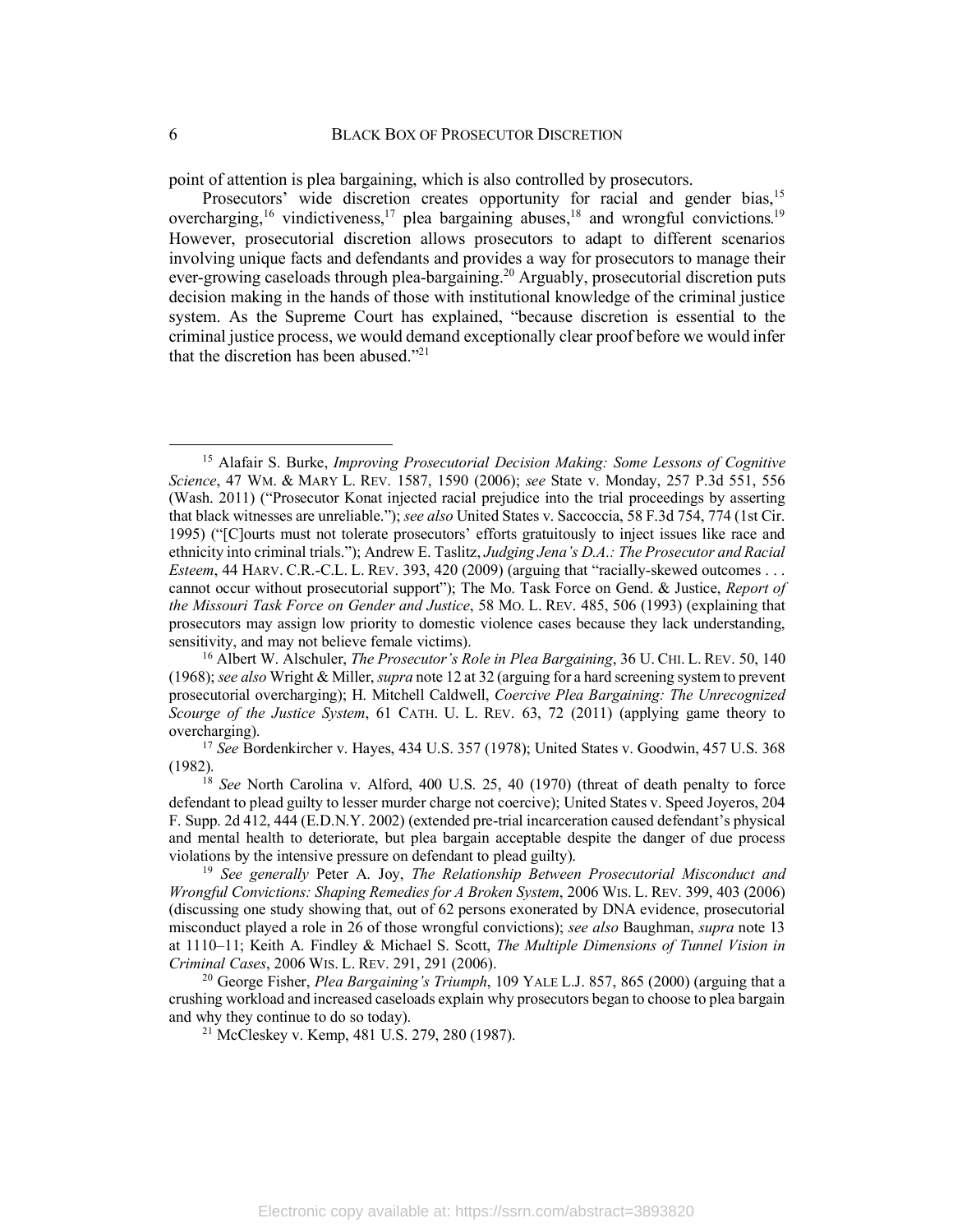Nonetheless, many legal scholars argue that the unchecked power of prosecutorial discretion is too broad.<sup>22</sup> Legal commentators have characterized prosecutorial discretion as a "dangerous"<sup>23</sup> and "tyrannical"24 decision-making process because it is "unreviewed and its justifications are unarticulated.<sup>225</sup> Others have claimed that prosecutorial discretion is the single largest cause of mass incarceration and is responsible for the expansive growth in felony convictions since the  $1970s^{26}$ 

One troubling aspect of unbridled prosecutorial discretion is that it renders inconsistent results with defendants receiving widely varying treatment for similar

 <sup>22</sup> Rachel E. Barkow, *Institutional Design and the Policing of Prosecutors: Lessons from Administrative Law*, 61 STAN. L. REV. 869, 869 (2009) ("There are currently no effective legal checks in place. . . . In a government whose hallmark is supposed to be the separation of powers, federal prosecutors are a glaring and dangerous exception."); Rachel E. Barkow, *Separation of Powers and the Criminal Law*, 58 STAN. L. REV. 989, 1049 (2006) (similar); Stephen B. Bright & Sia M. Sanneh, *Fifty Years of Defiance and Resistance After Gideon v. Wainwright*, 122 YALE L.J. 2150, 2150 (2013) ("The U.S. criminal system is not truly adversarial because prosecutors possess broad, unchecked power and therefore determine results in criminal cases with little or no input from the defense."); Hon. J. Harvie Wilkinson III, *In Defense of American Criminal Justice*, 67 VAND. L. REV. 1099, 1130 (2014) ("[U]unfettered prosecutorial discretion and the 'relative absence of efforts to standardize and regulate charging practices' lead to arbitrary charging decisions, often with an outsized impact on minorities and the poor."); WILLIAM J. STUNTZ, THE COLLAPSE OF AMERICAN CRIMINAL JUSTICE 295 (2011) ("[P]rosecutorial power is unchecked by law and, given its invisibility, barely checked by politics.").

<sup>&</sup>lt;sup>23</sup> Robert H. Jackson, *The Federal Prosecutor*, 31 J. CRIM. L. & CRIMINOLOGY 3, 5 (1940); *see also* Bennett L Gerhman, *The New Prosecutors*, 53 U. PITT. L. REV. 393, 408–09 (1992) ("Uncontrolled discretion . . . has the potential for abuse. In the hands of prosecutors, this potential is now a reality.").

 $^{24}$  Henderson v. United States, 349 F.2d 712, 714 (D.C. Cir. 1965) (Bazelon, C.J., dissenting); *see also* Angela J. Davis, *The American Prosecutor: Independence, Power, and the Threat of Tyranny*, 86 IOWA L. REV. 393, 399 (2001) (noting that "[t]he current constitutional design is dysfunctional as a check on prosecutorial power.").

<sup>25</sup> Robert L. Rabin, *Agency Criminal Referrals in the Federal System: An Empirical Study of Prosecutorial Discretion*, 24 STAN. L. REV. 1036, 1073 (1972); Leonetti, *supra* note 11 at 55 ("[U]nreviewed prosecutorial discretion makes a nasty cocktail when mixed with invidious forms of prosecutorial conduct.").

<sup>26</sup> Barkow, *supra* note 4 (manuscript at 24) ("Mass incarceration is driven by two factors: the number of cases coming into the system (admissions) and the length of sentences. Prosecutors have discretion to change the rate of admissions and for cases going forward, they can also influence sentences based on the charges they bring and the sentences they request (or accept in pleas)."); John F. Pfaff, *The Micro and Macro Causes of Prison Growth*, 28 GA. ST. U.L. REV. 1239, 1240 (2012) (concluding that prosecutors are the "who" behind prison growth in the United States due to number of felony filings per arrest); JOHN F. PFAFF, LOCKED IN: THE TRUE CAUSES OF MASS INCARCERATION AND HOW TO ACHIEVE REAL REFORM (2017) ("Recall that over the 1990s and 2000s . . . even as the number of arrests declined the number of felony cases filed in state courts rose sharply. In the end, the probability that a prosecutor would file felony charges against and arrestee basically doubled, and that change pushed prison populations up even as crime dropped.").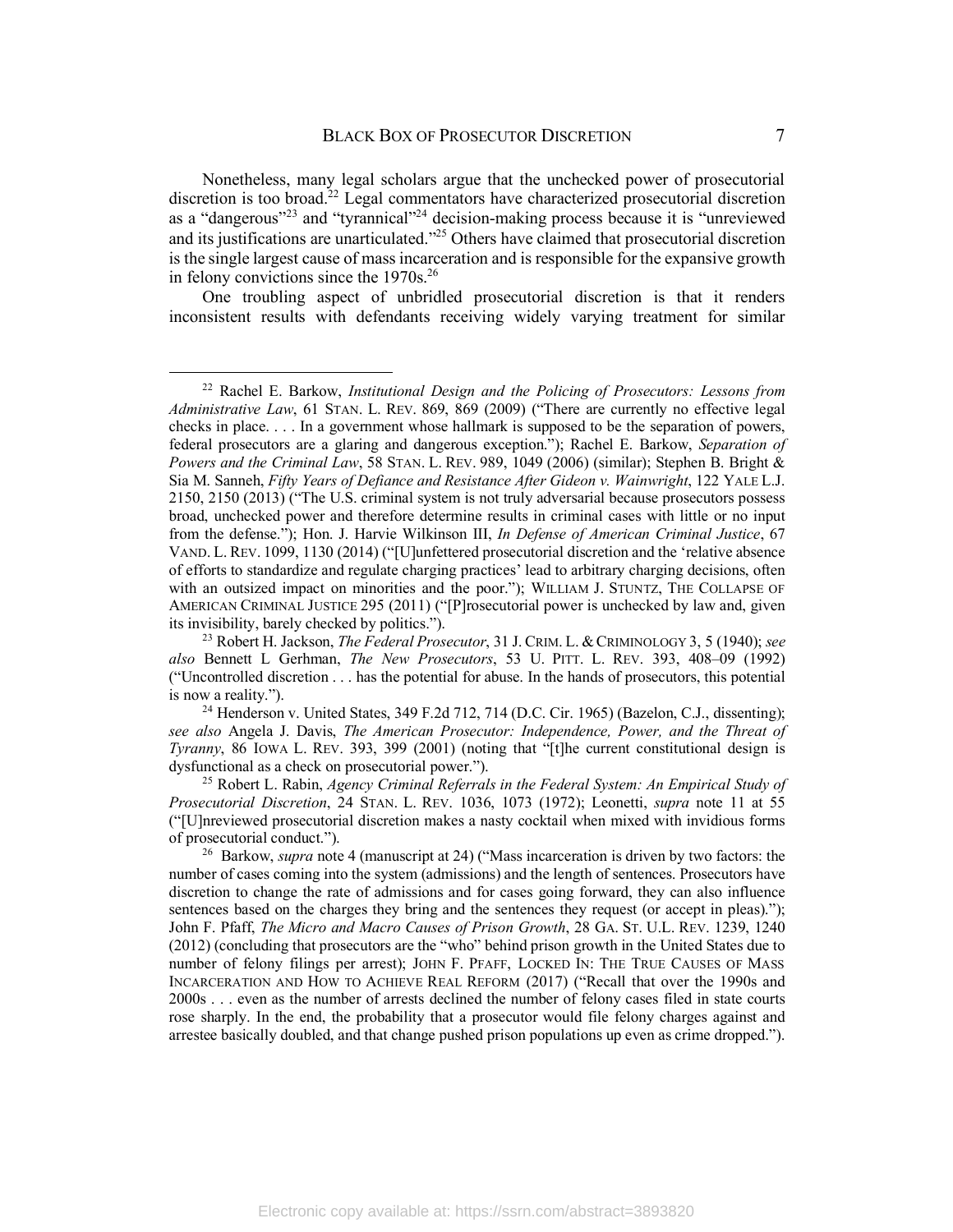crimes.<sup>27</sup> As a result, the public is unsure if the prosecutor has a reasonable explanation for the apparent inconsistent decision or if she is abusing her power or demonstrating bias.<sup>28</sup> Questions about the consistency and fairness of prosecutorial decisions motivates this study.

There is currently no field experimental evidence comparing how prosecutors nationally charge a case with similar facts. While this evidence does not yet exist, this Article provides the next best thing: insight into how prosecutors wish they could charge a case. It also provides insight into what limits a prosecutor in charging, what guidelines they are required to follow, and what prosecutors claim they consider when charging a case.

This Article explores prosecutors' discretion, specifically their discretion in the initial charging decision. The first point of contact with a prosecutor is the decision to charge a defendant with a crime. Prosecutor discretion in the charging decision is important to study because it may reduce the efficacy of downstream policy reforms, such as sentencing guidelines, which have been enacted to reduce disparities in outcomes.<sup>29</sup>

In this Article, we present results from an original empirical study of prosecutor decision making in order to better understand the "black box" of prosecutor discretion. We surveyed hundreds of prosecutors about how they make charging decisions, and we also presented them with a hypothetical case and asked for their charging and punishment recommendations. Our results demonstrate significant variability in prosecutor decision making, especially by geographic region, perhaps because many of our respondents work in offices that do not have internal guidelines or standards that constrain discretion. Our results also illuminate the process of prosecutor decision making, including factors they claim are important to their decision.

The Article proceeds as follows. Part I reviews prior research on prosecutor decision making, including variability in charging, severity in charging, national and local guidance, and the factors that prosecutors rely upon in making decisions. Part II describes our empirical approach, including the methods for recruiting prosecutors, collecting data, and analyzing the data. Part III lays out our findings, including the heterogeneity in charges and penalties assessed, the prosecutors' reasons for their decisions, the use of guidelines or standards, and the information they rely upon. Part IV provides a discussion, identifying directions for reform and for further research.

 <sup>27</sup> Bibas, *supra* note 14, at 978; Vorenberg, *supra* note 9 at 1537; Anne Bowen Poulin, *Prosecutorial Inconsistency, Estoppel, and Due Process: Making the Prosecution Get Its Story Straight*, 89 CAL. L. REV. 1423, 1423 (2001).

<sup>28</sup> Stephanos Bibas, *Transparency and Participation in Criminal Procedure*, 81 N.Y.U. L. REV. 911, 945–46 (2006).

<sup>29</sup> Rachel E. Barkow*, Sentencing Guidelines at the Crossroads of Politics and Expertise*, 160 U. PA. L. REV. 1599, 1602 (2012) ("[Sentencing] commissions could and should do more to address the relationship between guidelines and prosecutorial power . . . . [b]ecause some amount of prosecutorial discretion is necessary and inevitable."); *see also* Kate Stith & Karen Dunn, *A Second Chance for Sentencing Reform: Establishing a Sentencing Agency in the Judicial Branch*, 58 STAN. L. REV. 217, 221 (2005); Russell D. Covey, *Rules, Standards, Sentencing, and the Nature of Law*, 104 CAL. L. REV. 447, 483 (2016).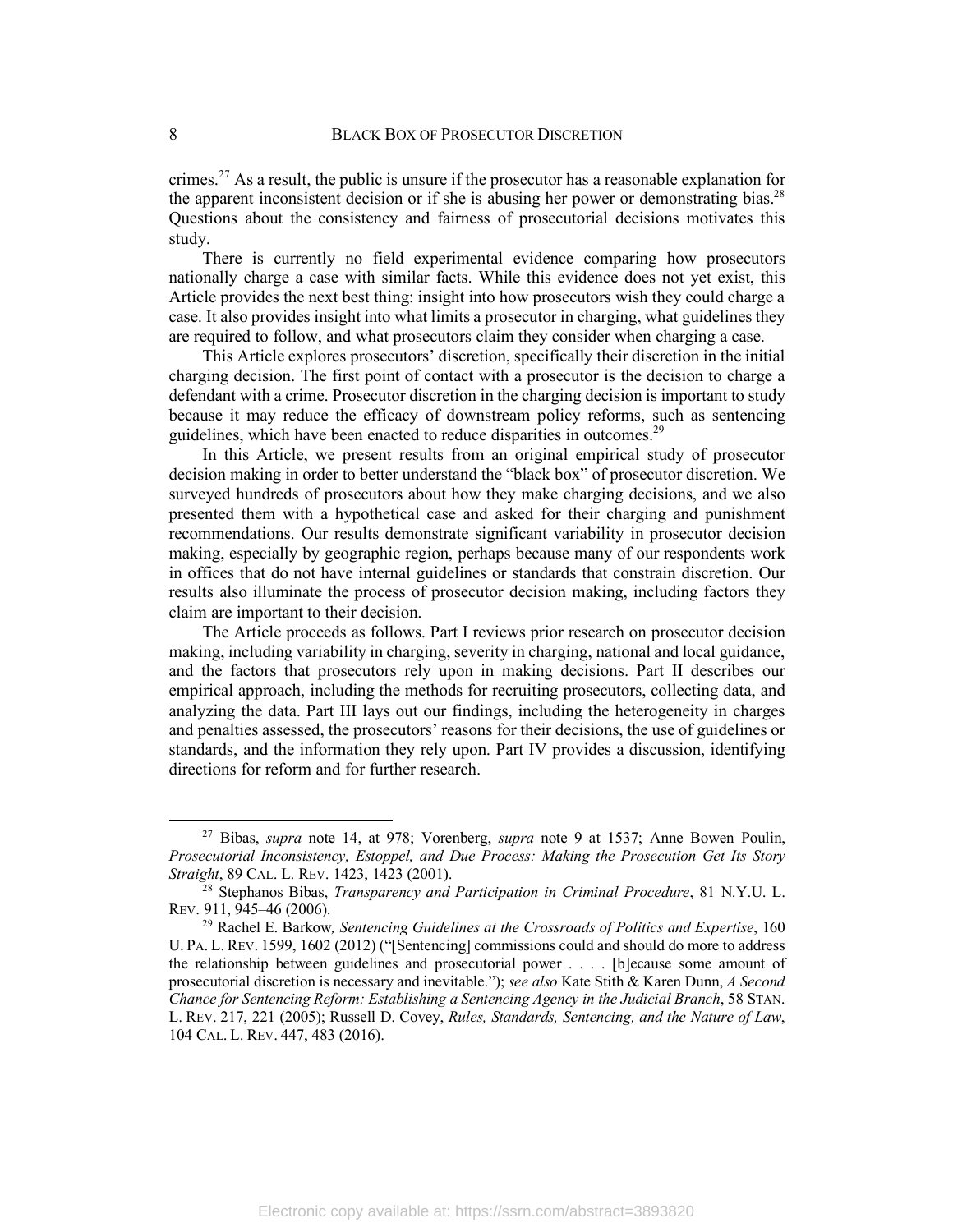#### I. REVIEW OF PRIOR RESEARCH ON PROSECUTOR DECISIONMAKING

While fairness and justice critiques of prosecutors are plentiful,  $30$  there has not been a focus in the scholarship on the variability of prosecutor charging or concerns about severity of charging by prosecutors. One of the reasons for this is because we lack national data on how prosecutors' charging varies across the country. While individual prosecutors have been critiqued for severity, $3<sup>1</sup>$  there has not been national evidence to study whether prosecutors as a group are charging appropriately. This Part reviews the literature on variability and severity in prosecutor charging decisions and sentencing recommendations. It then explains the constraints on prosecutor discretion, namely the role of professional or office level guidelines. And finally, it reviews the literature discussing the factors relevant to prosecutors' decisions.

#### *A. Variability in Prosecutor Charging*

There are few explicit bars to prosecutor variability in charging, including from the Constitution, statutes or national prosecutor bodies. Some scholars have even argued that consistency across prosecutorial decisions should not be the goal; rather, we should strive towards a system where there are "roughly equivalent *probabilities* of receiving some favorable result."<sup>32</sup> As compared to criminal justice systems in Europe, uniformity is a less articulated priority in the U.S. criminal justice system.<sup>33</sup> However there are some articulated standards warning against variability in prosecutor charging. The Constitution limits variability on prosecutor charging only where concerns of race, religion or another arbitrary classification are raised.<sup>34</sup> The American Bar Association (ABA) cautions against "unwarranted disparate treatment of similarly situated persons," but does so by listing it as only one of many factors to be considered in any case.<sup>35</sup> Likewise, the commentary to the

 <sup>30</sup> *See* Bibas *supra* note 14 ("The deeper problem is that systemic patterns of charging and plea bargaining, influenced by self-interest, bias, and other considerations, may undercut equality and equity."); Vorenberg *supra* note 9 ("[P]rosecutors' actions can determine who gets twenty years and who gets a year or two or probation for essentially the same conduct."); Leonetti, *supra* note 11 ("[U]nreviewed prosecutorial discretion makes a nasty cocktail when mixed with invidious forms of prosecutorial conduct.").

<sup>31</sup> *See, e.g.*, Erik Eckholm, *Prosecutors Draw Fire for Sentences Called Harsh*, N.Y. TIMES (Dec. 5, 2013), https://www.nytimes.com/2013/12/06/us/federal-prosecutors-assailed-in-outcryover-sentencing.html (offering defendant either life without parole for "trafficking one kilogram of heroin" or "sentence of 10 years" with guilty plea).

<sup>32</sup> Bowers, *supra* note 9 at 1677.

<sup>33</sup> William T. Pizzi, *Understanding Prosecutorial Discretion in the United States: The Limits of Comparative Criminal Procedure as an Instrument of Reform*, 54 OHIO ST. L. J. 1325, 1346 (1993) (citing the variability in jury decisions as one example).

<sup>&</sup>lt;sup>34</sup> U.S. CONST. amend. XIV; Oyler v. Boyles, 363 U.S. 448, 456 (1962) (noting that prosecutor charging variability presents a problem where deliberately based upon an unjustifiable standard such as race, religion, or other arbitrary classification).

<sup>&</sup>lt;sup>35</sup> ABA CRIMINAL JUSTICE STANDARDS FOR THE PROSECUTION FUNCTION (4th ed. 2017), § 3- $4.4(a)(ix)$ .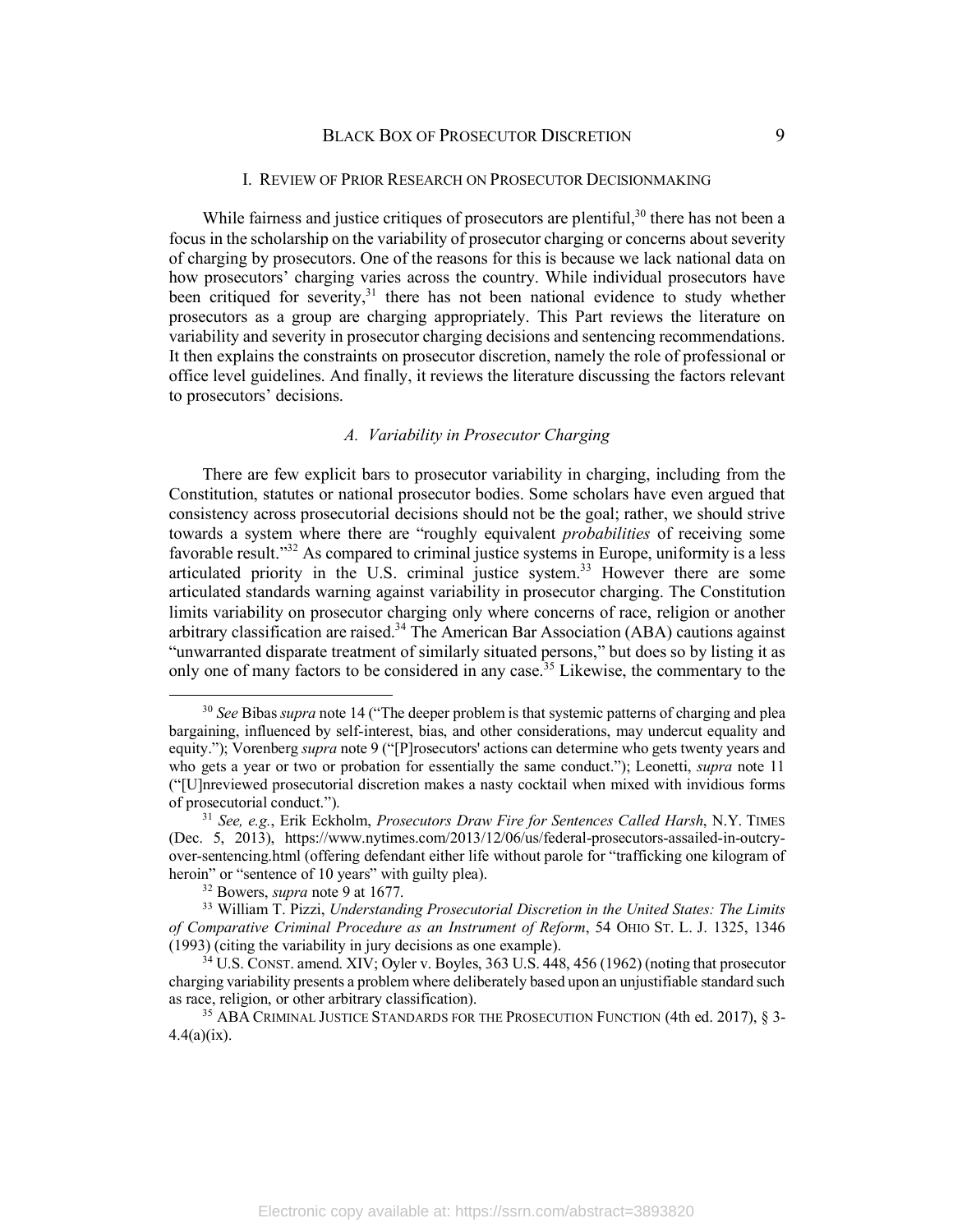National District Attorneys Association (NDAA) standards highlight the importance of "uniformity," stating that "the goal of uniformity protects a victim or accused from receiving substantially different treatment because the case was assigned to one individual in the office and not to another."36 In addition, when considering charges, the NDAA standards list "charging decisions made for similarly-situated defendants" as one factor that "may be considered."37

Robust studies of prosecutor variability in charging do not exist, although one survey of 43 Wisconsin district attorneys showed significant variability in charging decisions.<sup>38</sup> Variability in charging decisions is difficult to study in part because "courts have limited authority to review [charging and plea bargaining] decisions and identify and remedy abuses."39 Experts have recognized that "[i]n practice . . . the exercise of discretion varies considerably among offices.<sup>740</sup>

Office structure may play a role in charging variability, and overall the more centralized charging practices, the less variability between prosecutors. For example, Ron Wright and Marc Miller examined the actions taken in New Orleans to "ensure reasonable uniformity in screening decisions."<sup>41</sup> In another study Ron Wright and Kay Levine conducted interviews with 42 misdemeanor and drug prosecutors in the Southeast, finding one recurring theme: "the need for consistency among different prosecutors who work in

<sup>40</sup> Catherine M. Coles, *Community Prosecution, Problem Solving, and Public Accountability: The Evolving Strategy of the American Prosecutor*, HARV. KENNEDY SCH. 11 (Oct. 2000), https://www.innovations.harvard.edu/sites/default/files/community\_prosecution.pdf.

<sup>41</sup> Wright & Miller, *supra* note 12 at 62–66. Wright and Miller discuss a number of structural changes aimed at achieving more uniformity including assigning the role of screening to senior trial attorneys (*id.* at 62), tracking data on the reasons for each decision in the process to try ensure consistency even with the high staff turnover (*id.* at 62, 66), assigning some types of cases "to screeners with special expertise" (ex: grouping by drug cases, ordinary cases, homicides, rapes, etc.), having the screener interview key witnesses and victims (and sometimes the officer as well). *Id.* at 63. There were also some procedural changes made through office policies: to "charge the most serious crime the facts will support at trial" (*id.*), requiring that "the charges chosen for the information will stay in place through trial" to address overcharging, supervisory review of all refusals to charge, policy discouraging refusal to charge specific types of crime (like domestic violence cases), "[a] supervisor must approve any decision to drop or change charges after the information is filed" and creating "a 'stigma' . . . in reducing charges." *Id.* at 64. The office also declines to prosecute a large number of cases to encourage "police officers to investigate more thoroughly." *Id.* at 65.

 <sup>36</sup> NAT'L DIST. ATT'YS ASS'N, NATIONAL PROSECUTION STANDARDS, Standard 1-5.4 and commentary (2009).

 $37$  *Id.* at 4-1.3(i).

<sup>38</sup> Kim Banks Mayer, Comment, *Applying Open Records Policy to Wisconsin District Attorneys: Can Charging Guidelines Promote Public Awareness?* 1996 WIS. L. REV. 295, 299 (1996).

<sup>&</sup>lt;sup>39</sup> Bruce Green & Ellen Yaroshefsky, *Prosecutorial Accountability 2.0*, 92 NOTRE DAME L. REV. 51 (2016) 58–59 (citing United States v. Redondo-Lemos, 955 F.2d 1296, 1299–1300 (9th Cir. 1991)).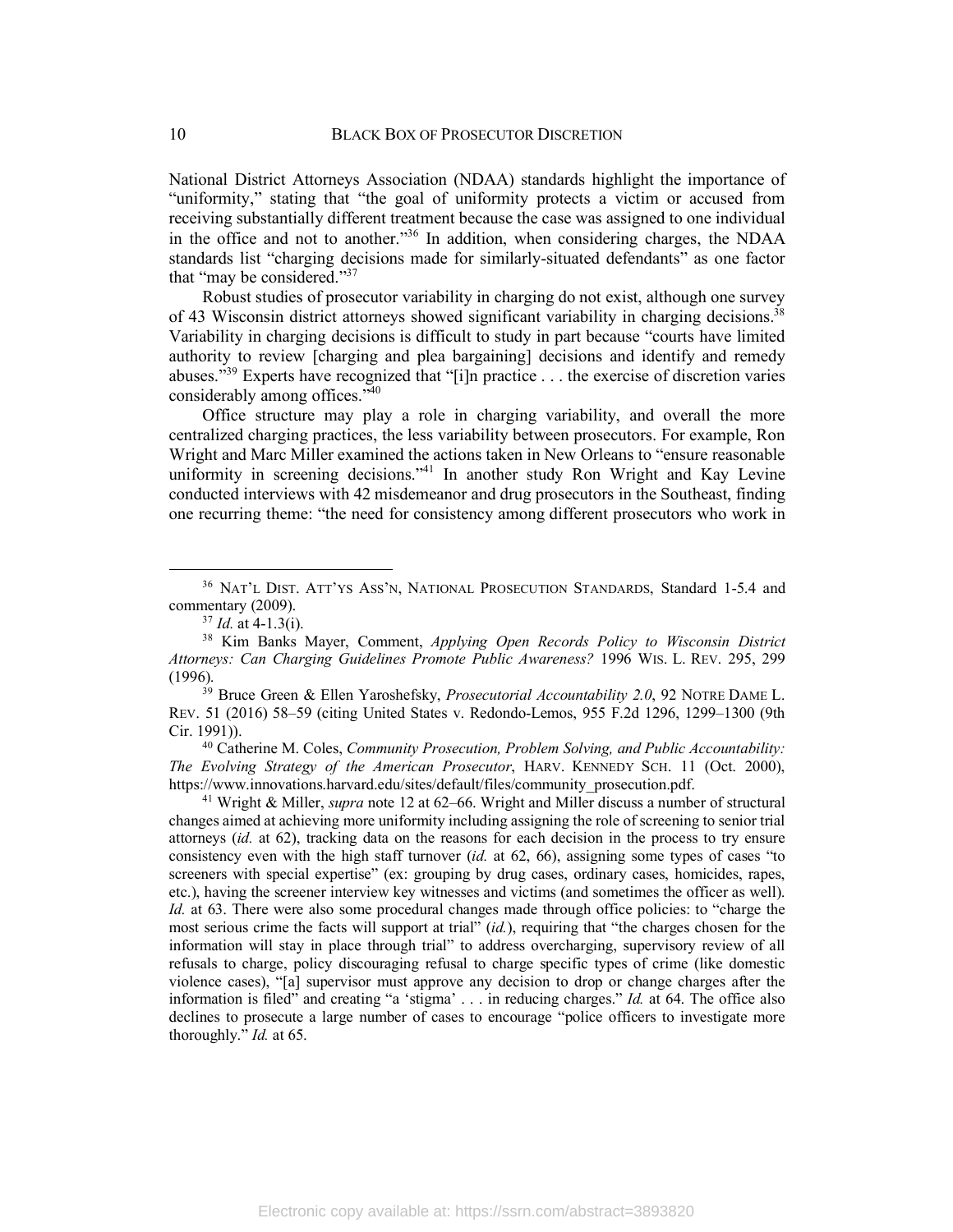the same office."<sup>42</sup> Wright and Levine theorized that there was a "correlation between social architecture and consistency": the more hierarchical the office, the greater emphasis on consistency.43 Stephanos Bibas has also asserted that "hierarchy and centralization improve consistent, accountable application of rules."44 Specifically, creating "centralized charging units" has been theorized to decrease variability by reducing the temptation to "overcharge[] weak cases so that they can later charge-bargain them away."<sup>45</sup> Others have theorized that variability may be a result of a lack of office-wide policies or reliance on "unit-specific policy making."<sup>46</sup> When chief prosecutors "rel[y] on unit managers to translate their philosophy into policies," managers may vary in their approaches, "creating opportunities for inconsistencies across units and over time."47 Overall the lack of office policies in charging or a centralized charging unit has been theorized to cause variability in prosecutor charging.

Most of the controls on prosecutor charging are imposed informally due to social norms, although prosecutors maintain considerable discretion. According to Marc Miller and Ron Wright, outside of formal rules, social norms "can create rules within a prosecutor's office that constrain and regulate the discretion of individual prosecutors."48 These norms are in no way articulated in any organized manner.<sup>49</sup> Some experts have recommended that prosecutors should have some informal controls that ensure consistency in charging and plea bargaining within an office.<sup>50</sup> Though without written standards, "it is only natural that there will be a lack of uniformity in filing decisions and a breakdown in

<sup>43</sup> *Id.*

<sup>45</sup> Stephanos Bibas, *supra* note 14, at 1001 (2009); Wright & Miller, *supra* note 12 at 61–82 (finding that plea bargaining in New Orleans was reduced when centralized screening processes were implemented).

<sup>46</sup> Don Stemen & Bruce Frederick, *Rules, Resources, and Relationships: Contextual Constraints on Prosecutorial Decision Making*, 31 QUINNIPIAC L. REV. 1, 72 (2013).

<sup>49</sup> Green & Zacharias, *supra* note 48 ("[P]rosecutors have never, either individually or collectively, undertaken the task of identifying workable norms for the array of discretionary decisions that their offices make each day.").

<sup>50</sup> Pizzi, *supra* note 33 at 1345.

 <sup>42</sup> Kay L. Levine & Ronald F. Wright, *Prosecution in 3-D*, 102 J. CRIM. L. & CRIMINOLOGY 1119, 1171 (2013).

<sup>44</sup> Stephanos Bibas, *supra* note 14, at 1005 (citing Dan Richman, *Institutional Coordination and Sentencing Reform*, 84 TEX. L. REV. 2055, 2062–73 (2006)). In the plea-bargaining context, offices with less hierarchical structures had greater variability between prosecutors' decisions within the office than in offices that placed greater emphasis on "professionalism" and enforcement of clear policies. JAMES EISENSTEIN & HERBERT JACOB, FELONY JUSTICE: AN ORGANIZATIONAL ANALYSIS OF CRIMINAL COURTS 85–86, 116–17, 146–54 (1977) (comparing plea bargaining discretion and organizational structures in Baltimore, Chicago, and Detroit).

<sup>47</sup> *Id.* 71–72 (2013) ("Allowing unit-specific policies and norms to develop may result in simple differences in attitudes about the appropriate sentence recommended in a plea offer or it may result in major, fundamental differences in the overall approach to evaluating cases.").

<sup>48</sup> Miller & Wright, *supra* note 6 at 178; Bruce A. Green & Fred C. Zacharias, *Prosecutorial Neutrality*, 2004 WIS. L. REV. 837, 840 (2004) ("[P]rosecutors should make decisions based on articulable principles or subprinciples that command broad societal acceptance").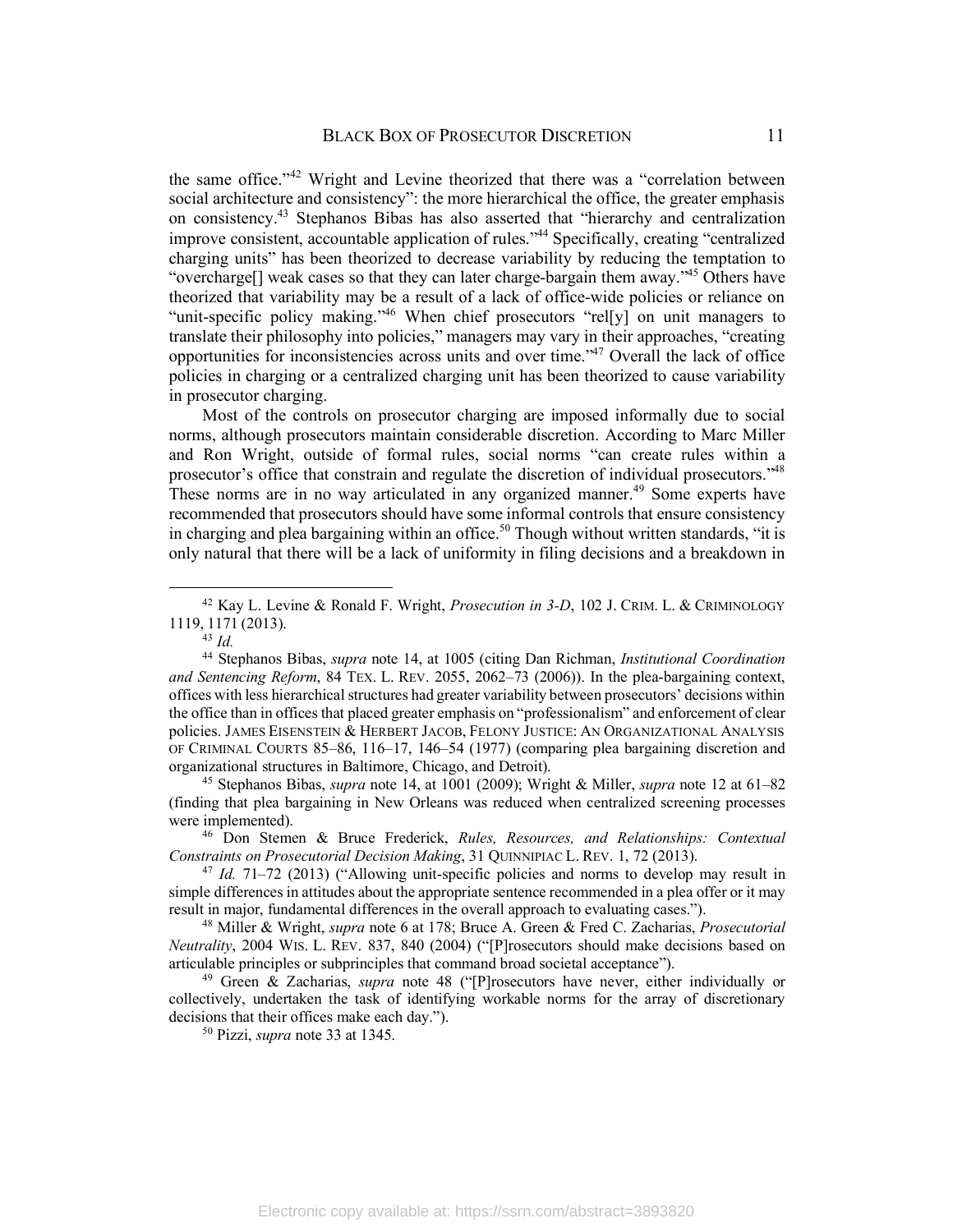the implementation of prosecutor's decisions."51 Josh Bowers has recognized that discretion will always seep into prosecutor enforcement of the law, despite the desire to reach consistency.<sup>52</sup> But greater transparency may provide more motivation toward consistency in decision-making and "can help stakeholders to monitor prosecutors' performance and to push for more concrete policies."53 While uniformity in charging is not a requirement for prosecutors, some scholars have argued that greater transparency in prosecutor decisions or centralized decisionmaking may help reduce variability or improper prosecutor motives.

#### *B. Severity in Charging Decisions*

There is little in way of national or local guidance on the severity of charges prosecutors bring for any particular set of alleged facts. ABA guidance on the severity of charges is limited to encouraging prosecutors to "act with integrity and balanced judgment to increase public safety both by pursuing appropriate criminal charges of appropriate severity," and by using their "discretion to not pursue criminal charges in appropriate circumstances."54 NDAA guidance is similarly abstract, encouraging prosecutors to file charges that the prosecutor "believes adequately encompass the accused's criminal activity" and that they "reasonably believe[] can be substantiated by admissible evidence at trial."55 There is no national admonition to limit prosecutor charging when there is discretion to do so. Indeed, there are some obvious examples of explicit guidance or informal rules advocating for charging the most serious crimes available. For example, the U.S. Attorney Manual states that "a Federal prosecutor should initially charge the *most serious*, readily provable offense or offenses consistent with the defendant's conduct."56 Some members of the Supreme Court in recent years indicated that a Justice Department policy of charging the most severe offense as a general rule raises serious concerns.<sup>57</sup> But this federal policy has not been overturned.

 <sup>51</sup> Norman Maleng, *Charging and Sentencing: Where Prosecutors' Guidelines Help Both Sides*, 1 CRIM. JUST. 6, 41 (1987).

<sup>52</sup> Bowers, *supra* note 9 at 1676.

<sup>53</sup> Stephanos Bibas, *supra* note 14, at 1007.

<sup>54</sup> ABA CRIMINAL JUSTICE STANDARDS, *supra* note 35, at § 3-1.2(b).

<sup>55</sup> NAT'L DIST. ATT'YS ASS'N, *supra* note 36 at 4-2.2.

<sup>56</sup> U.S. DEP'T OF JUST., JUST. MANUAL § 9-27,300 (2020); *see also* Memorandum from Jeff Sessions, Office of the Att'y Gen., Department Charging and Sentencing Policy (May 10, 2017), https://www.justice.gov/opa/press-release/file/965896/download ("[I]t is a core principle that prosecutors should charge and pursue the most serious, readily provable offense."); *but see* John Ashcroft, *Memo Regarding Policy on Charging of Criminal Defendants*, DEP'T OF JUST. (Sept. 22, 2003), https://www.justice.gov/archive/opa/pr/2003/September/03\_ag\_516.htm ("[C]harges should not be filed simply to exert leverage to induce a plea.").

<sup>57</sup> *See* Transcript of Oral Argument at 28–30, Yates v. United States, 354 U.S. 298 (2015) (No. 13-7451) (Justice Scalia stated, in response to such a rule, "I'm going to be very careful about how severe I make statutes . . . or how much coverage I give to severe statutes."; Chief Justice Roberts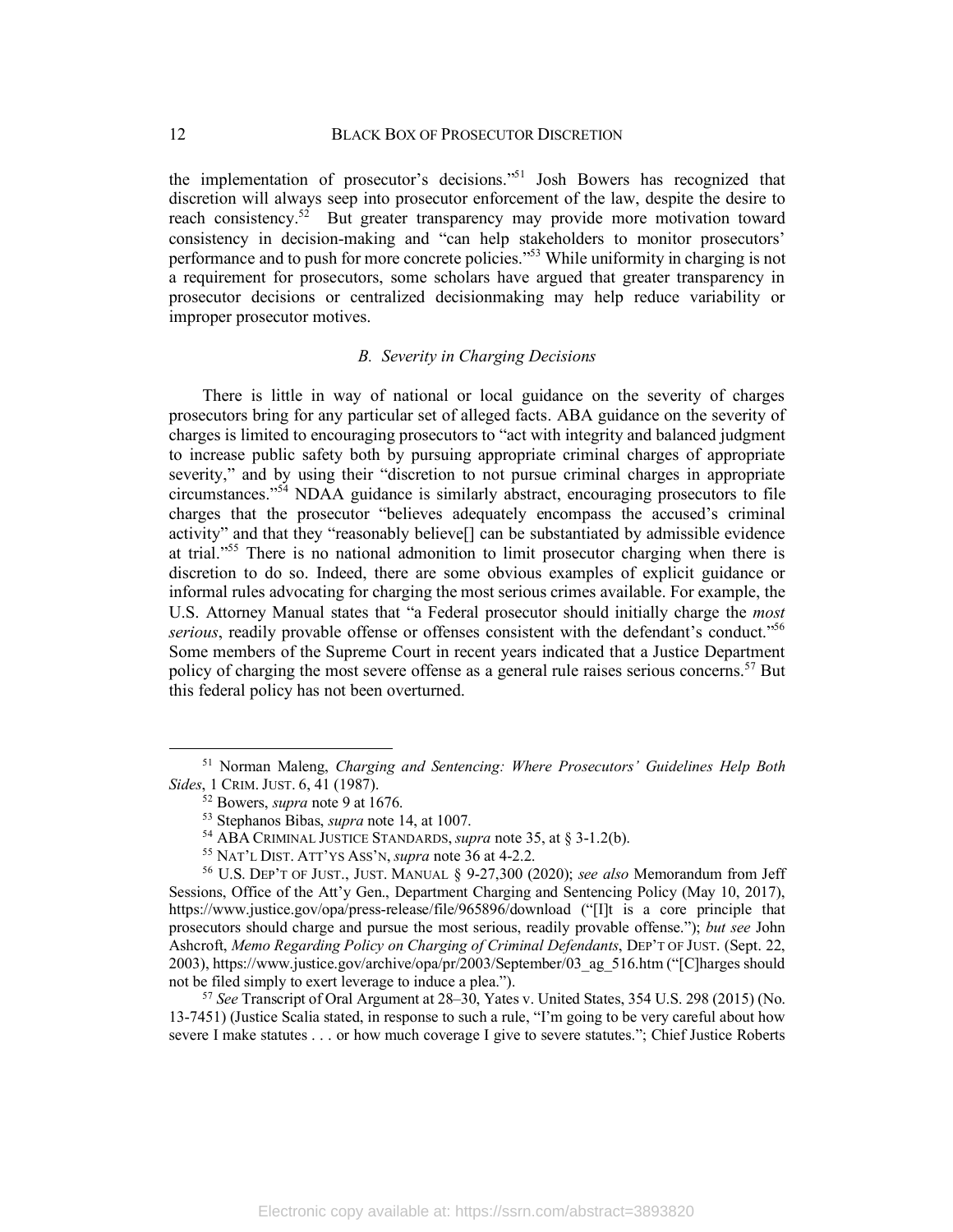Research has suggested that junior prosecutors are more likely to bring the most severe charges, for a variety of reasons. One public defender argues that the decision by new prosecutors to pursue the maximum charges "comes from a fear of mistakes, of making the wrong judgment call about a stranger, of granting leniency when the recipient may disappoint by committing another crime[,] . . . of being made a fool by some sly defendant, or duped by some defense attorney, or being called soft on crime."58 Wright and Levine have found in their studies of prosecutors that young prosecutors may consider themselves "superheroes, ready to try any case on the docket" while more seasoned prosecutors think of themselves as "arbitrators, negotiators, 'BS meters,' and advocates."59 Their research has found that prosecutors with less experience were more likely "to ignore the human dimension of many cases, approaching each file with a standardized view, focusing on the need to punish everyone."60 As such, inexperience made prosecutors less likely to dismiss charges and more likely to closely follow the most obvious charges available in statutes.<sup>61</sup> In addition, in interviews, "[e]ntry-level and junior prosecutors were more likely than their experienced colleagues to say that it is important to stick with the most serious charges during plea negotiations."62

The plea-bargaining process may also play a role in the severity of initial charging decisions. Some evidence exists that prosecutors charge aggressively to allow for a lesser plea.<sup>63</sup> For instance, in Alafair Burke's study, one prosecutor stated that he would "charge aggressively to allow for a plea to a lesser offense.<sup> $564$ </sup> The charging decision is closely tied to plea bargaining, which may begin even before formal charges are filed.<sup>65</sup> Notably, NDAA's National Prosecution Standards do not include any restriction on filing charges to obtain plea bargaining leverage."66

also stated that such a policy could give "extraordinary leverage . . . [to] Federal prosecutors" if the statute were to cover the alleged criminal behavior in that particular case).

<sup>58</sup> Fan Li, *Youthful Indiscretion: The Structural Challenge of Inexperienced Prosecutors*, *in* CAN THEY DO THAT? UNDERSTANDING PROSECUTORIAL DISCRETION 115 (Melba V. Pearson ed.,

<sup>&</sup>lt;sup>59</sup> Ronald F. Wright & Kay L. Levine, *The Cure for Young Prosecutors' Syndrome*, 56 ARIZ. L. REV. 1065, 1126 (2014).

<sup>60</sup> *Id.* at 1084.

<sup>61</sup> *Id.* at 1084–85.

<sup>62</sup> *Id.* at 1087–88.

<sup>63</sup> *See, e.g.*, Alafair S. Burke, *Prosecutorial Passion, Cognitive Bias, and Plea Bargaining*, 91 MARQ. L. REV. 183, 201–02 (2007) (describing how prosecutors can "anchor" on preliminary decisions and then "inadequately adjust" from that initial anchor); Alschuler, *supra* note 16, at 140 (arguing that more severe charging decisions incentivized by plea bargaining); Robert E. Scott  $\&$ William J. Stuntz, *Plea Bargaining as Contract*, 101 YALE L.J. 1909, 1965 (1992) (arguing that broad criminal statutes give prosecutors "an unchecked opportunity to overcharge and generate easy pleas.").

<sup>64</sup> Burke, *supra* note 66, at 202.

<sup>65</sup> Pizzi, *supra* note 33, at 1355.

<sup>66</sup> Jeffrey Bellin, *Theories of Prosecution*, 108 CALIF. L.REV. 1203, 1225 (2020) (citing NAT'L DIST. ATT'YS ASS'N, NATIONAL PROSECUTION STANDARDS, Standard 4-2.3 (2009)).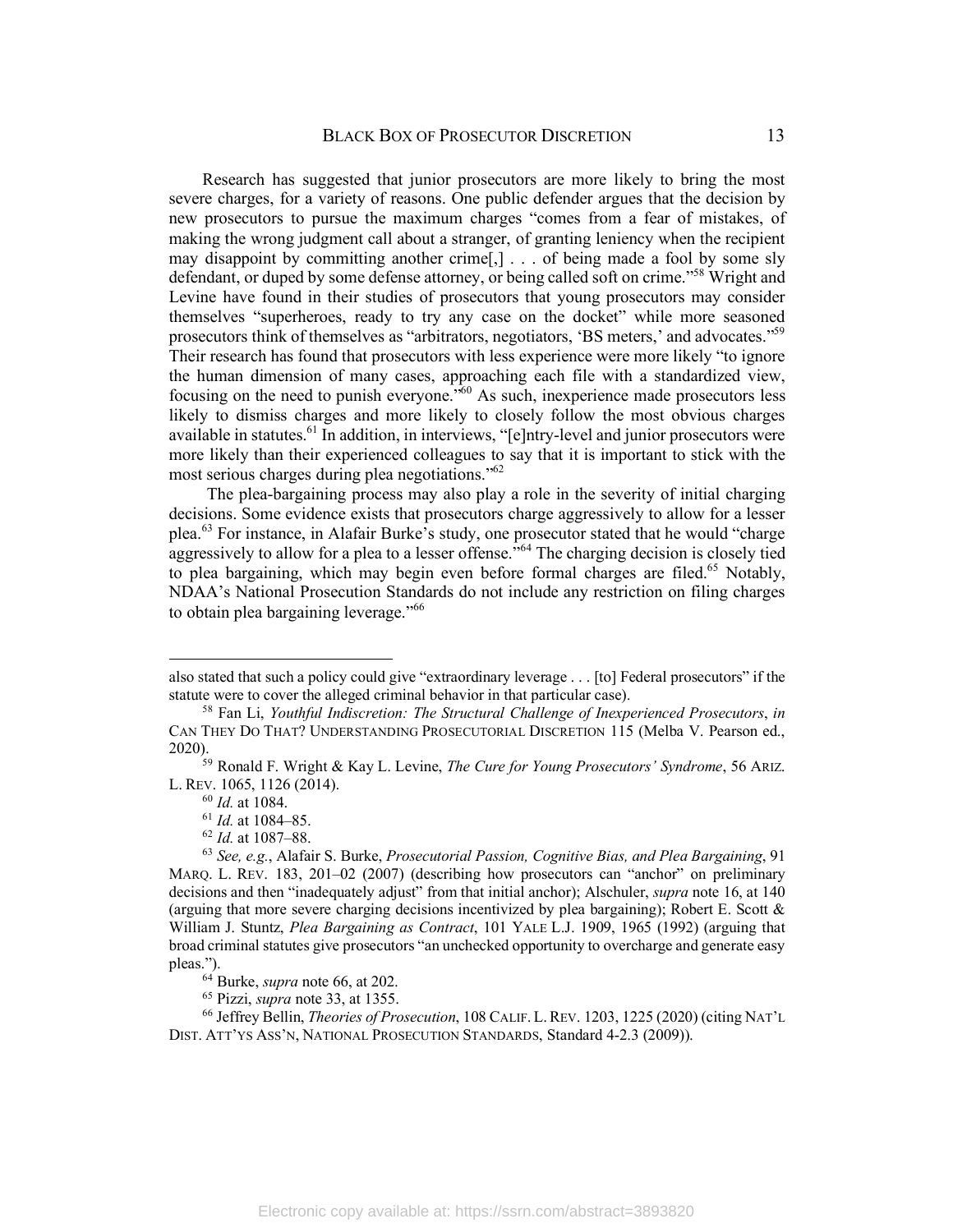The line between overcharging and proper severity is unclear. Charging the highest provable offense may be seen as overcharging by some while considered fair by others. Jeffrey Bellin is in the latter camp as he recently argued that overcharging should be defined as charging a defendant with an offense that is not "readily provable" or an offense for which the jury should not convict."<sup>67</sup> But on the other side, Green argues "that people who commit crimes should not necessarily be punished as harshly as the law permits.<sup>768</sup> The recent scholarly focus on progressive prosecution has discouraged severe charging,<sup>69</sup> often focusing on declination as one way to limit severity.<sup>70</sup>

Like with variability, there is no explicit guidance for prosecutors not to seek the most serious charge they can prove. Scholars and federal prosecutor guidebooks have supported this position, though the tide is turning towards advising prosecutors to decline to charge when possible to reduce the carceral state. Our study presents respondents with a hypothetical, relatively minor crime to explore both the variability and severity of punishment prosecutors recommend for the same crime.

# *C. National and Local Guidance for Prosecutors*

Notwithstanding their broad discretion, prosecutors are subject to rules of professional conduct in their jurisdiction, ABA and NDAA guidance, and possibly internal office guidelines on prosecutor charging. While these standards may technically apply, there is little accountability if prosecutors refuse to comply<sup>71</sup> and little assurance that prosecutors are even aware of these guidelines.

*1. Rules of Professional Conduct*

 <sup>67</sup> *Id.*

<sup>68</sup> Bruce A. Green, *Prosecutorial Discretion: The Difficulty and Necessity of Public Inquiry*, 123 DICK. L. REV. 589, 599, 612 (2019) (noting that inequitable results may occur when "one victim may wish to pursue charges and a harsh sentence and yet the other victim [in a similar case] may not want charges filed.").

<sup>69</sup> Bellin, *supra* note 69, at 1248 (identifying "the progressive intuition that prosecutors should not charge a more severe offense to obtain plea bargaining leverage."); *see also* Maura Ewing, *America's Leading Reform-Minded District Attorney Has Taken His Most Radical Step Yet*, SLATE (Dec. 4, 2018), https://slate.com/news-and-politics/2018/12/philadelphia-district-attorney-larrykrasner-criminal-justice-reform.html (quoting Larry Krasner, "The era of trying to get away with the highest charge regardless of the facts is over.").

<sup>70</sup> *See, e.g.*, W. Kerrel Murray, *Populist Prosecutorial Nullification*, 96 N.Y.U. L. REV. \_\_ (forthcoming 2021) (discussing prosecutorial nullification as a populist response to severe criminal codes); Benjamin Levin, *Imagining the Progressive Prosecutor*, MINN. L.J. \_\_ (forthcoming 2021) (manuscript at 135) (arguing that "the anti-carceral prosecutor seeks to enact policies of declination.").

<sup>71</sup> Corn & Gershowitz, *supra* note 13, at 396.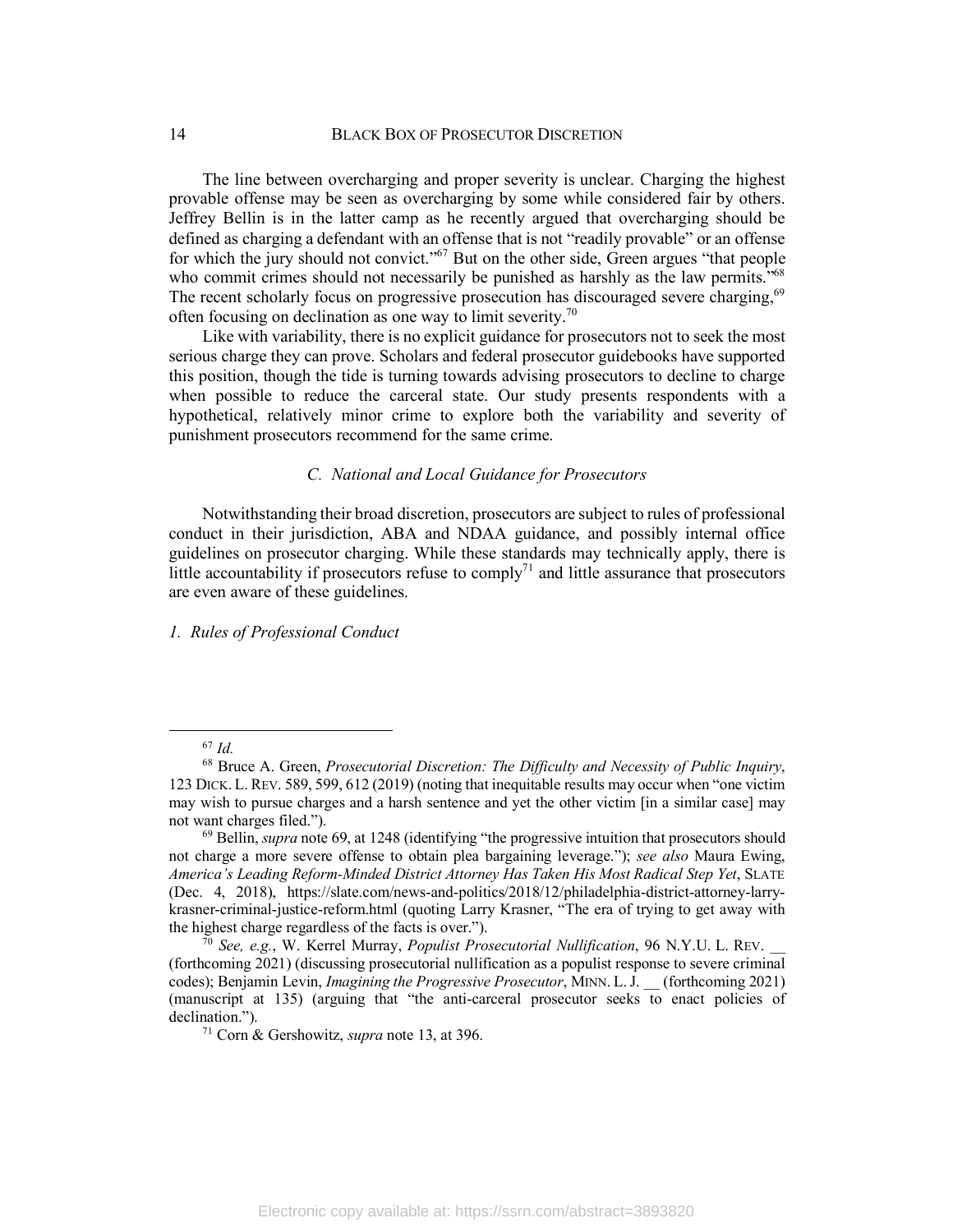Prosecutors are governed by standards of professional conduct in their jurisdiction, and through the American Bar Association.<sup>72</sup> However, as Bruce Green points out, the idea that prosecutors have "higher ethical obligations than other lawyers . . . is largely absent from the ethics rules."73 While the comments to ABA Rule 3.8 state that prosecutors have "the responsibility of a minister of justice,"<sup>74</sup> this charge is ill-defined.<sup>75</sup> Some jurisdictions "have revised or supplemented [ABA] Rule 3.8(a) to further regulate prosecutors' charging decisions."76 But even if these guidelines have been supplemented, "[b]y and large . . . bar authorities have proven to be ineffectual" when it comes to accountability.<sup>77</sup> Indeed, when prosecutors act inappropriately in violation of the rules of professional conduct, discipline is rare.<sup>78</sup> The conventional wisdom in this area is that "disciplinary authorities do not effectively regulate prosecutors."<sup>79</sup> Sanctions—if they exist—are typically minimal, $80$  and

 <sup>72</sup> ABA CRIMINAL JUSTICE STANDARDS, *supra* note 35, at § 3-1.2(c). The NDAA has challenged the legitimacy of ABA guidance. Brief for National District Attorneys Association as Amici Curiae Supporting Petitioner at 3, 5, Smith v. Cain, 565 U.S. 73 (2012) (referring to the ABA as "a private organization that does not speak for prosecutors" and stating "that the ABA has become captive to the narrow adversarial interests of the criminal defense bar.").

<sup>73</sup> Bruce A. Green & Samuel J. Levine, *Disciplinary Regulation of Prosecutors as a Remedy for Abuses of Prosecutorial Discretion: A Descriptive and Normative Analysis*, 14 OHIO ST.J.CRIM. L. 143, 149 (2016); *see also* R. Michael Cassidy, *Character and Context: What Virtue Theory Can Teach Us About A Prosecutor's Ethical Duty to "Seek Justice"*, 82 NOTRE DAME L. REV. 635, 691 (2006) (arguing that Model Rule 3.8's emphasis on the "responsibility" of prosecutors to seek justice "is obscured" both by "minimum conduct rules within Rule 3.8" and "burying the 'justice' exhortation in a later comment to the Rule").

<sup>74</sup> MODEL RULES OF PRO. CONDUCT r. 3.8 cmt. [1] (AM. BAR ASS'N, 2018).

<sup>75</sup> Fred C. Zacharias, *Structuring the Ethics of Prosecutorial Trial Practice: Can Prosecutors Do Justice?*, 44 VAND. L. REV. 45, 48 (1991) (arguing that the vagueness of the charge to "do justice" "has significant costs" and "undermines professional discipline of prosecutorial misconduct."); Kenneth Bresler, *Pretty Phrases: The Prosecutor as Minister of Justice and Administrator of Justice*, 9 GEO. J. LEGAL ETHICS 1301, 1301 (1996) ("When the ABA advises prosecutors to act as 'ministers of justice' or 'administrators of justice,' it is using juris-babble that is practically meaningless to prosecutors and to the ABA itself.").

<sup>76</sup> Green & Levine, *supra* note 73, at 152.

<sup>77</sup> Bibas, *supra* note 14, at 976.

<sup>78</sup> Bruce A. Green, *Prosecutors and Professional Regulation*, 25 GEO. J. LEGAL ETHICS 873, 874 (2012); *see also* KATHLEEN M. RIDOL & MAURICE POSSLEY, N. CAL. INNOCENCE PROJECT, PREVENTABLE ERROR: A REPORT ON PROSECUTORIAL MISCONDUCT IN CALIFORNIA 1997–2009 (2010), http://digitalcommons.law.scu.edu/ncippubs/2 (finding a significant lack of State Bar discipline for prosecutorial misconduct in California); *see also* Mark C. Niles, *A New Balance of Evils: Prosecutorial Misconduct, Iqbal, and the End of Absolute Immunity*, 13 STAN.J. CIV. RTS. & CIV. LIBERTIES 137, 148–54 (2017) ("Criminal culpability and/or professional sanction . . . have little if any impact on the actual practice of law in this country.").

<sup>79</sup> Green & Levine, *supra* note 73, at 144 (noting that "proportionately fewer prosecutors are publicly disciplined when compared with private practitioners").

<sup>80</sup> Bibas, *supra* note 14, at 977.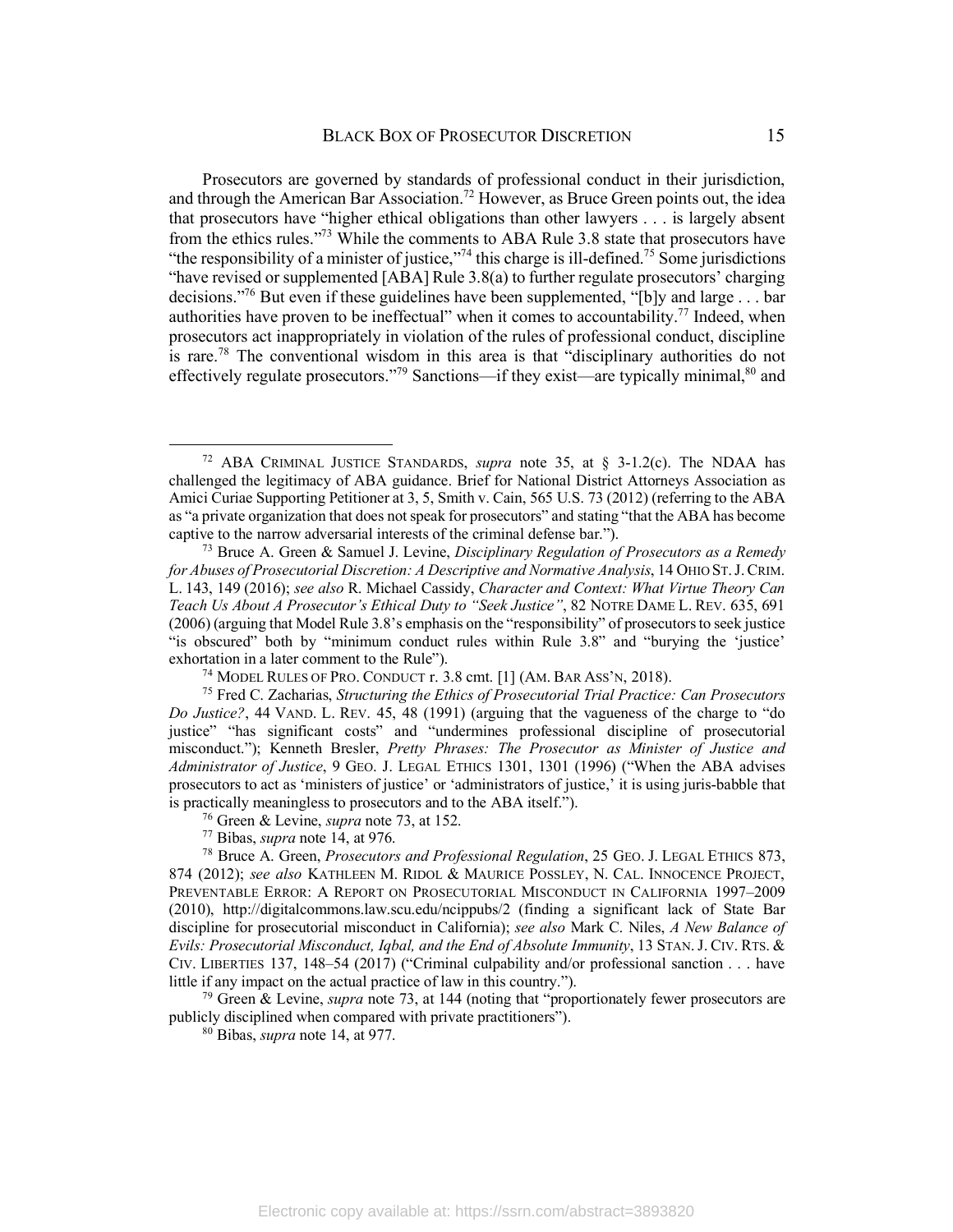overall prosecutors are disciplined rarely even relative to other lawyers. $81$  It is certainly possible that broader ethics rules could be applied to prosecutors in some instances, but these rules may not extend to "reach abuses of prosecutorial charging discretion[.]"<sup>82</sup> As a whole, while rules of professional conduct exist for prosecutors, they do not regulate prosecutor charging discretion.

## *2. ABA and NDAA Guidance*

National guidelines—from the ABA and NDAA—do not seek to limit prosecutor charging beyond what the evidence supports for a conviction. The ABA offers some guidance in the form of Criminal Justice Standards, but there is little specificity or limitations for prosecutors in these recommendations. For example, the ABA cautions that "[a] prosecutor should seek or file criminal charges only if the prosecutor reasonably believes that the charges are supported by probable cause, that admissible evidence will be sufficient to support conviction beyond a reasonable doubt, and that the decision to charge is in the interests of justice."83 Critics have claimed that this probable cause requirement is "essentially meaningless" and the "sufficient admissible evidence to support a conviction [standard] is likewise far too easily satisfied to provide any real limitation upon, or incentive to exercise, case-specific evaluation by the prosecutor."<sup>84</sup> The ABA standards make clear they are purely "aspirational" and "are not intended to serve as the basis for ... . professional discipline[.]"85 Similarly, the NDAA standards are "aspirational" and "are not intended to . . . be used by the judiciary in determining whether a prosecutor committed error or engaged in improper conduct; [or] be used by disciplinary agencies when passing upon allegations of violations of rules of ethical conduct<sup>[1]</sup><sup>86</sup> The NDAA has expressed disagreement with the Rules of Professional Conduct on at least one occasion. $87$  The NDAA's position seems to be that "prosecutors . . . should be exempt from state-court rules

 <sup>81</sup> Fred C. Zacharias, *The Professional Discipline of Prosecutors*, 79 N.C. L. REV. 721, 755 (2001).

 $\frac{82}{2}$  Green & Levine, *supra* note 73, at 153.

<sup>83</sup> ABA CRIMINAL JUSTICE STANDARDS, *supra* note 35, at § 3-4.3(a).

<sup>84</sup> Kenneth J. Melilli, *Prosecutorial Discretion in an Adversary System*, 1992 BYU L. REV. 669, 680–81 (1992); *see also* Leslie C. Griffin, *The Prudent Prosecutor*, 14 GEO. J. LEGAL ETHICS 259, 268 (2001) ("If probable cause is the only restriction on prosecutorial charging discretion, then it is a very broad power indeed."). The ABA also encourages prosecutors to "make use of ethical guidance offered by existing organizations, and . . . to establish and make use of an ethics advisory group[.]"ABA CRIMINAL JUSTICE STANDARDS, *supra* note 35, at § 3-1.2(d).

<sup>85</sup> ABA CRIMINAL JUSTICE STANDARDS, *supra* note 35, at § 3-1.1(b) ("These Standards . . . are aspirational or describe 'best practices,' and are not intended to serve as the basis for the imposition of professional discipline, to create substantive or procedural rights for accused or convicted persons, to create a standard of care for civil liability, or to serve as a predicate for a motion to suppress evidence or dismiss a charge.").

<sup>86</sup> NAT'L DIST. ATT'YS ASS'N, *supra* note 36, at Introduction.

<sup>&</sup>lt;sup>87</sup> Brief for National District Attorneys Association as Amici Curiae Supporting Petitioner at 13, Smith v. Cain, 565 U.S. 73 (2012) (taking issue with the obligation that Model Rule 3.8(d) places on prosecutors in the states in which it has been adopted).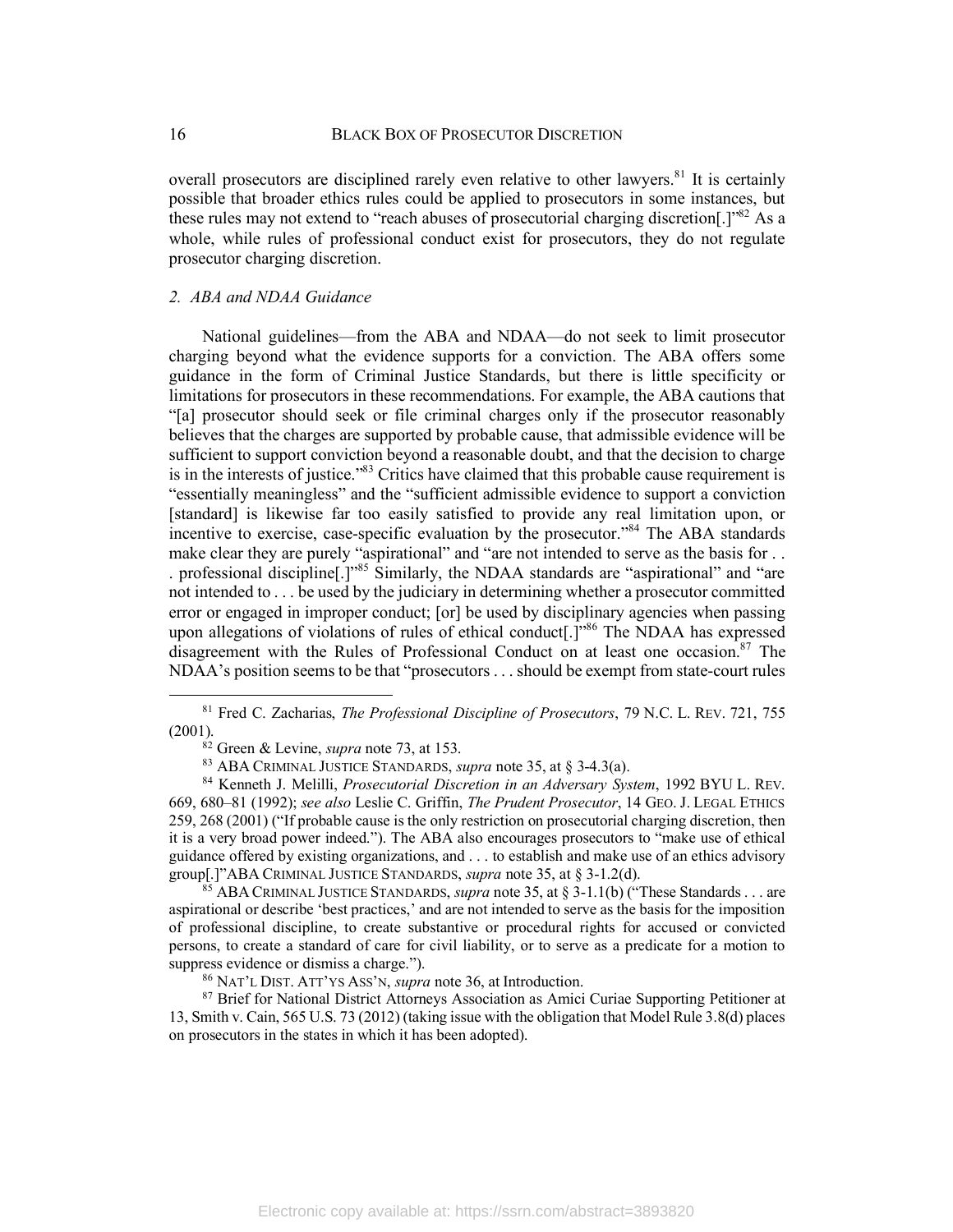of professional conduct that do more than mirror preexisting legal obligations."88 Neither national body seeks to limit prosecutor discretion in charging.

#### *3. Internal Standards of Individual Prosecutor Offices*

With a gap in national regulation,<sup>89</sup> there is an argument that internal standards and regulations could serve an important role in limiting prosecutorial discretion.<sup>90</sup> In most jurisdictions, chief prosecutors are elected and are therefore thought to be accountable to the public. "[H]ead prosecutors can align their subordinates' actions with principals' interests by writing down and enforcing procedural and substantive office policies."91 Both the ABA and NDAA stress the importance of policies in individual prosecutor's offices. According to the ABA, "[e]ach prosecutor's office should seek to develop general policies to guide the exercise of prosecutorial discretion<sup>[1], 992</sup> The NDAA standards clarify that "[i]nitial standards or guidelines for charging will be established by the chief prosecutor only $[.]$ "<sup>93</sup>

Despite guidance to formulate internal policies for prosecutors, there is little incentive to promulgate or follow such internal rules.  $94$  One study indicated that prosecutors' offices lacked effective policies or structures for proper accountability.<sup>95</sup> Prosecutor offices may also lack clear standards guiding charging decisions.<sup>96</sup> Prosecutorial guidelines governing charging and bargaining discretion "should be specific enough to provide genuine guidance when applied to a particular set of facts."<sup>97</sup> On a federal level, the United States Attorneys' Manual "does contain some general standards for the exercise of prosecutorial discretion, but they are written so broadly that they provide little guidance.<sup>598</sup> Prosecutors may not

<sup>96</sup> *See* Levine & Wright, *supra* note 42, at 1174 (finding that none of the offices studied in two Southeast metropolitan areas used "a charging or sentencing grid").

 <sup>88</sup> Green, *supra* note 78, at 886.

<sup>89</sup> Bibas, *supra* note 14, at 1016 ("Conventional external regulation has failed to guide prosecutors.").

<sup>90</sup> Miller & Wright, *supra* note 6 (arguing that internal policies and regulations can be effective).

<sup>91</sup> Bibas, *supra* note 14, at 1003.

<sup>92</sup> ABA CRIMINAL JUSTICE STANDARDS, *supra* note 35, at § 3-2.4(a).

<sup>93</sup> NAT'L DIST. ATT'YS ASS'N,, *supra* note 36, at 4-2.4 Commentary.

<sup>94</sup> Vorenberg, *supra* note 9, at 1564–65 ("Few prosecutors' offices, if left to their own devices, will promulgate guidelines that limit their freedom in a significant way, and courts are unlikely to require standards in the absence of legislative direction.").

<sup>95</sup> Joel B. Rudin, *The Supreme Court Assumes Errant Prosecutors Will Be Disciplined by Their Offices or the Bar: Three Case Studies that Prove that Assumption Wrong*, 80 FORDHAM L. REV. 537, 539 (2011) (presenting case studies from "three New York City District Attorneys' Offices"; finding that the offices failed to discipline prosecutors and lacked codes of conduct).

<sup>97</sup> Vorenberg, *supra* note 9, at 1561–62.

<sup>98</sup> Sara Sun Beale, *Too Many and Yet Too Few: New Principles to Define the Proper Limits for Federal Criminal Jurisdiction*, 46 HASTINGS L.J. 979, 999 (1995); *see also* Amsler, *supra* note 13, at 186 (noting that, aside from prosecution "on the basis of race, religion, or any other 'arbitrary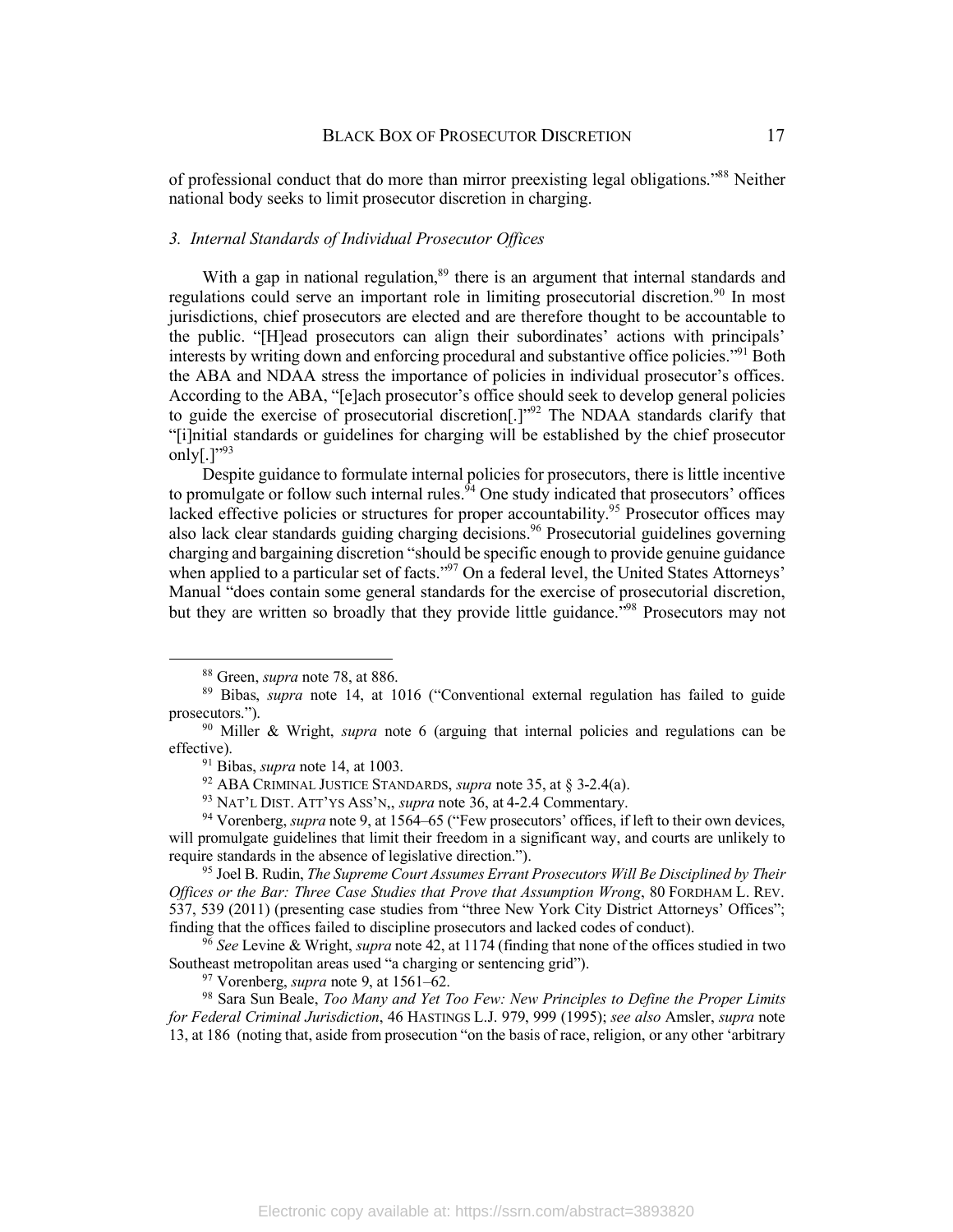want internal rules to be too specific. Courts have "consistently . . . ruled that a prosecutor's failure to follow applicable written criteria cannot serve as a defense or cause of action."<sup>99</sup> But fear of litigation or public review might prevent more specific written charging guidelines.<sup>100</sup> One motivation that might lead prosecutors to "be reluctant to adopt [charging] polic<sup>[ies]</sup> is the fact that prosecutors have to run for election and any policy that might be seen as 'soft' on crime can raise a political issue that might put the prosecutor on the defensive."101 Thus, formal and public guidelines "may result in guidelines that are considerably harsher than those policies that an office would be willing to live with on an informal basis."102 Fear of public oversight and litigation may encourage prosecutors not to promulgate specific charging guidelines.

Even when guidelines or charging grids exist, they may not be used. One study of 42 misdemeanor and drug prosecutors in the Southeast found that none of the sites studied "employe[d] a charging or sentencing grid that prosecutors are supposed to follow[.] $v^{103}$  In addition, a survey of prosecutors in 2018 found that although many prosecutors (65% of those surveyed) used data to set guidelines, they often did not use the data to track compliance with office guidance.<sup>104</sup> Some scholars have noted that even when charging compliance with office guidance.<sup>104</sup> policies exist, they tend to have little impact on individual case evaluations by line prosecutors.<sup>105</sup>

Charging guidelines, while an important step, may be limited in their efficacy.<sup>106</sup> Our study questions prosecutors about whether they have internal standards or guidelines that guide their decision making and limit their charging ability.

### *D. Factors Relevant to Prosecutors in Charging Decisions*

There are no universal factors prosecutors must consider in charging decisions, except avoiding suspect classifications such as defendant's race or national origin.<sup>107</sup> The ABA

classification' or protected right," charging decisions are "largely subject to nonmandatory guidelines.").

<sup>99</sup> Peter Krug, *Prosecutorial Discretion and Its Limits*, 50 AM. J. COMP. L. 643, 654 (2002); Pizzi, *supra* note 33, at 1366–67.

<sup>&</sup>lt;sup>100</sup> Even when prosecutors offices have internal guidelines, they may oppose public transparency or review of such guidelines. Pizzi, *supra* note 33, at 1364.

<sup>101</sup> *Id.* at 1365.

<sup>102</sup> *Id.*

<sup>103</sup> Levine & Wright, *supra* note 42, at 1174.

<sup>104</sup> ROBIN OLSEN ET AL., URBAN INST. FOR JUSTICE, COLLECTING AND USING DATA FOR PROSECUTORIAL DECISIONMAKING  $11-12$  (Sept. 2018), https://www.urban.org/sites/default/files/publication/99044/collecting\_and\_using\_data\_for\_prosec utorial\_decisionmaking\_0.pdf.

<sup>105</sup> Melilli, *supra* note 84, at 683.

<sup>106</sup> Pizzi, *supra* note 33, at 1346 n.95 ("guidelines are oversold as a remedy for limiting prosecutorial discretion").

<sup>&</sup>lt;sup>107</sup> Green, *supra* note 71, at 614 ("[O]nce one gets beyond the obvious suspect classifications, there is no agreement on which considerations are or are not legitimate").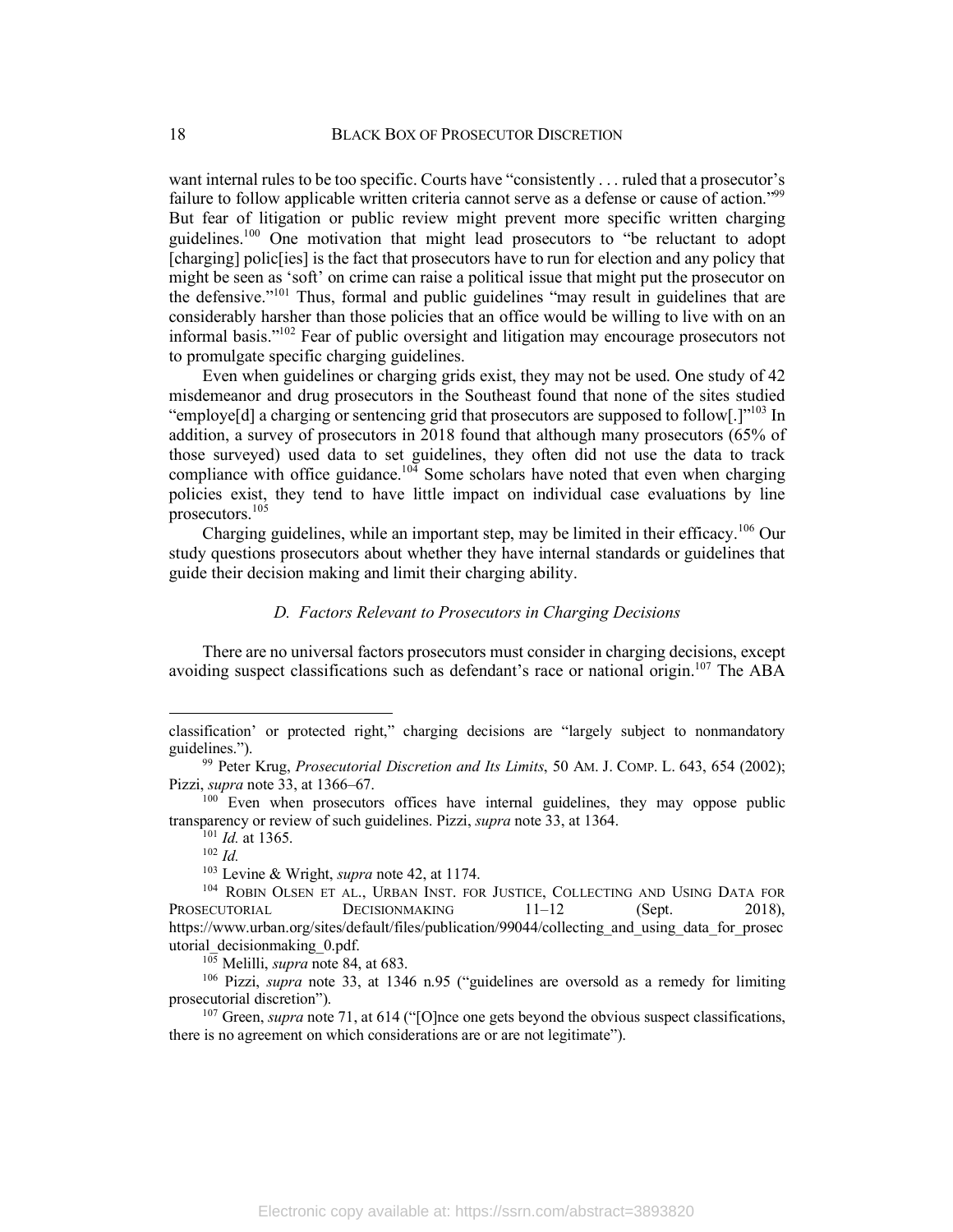standards include a laundry list of potential factors prosecutors "may" consider when deciding whether to bring charges.<sup>108</sup> For instance, the ABA standards encourage consideration of "the strength of the case," "the extent . . . of harm caused," and "the views and motives of the victim or complainant."<sup>109</sup> The NDAA standards include a similar lengthy list of factors that "may" be considered when screening potential charges.<sup>110</sup> These NDAA standards allow consideration of "insufficiency of admissible evidence," "availability of suitable diversion or rehabilitation programs," and "[w]hether the size of the loss or the extent of the harm caused . . . is too small to warrant a criminal sanction."<sup>111</sup> In addition, the NDAA standards list factors "that may be relevant" to whether the specific charges "are consistent with the interests of justice."112 A Washington State Supreme Court

 $109$  *Id.* at § 3-4.4(a).

<sup>111</sup> *Id.* at 4-1.3.

<sup>112</sup> *Id.* at 4-2.4 (relevant factors may include: "a. The nature of the offense, including whether the crime involves violence or bodily injury; b. The probability of conviction; c. The characteristics of the accused that are relevant to his or her blameworthiness or responsibility, including the

 <sup>108</sup> ABA CRIMINAL JUSTICE STANDARDS, *supra* note 35, at § 3-4.4(a) ("Among the factors which the prosecutor may properly consider in exercising discretion to initiate, decline, or dismiss a criminal charge . . . are: (i) the strength of the case; (ii) the prosecutor's doubt that the accused is in fact guilty; (iii) the extent or absence of harm caused by the offense; (iv) the impact of prosecution or non-prosecution on the public welfare; (v) the background and characteristics of the offender, including any voluntary restitution or efforts at rehabilitation; (vi) whether the authorized or likely punishment or collateral consequences are disproportionate in relation to the particular offense or the offender; (vii) the views and motives of the victim or complainant; (viii) any improper conduct by law enforcement; (ix) unwarranted disparate treatment of similarly situated persons; (x) potential collateral impact on third parties, including witnesses or victims; (xi) cooperation of the offender in the apprehension or conviction of others; (xii) the possible influence of any cultural, ethnic, socioeconomic or other improper biases; (xiii) changes in law or policy; (xiv) the fair and efficient distribution of limited prosecutorial resources; (xv) the likelihood of prosecution by another jurisdiction; and (xvi) whether the public's interests in the matter might be appropriately vindicated by available civil, regulatory, administrative, or private remedies.").

<sup>110</sup> NAT'L DIST. ATT'YS ASS'N, *supra* note 36, at 4-1.3 (2009) ("Factors that may be considered in [the charging] decision include: a. Doubt about the accused's guilt; b. Insufficiency of admissible evidence to support a conviction; c. The negative impact of a prosecution on a victim; d. The availability of adequate civil remedies; e. The availability of suitable diversion and rehabilitative programs; f. Provisions for restitution; g. Likelihood of prosecution by another criminal justice authority; h. Whether non-prosecution would assist in achieving other legitimate goals, such as the investigation or prosecution of more serious offenses; i. The charging decisions made for similarlysituated defendants; j. The attitude and mental status of the accused; l. A history of non-enforcement of the applicable law; m. Failure of law enforcement to perform necessary duties or investigations; n. The expressed desire of an accused to release potential civil claims against victims, witnesses, law enforcement agencies and their personnel, or the prosecutor and his personnel, where such desire is expressed after having the opportunity to obtain advice of counsel and is knowing and voluntary; o. Whether the alleged crime represents a substantial departure from the accused's history of living a law-abiding life; p Whether the accused has already suffered substantial loss in connection with the alleged crime; q. Whether the size of the loss or the extent of the harm caused by the alleged crime is too small to warrant a criminal sanction[.]").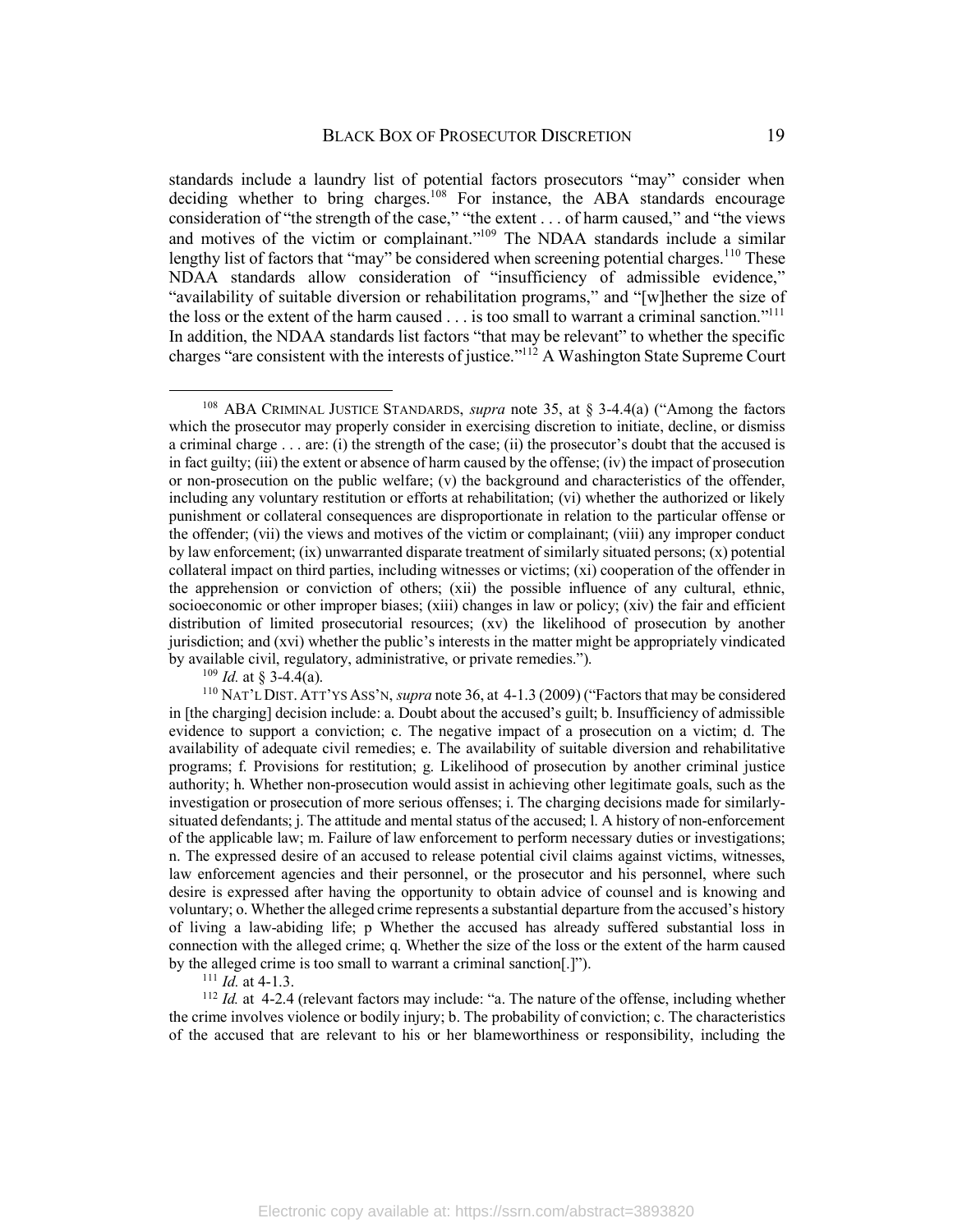case specifically identified "the public interest as well as the strength of the case which could be proven" as relevant to a prosecutor's decision "whether to charge suspects with criminal offenses."113 Determining what factors prosecutors consider and how they are balanced is difficult, as prosecutors have resisted pleas to publish charging guidelines.<sup>114</sup>

Prior research indicates that some common factors and considerations are important for prosecutor charging decisions. Theses include "the seriousness of the offense, the defendant's prior criminal record, the victim's interest in prosecution, the strength of the evidence, the likelihood of conviction, and the availability of alternative dispositions."<sup>115</sup> Other factors traditionally considered by prosecutors in deciding whether to press charges include "the citizen's education, vocational skills, employment record, family ties and responsibilities, community ties, and the socioeconomic status of the offender."116 Some of these factors are arguably not permissible, including education or socioeconomic status since they criminalize poverty and are associated with race.<sup>117</sup> Other unstated factors for prosecutor charging include "internal rules, external resource constraints, and a balancing of interdependent relationships."118 Office funding levels are also a factor in charging decisions, as limited resources require prioritization. <sup>119</sup> And a progressive prosecutor may consider "whether [a defendant] 'deserve[s],' or the community benefits from" bringing charges.<sup>120</sup> Our study will explore factors prosecutors claim are important to their charging decisions.

# *E. Declination*

 $\overline{a}$ 

accused's criminal history; d. Potential deterrent value of incapacitating the accused in the event of a conviction; f. The willingness of the offender to cooperate with law enforcement; g. The defendant's relative level of culpability in the criminal activity; h. The status of the victim, including the victim's age or special vulnerability; j. Excessive costs of prosecution in relation to the seriousness of the offense; k. Recommendation of the involved law enforcement personnel; l. The impact of the crime on the community; m. Any other aggravating or mitigating circumstances.").

<sup>113</sup> State v. Judge, 675 P.2d 219, 223 (Wash. 1984).

<sup>114</sup> Misner, *supra* note 9 at 744 ("Attempts to convince prosecutors to publish the guidelines for making prosecutorial charging decisions . . . have generally gone unheeded.").

<sup>115</sup> Angela J. Davis, *Prosecution and Race: The Power and Privilege of Discretion*, 67 FORDHAM L. REV. 13, 34–35 (1998).

<sup>116</sup> Pizzi, *supra* note 33, at 1368–69.

<sup>117</sup> Christopher Robertson, Shima Baradaran Baughman & Megan S. Wright, *Race and Class: A Randomized Experiment with Prosecutors*, 16 J. EMPIRICAL LEGAL STUD. 807 (2019) (arguing that consideration of socioeconomic status and education may be one cause of racial disparities in the criminal justice system)..

<sup>118</sup> Stemen & Frederick, *supra* note 46 at 83.

<sup>119</sup> Vorenberg, *supra* note 9 at 1542–43 ("Funding levels determine how many cases can be brought and inevitably force prosecutors' offices to give little or no attention to many chargeable crimes.").

<sup>&</sup>lt;sup>120</sup> Jeffrey Bellin, *Defending Progressive Prosecution*, 39 YALE L. & POL'Y REV. (forthcoming 2021) (manuscript at 26).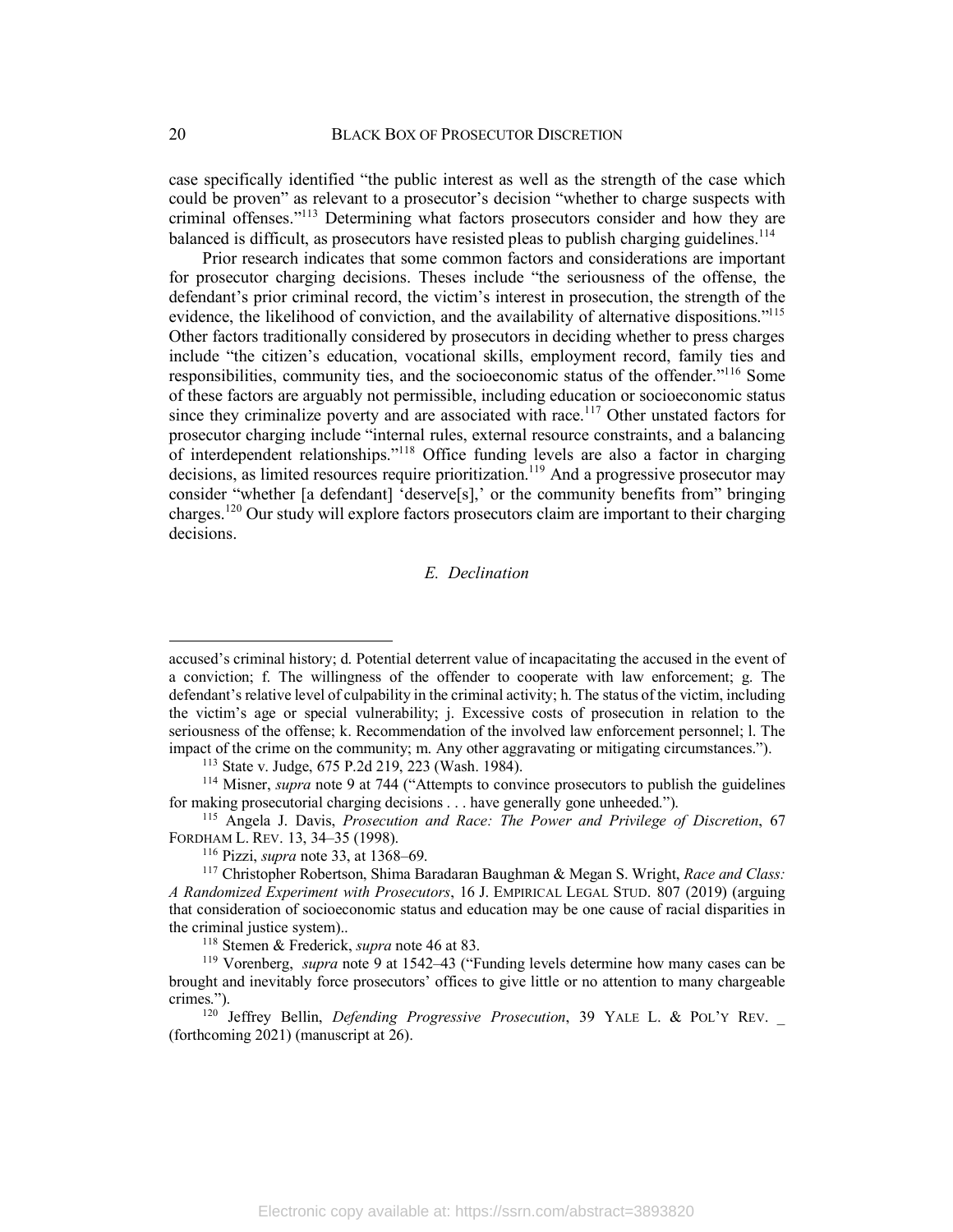Whether to bring charges, or decline, is entirely up to the prosecutor's discretion.<sup>121</sup> Indeed, the prosecutor's decision not to charge a case is largely unreviewable.<sup>122</sup> The ABA standards clarify that there are some situations where charges may not be appropriate but fail to clarify when such a situation exists, only stating that "[t]he prosecutor should . . . consider, and where appropriate develop or assist in developing alternatives to prosecution[.]"123 The Model Rules of Professional Conduct clarify that a prosecutor should not bring a charge if the "prosecutor knows [the charge] is not supported by probable cause."<sup>124</sup> The NDAA standards do not include significant guidance covering when declination is appropriate. However, they do specify that prosecutor's offices should maintain "a record of the reasons for declining a prosecution" where such record is "permitted by law."<sup>125</sup>

Common reasons for declination of charges include practical considerations or broader considerations of fairness. According to Angela Davis, "[t]he decision to forego charges may be based on practical considerations such as the triviality of the offense and/or the victim's lack of interest in prosecution. <sup>126</sup> This decision may also be based on considerations of fairness and justice in a particular case."127 Richard Frase indicates that the declination decision is closely related to the offense in the case.<sup>128</sup> A study of federal declination decisions in the Northern District of Illinois found that "the most common specific reason for declination was the state-prosecution alternative. In order, the next most frequently cited reasons were: small amount of loss by the victims; prior record of the defendant; small amount of contraband, such as drugs or guns; the isolated nature of the defendant's act; and insufficient evidence of a criminal act."129 However, there was a wide variety in reasons cited for declination.<sup>130</sup> Categorizing these reasons into ten groups, "[m]inor offense appears most frequently, followed by state prosecution, insufficient evidence, and defendant characteristics."<sup>131</sup> A similar study of causes for prosecutor

 <sup>121</sup> Bordenkircher v. Hayes, 434 U.S. 357, 364 (1978) ("[S]o long as the prosecutor has probable cause to believe that the accused committed an offense defined by statute, the decision whether or not to prosecute, and what charge to file or bring before a grand jury, generally rests entirely in his discretion.").

<sup>122</sup> Misner, *supra* note 9 at 743.

<sup>&</sup>lt;sup>123</sup> ABA CRIMINAL JUSTICE STANDARDS, *supra* note 36 at § 3-1.2(e) ("The prosecutor should be knowledgeable about, consider, and where appropriate develop or assist in developing alternatives to prosecution or conviction[.]").

<sup>124</sup> MODEL RULES OF PRO. CONDUCT, *supra* note 74 at r. 3.8(a).

<sup>125</sup> NAT'L DIST. ATT'YS ASS'N, *supra* note 36 at 4-1.7 (2009).

<sup>126</sup> Davis, *supra* note 24, at 409

<sup>127</sup> *Id.*

<sup>128</sup> Richard S. Frase, *The Decision to File Federal Criminal Charges: A Quantitative Study of Prosecutorial Discretion*, 47 U. CHI. L. REV. 246, 257 (1980) (finding that "importation of marijuana[,] . . . theft of government property, theft from interstate shipment, miscellaneous frauds, civil rights cases, and simple assaults" were "almost never prosecuted.").

<sup>129</sup> *Id.* at 262.

<sup>&</sup>lt;sup>130</sup> *Id.* ("[A] total of forty-three different reasons were cited in sample declinations.").

<sup>131</sup> *Id.* at 262–65.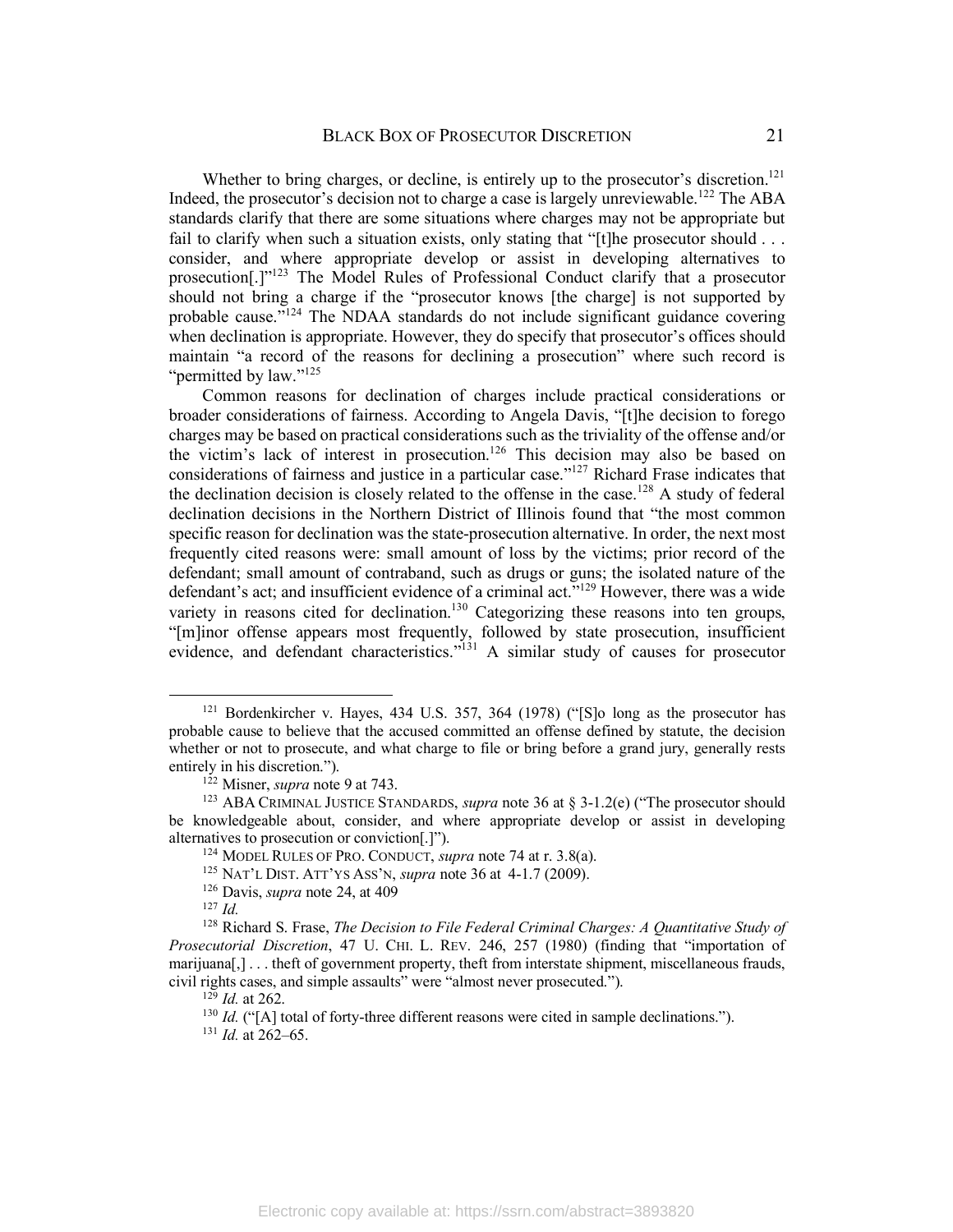declination has not been conducted using a national sample of prosecutors. Our study will explore reasons why state prosecutors decline to bring cases.

#### II. NATIONAL PROSECUTOR STUDY DATA AND METHODS

The data for this study of prosecutors comes from an experimental survey instrument administered to state and local prosecutors in 2017. The survey contained questions about how the respondents made charging decisions and demographic questions. The survey also contained a vignette, which consisted of fictional police reports describing a minor crime, and questions about what charging decision respondents would make based on the facts presented and stipulated laws of the jurisdiction. The vignette manipulated the race and social class of the defendant so that we could assess the impact of these status characteristics on prosecutors' charging decisions. The findings from the experiment portion of the study, showing no evidence of race or class bias on prosecutors' charging decisions, have been previously published.<sup>132</sup>

This article presents additional findings from responses to the vignette questions as well as quantitative findings from the survey questions about how prosecutors make decisions in other cases. Additionally, this study presents findings from qualitative analysis of prosecutors' responses to open-ended survey questions about decision making.

## *A. Sample*

We were interested in how state and local (not federal) prosecutors make charging decisions, but unfortunately there is no list of all such prosecutors. We had hoped to be able to partner with professional associations to which prosecutors belong to obtain the names and contact information of affiliated prosecutors, but those groups declined to cooperate. We thus created our own sample of state and local prosecutors.

To ensure our sample contained prosecutors from across the country, we selected one to two states from each of the nine U.S. Census Bureau regions and conducted web searches for state and local prosecutors' names and email addresses. Some state websites list all state employees, including prosecutors. More often, however, if a government website listed the names and contact information for prosecutors, this information was available on county websites. Many counties opt only to list the name of the head prosecutor, however, so we also used state bar association websites to collect names and contact information for members who indicated they were or had been state or local prosecutors. Finally, we submitted Freedom of Information Act requests to states for lists of their prosecutors and email addresses. Our final sample included 4,484 state and local prosecutors.<sup>133</sup>

We then emailed those prosecutors inviting them to participate in the study,  $134$  which we hosted on Qualtrics. Upon completion of the study, respondents could request a gift

 <sup>132</sup> Robertson et al., *supra* note 117.

<sup>&</sup>lt;sup>133</sup> This is not a representative sample. And there is bias in who opted or declined to participate in this study. Some head prosecutors opted out on behalf of their entire office.

<sup>&</sup>lt;sup>134</sup> This study was approved by the University of Utah Institutional Review Board.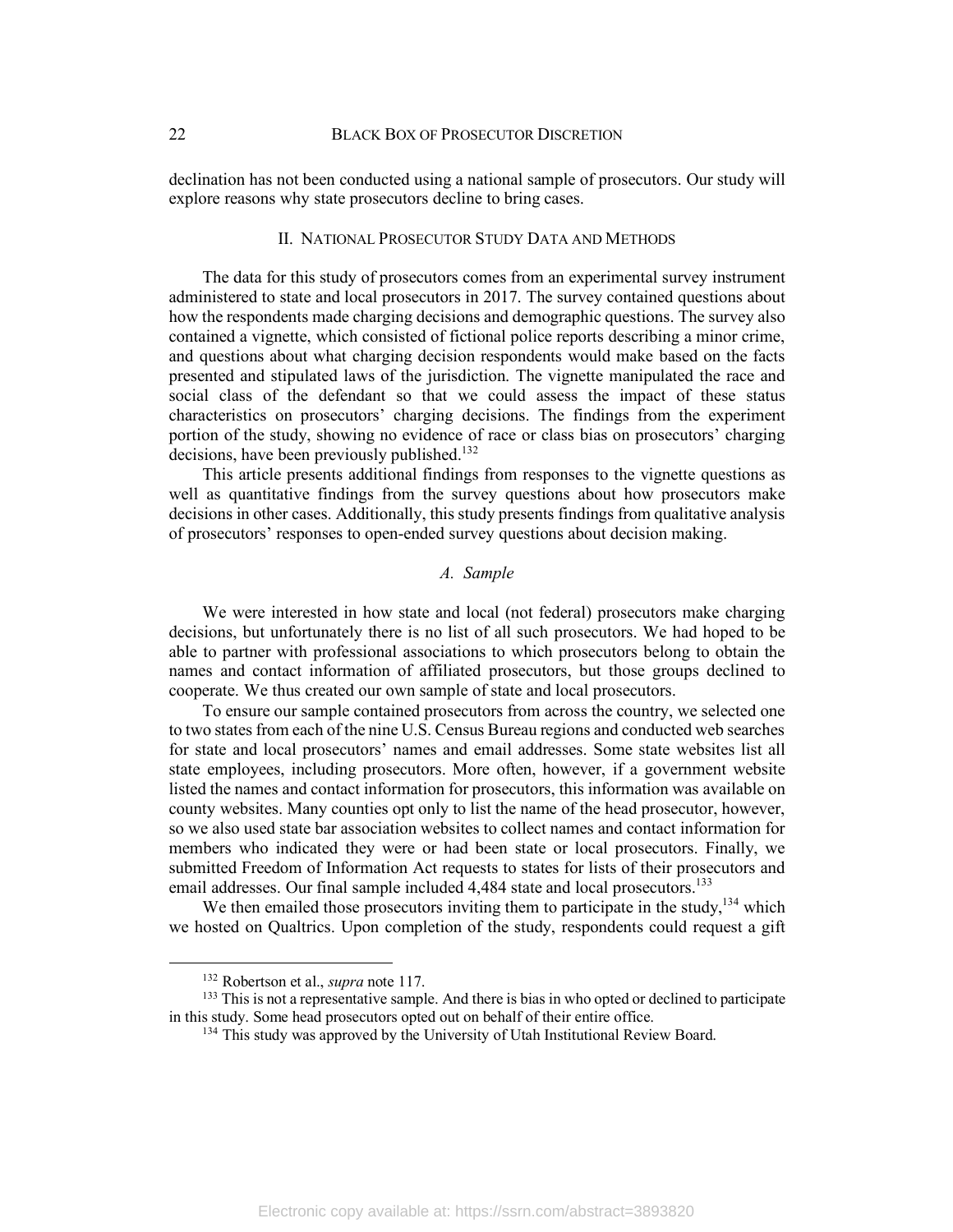card to Amazon in the amount of five dollars. Ultimately, 542 prosecutors completed the survey for a response rate of 12.09 percent.

A detailed description of the sample can be seen in Table  $1.^{135}$  Most respondents were men (65.85%), white (90.26%), and not Hispanic (96.07%). The average age of respondents was 46 years, and respondents averaged about twelve and a half years as a prosecutor. 22.55% of respondents were the head prosecutor in their office. The average office size was about 35 prosecutors. Most respondents were from the Mountain (24.07%), Midwest  $(21.3\%)$ , and South Atlantic  $(14.63\%)$  regions.<sup>136</sup> Many respondents were prosecutors in jurisdictions containing less than 100,000 people (42.49%) or between 100,000 and 500,000 people (28.58%).

|                                           | Percent of Sample or Mean |
|-------------------------------------------|---------------------------|
| Recommended Disposition of Case           |                           |
| <b>Felony Charge</b>                      | $16.05\%$                 |
| <b>Monetary Penalty</b>                   | 41.68%                    |
| <b>Average Amount of Monetary Penalty</b> | \$247.21                  |
| Confinement                               | 27.83%                    |
| Average Minimum Days of Confinement       | 25.73 days                |
| Jurisdiction Characteristics              |                           |
| Average Size of Office                    | 34.83 prosecutors         |
| Size of Jurisdiction                      |                           |
| Over $2,000,000$ people                   | 7.42%                     |
| 1,000,000-2,000,000 people                | 10.76%                    |
| 500,000-1,000,000 people                  | 10.76%                    |
| 100,000-500,000 people                    | 28.58%                    |
| Less than 100,000 people                  | 42.49%                    |
| Region                                    |                           |

#### *Table 1—Descriptive Statistics*

 135 A similar table appeared in Robertson et al., *supra* note 117. The sample description reported here differs slightly because in our prior work we eliminated some responses based on the time a respondent spent on the study as a quality control mechanism to ensure the integrity of the experimental portion of the study. For a description, *see* Robertson et al., *supra* note 117, at 819.

<sup>136</sup> The regional breakdown is as follows.

New England: Connecticut, Maine, Massachusetts, New Hampshire, Rhode Island, or Vermont

Middle Atlantic: New Jersey, New York, or Pennsylvania

Midwest: Illinois, Indiana, Michigan, Ohio, or Wisconsin

West North Central: Iowa, Kansas, Minnesota, Missouri, Nebraska, North Dakota, or South Dakota

South Atlantic: Delaware, District of Columbia, Florida, Georgia, Maryland, North Carolina, South Carolina, Virginia, or West Virginia

East South Central: Alabama, Kentucky, Mississippi, or Tennessee

West South Central: Arkansas, Louisiana, Texas, or Oklahoma

Mountain: Arizona, Colorado, Idaho, Montana, Nevada, New Mexico, Utah, or Wyoming Pacific: Alaska, California, Hawaii, Oregon, or Washington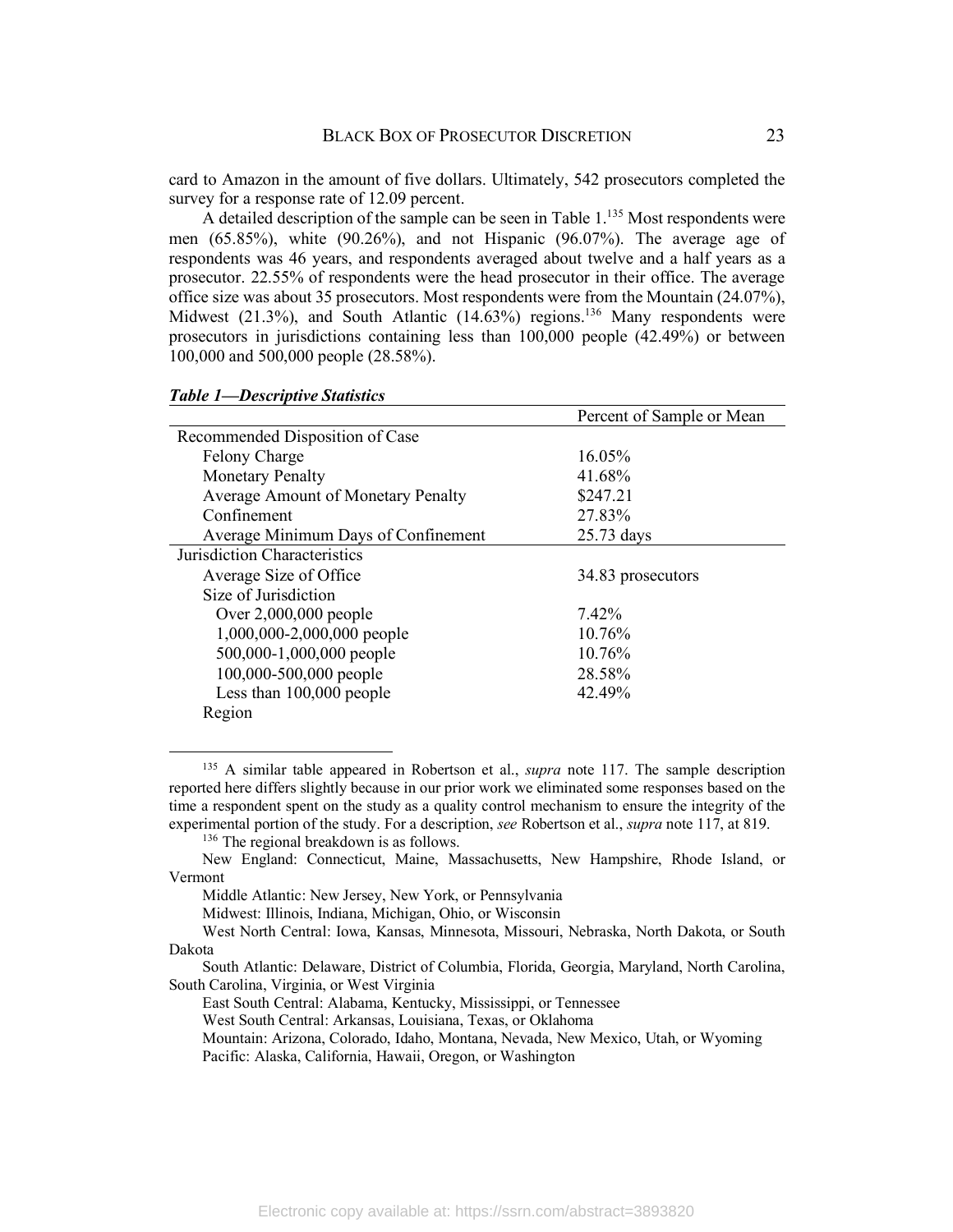| New England                           | 4.44%         |
|---------------------------------------|---------------|
| Middle Atlantic                       | 3.52%         |
| Midwest                               | 21.30%        |
| <b>West North Central</b>             | 10.93%        |
| South Atlantic                        | 14.63%        |
| <b>East South Central</b>             | 8.52%         |
| <b>West South Central</b>             | 0.93%         |
| Mountain                              | 24.07%        |
| Pacific                               | 11.67%        |
| <b>Prosecutor Characteristics</b>     |               |
| Average Number of Years as Prosecutor | 12.52 years   |
| <b>Head Prosecutor</b>                | 22.55%        |
| Average Age                           | $46.02$ years |
| Gender                                |               |
| Male                                  | 65.86%        |
| Female                                | 34.14%        |
| Race                                  |               |
| White                                 | 90.26%        |
| Black/African American                | 3.93%         |
| American Indian/Alaska Native         | 0.56%         |
| Asian                                 | 1.12%         |
| Native Hawaiian/Pacific Islander      | 0.19%         |
| Other                                 | 3.93%         |
| Hispanic                              |               |
| $\rm No$                              | 96.07%        |
| Mexican/Mexican American/Chicano      | 1.50%         |
| Puerto Rican                          | 0.19%         |
| Cuban                                 | 0.94%         |
| Other Spanish/Hispanic/Latino         | 1.31%         |

# *B. Instrument*

Our survey contained 23 questions with some follow up probes. The survey asked prosecutors some screening questions to ensure that they were or had been prosecutors. They then were asked to read two fictional police reports about a relatively minor crime for which prosecutors could have recommended various charges or no charges at all. In the vignette, a man at a train station was arrested for, in the words of one arresting officer, "yelling obscenities, stopping patrons for money, and brandishing a knife." The man was emotionally distressed from a recent break up with his girlfriend and needed money for a train ride, but when no one gave him any money, he became more upset. One witness reported that the man, while holding a knife, had grabbed a woman's arm after she refused to give him money, but did not hurt or threaten her. Although people at the train station were scared, no one was physically hurt. The man submitted to an arrest without incident.

We then provided sample criminal statutes and sentencing guidelines and asked prosecutors what charges they would bring, if any. We also asked respondents what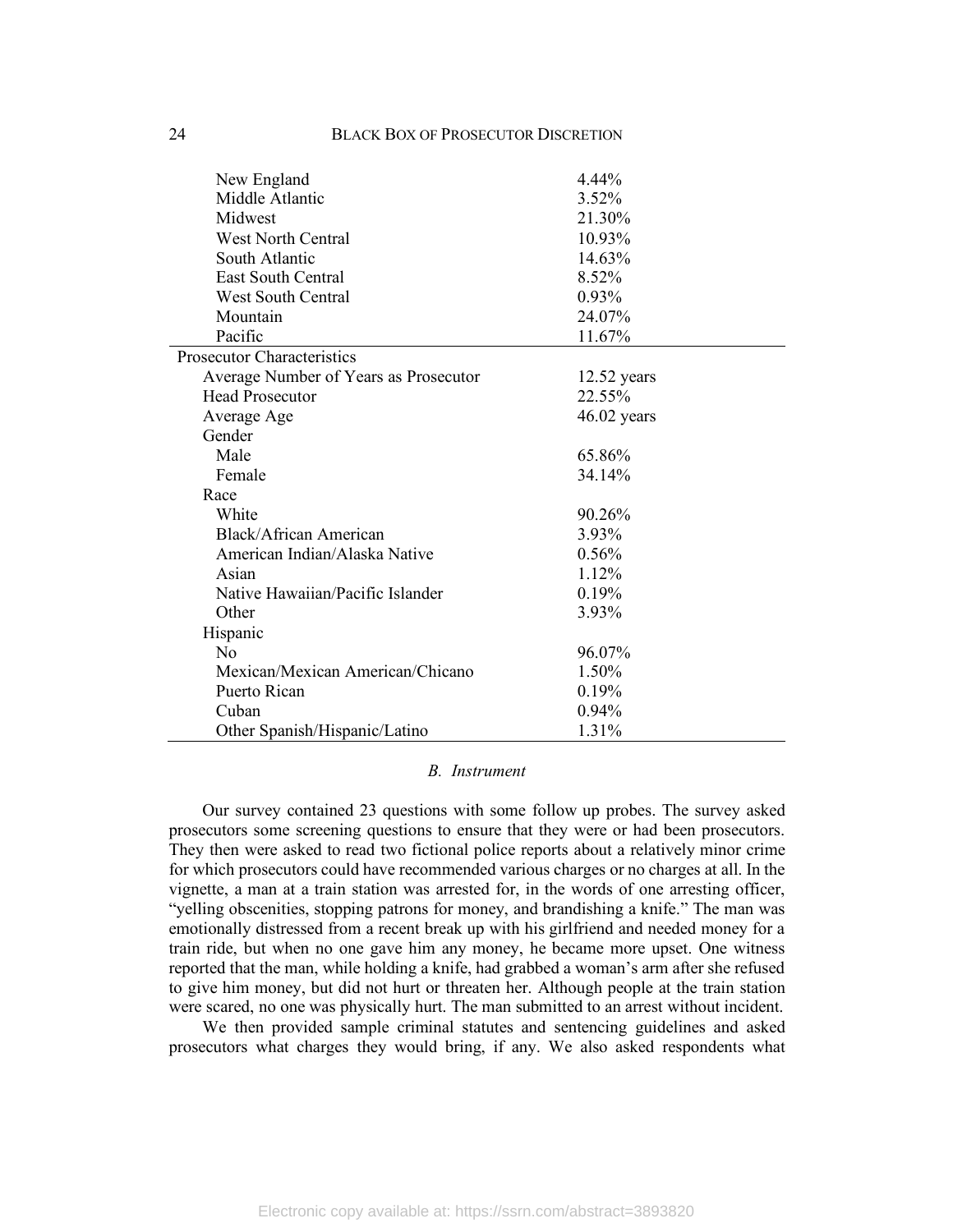monetary penalty or term of confinement they would recommend, if any, and the reasoning for their recommendation. These were open-ended questions, and a text box was provided for respondents to write their penalty recommendations and reasoning.

We then asked a series of five close-ended questions about how respondents make charging and plea-bargaining decisions in their office and provided space for respondents to provide additional explanations if they desired. The survey concluded with eleven questions about respondents' office, jurisdiction, and demographic characteristics. We designed the study to take approximately 15 minutes to complete and piloted it with prosecutors in Salt Lake City.<sup>137</sup>

# *C. Method*

As noted above, we have previously reported some findings from the experimental portion of the study. In this paper, we report additional quantitative and qualitative analysis of respondents' punishment recommendations for the defendant described in the vignette as well as descriptions of respondents' prosecutorial decision-making process. We present descriptive results from frequency distributions using the data from the close-ended survey questions. The study also yielded qualitative data from the text that respondents provided to the survey questions, which we transformed into quantitative data for purposes of reporting descriptive statistics. We also coded qualitative data from the survey questions and the experimental portion of the study inductively based on themes that emerged from the data.

### III. RESULTS OF NATIONAL PROSECUTOR STUDY

This part explains the results of our national prosecutor study. Part III.A. reviews the recommended charges and penalties imposed by respondents for the hypothetical crime they reviewed. Part III.B. reviews the various reasons respondents provide to support their decisions. Some of these reasons include that respondents believe punishment is necessary despite the fact that this is a minor crime. Others note financial or mental health condition of the defendant, and others specifically note that a little jail time could teach the defendant a lesson. After the respondents answered questions about the vignette, we then asked respondents about how prosecutors in their office make charging decisions. We asked who makes the charging decision, whether the crime is a felony or misdemeanor changes the decision-making process, who prosecutes the case after decisions are made about charging, and whether their office has internal guidelines or standards governing charging decisions. The prosecutor responses about the general process for making charging decisions is recounted in Part III.C.

## *A. Recommended Charges and Penalties*

Respondents could choose from a range of charges to bring in response to the arrest described in the vignette or to bring no charges at all. The below figure shows that just 18

<sup>&</sup>lt;sup>137</sup> See Appendix for the instrument.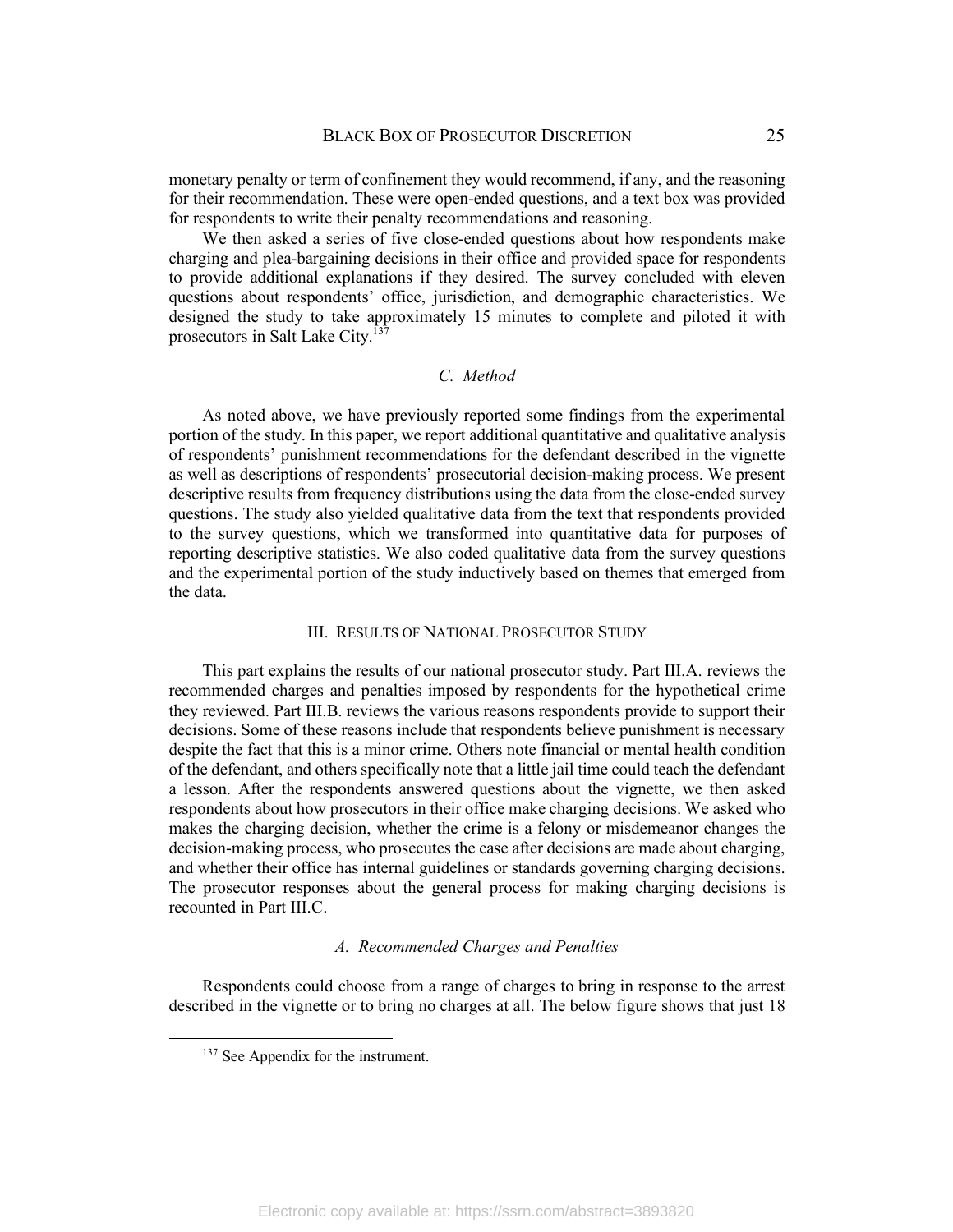respondents declined to bring no charges, and that almost 80% of respondents brought multiple charges. The mean number of charges recommended was 3.15 [CI 2.99, 3.31], and the maximum number of charges recommended was 11 (the maximum number of charges that could be recommended was 16).



There was variation in the number of charges recommended by region in which the respondent worked as a prosecutor. See Table 2 for the mean number of charges recommended by region, as well as the range of charges recommended by region.

## *Table 2—Number of Charges by Region*

| Mean    | Number |          |                |                |
|---------|--------|----------|----------------|----------------|
| Charges |        | Charges  | Charges        |                |
| 2.88    |        | $\theta$ | 8              |                |
| 4.37    |        |          | 10             |                |
| 2.45    |        | O        | 10             |                |
| 3.39    |        | 0        | 8              |                |
| 3.82    |        | 0        | 11             |                |
| 2.83    |        | 0        | 6              |                |
| 3.2     |        | 2        | 6              |                |
| 3.25    |        | 0        | 10             |                |
| 3.11    |        |          | 8              |                |
|         |        |          | Minimum Number | Maximum Number |

There was one felony charge that respondents could select, and 16% opted to charge the defendant with a felony (see Table 1).<sup>138</sup> There was variation in whether a felony was

 <sup>138</sup> Similar results for outcome variables of interest appeared in Robertson et al., *supra* note 117. The results reported here differ slightly because in our prior work we eliminated some responses based on the time a respondent spent on the study as a quality control mechanism to ensure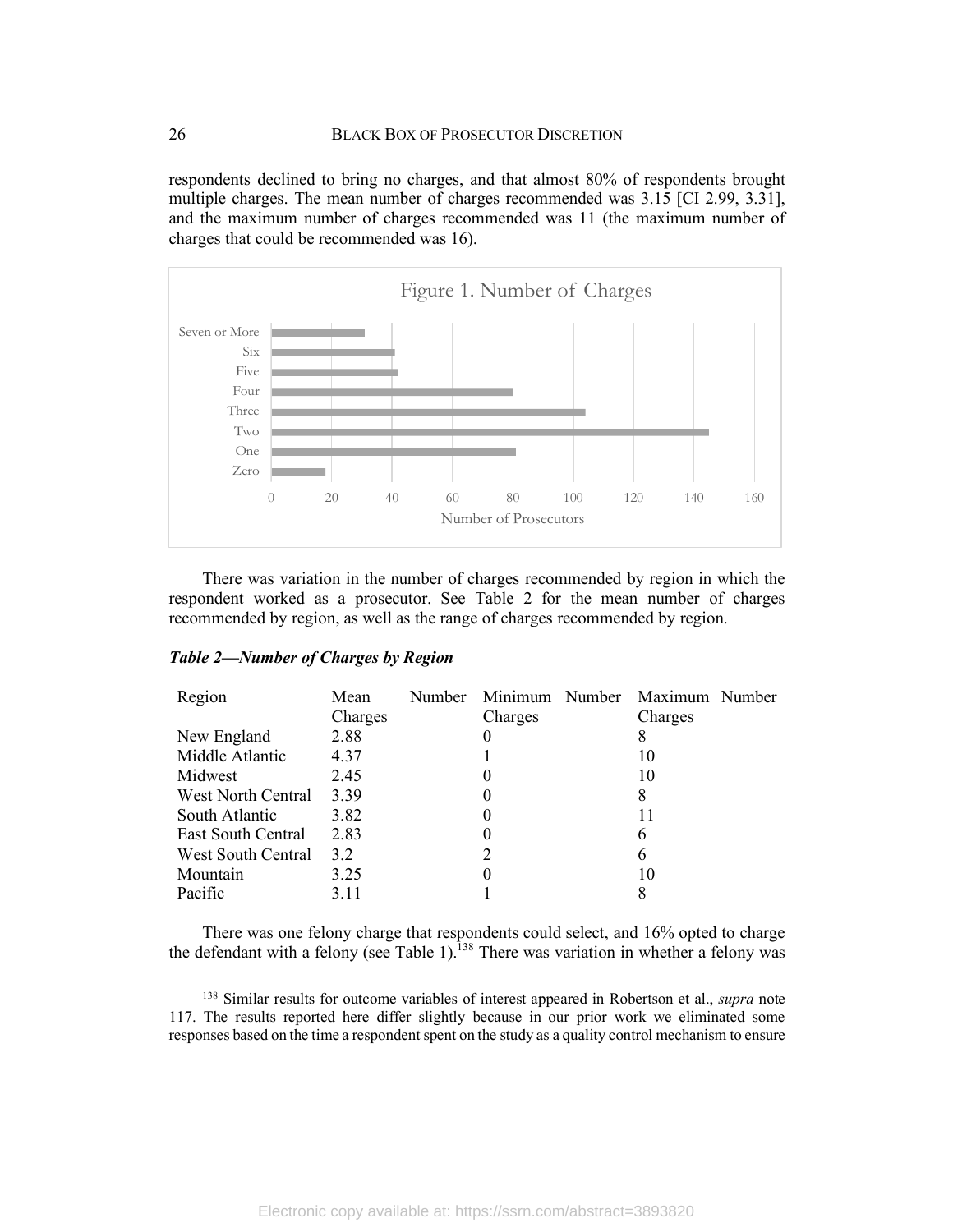charged by region in which the respondent worked as a prosecutor. See below Figure for the percentage of respondents who recommended a felony charge by region. Notably, the South Atlantic region prosecutors were most likely to recommend a felony charge, followed by the Mountain region prosecutors.



While the vast majority of respondents would bring multiple charges, far fewer recommended a monetary penalty. Almost 60% of respondents recommended no monetary penalty in this instance, although there was significant variation by region. All West South Central prosecutors recommended a monetary penalty.

 $\overline{a}$ 

the integrity of the experimental portion of the study. For a description, *see* Robertson et al., *supra*  note 117, at 819.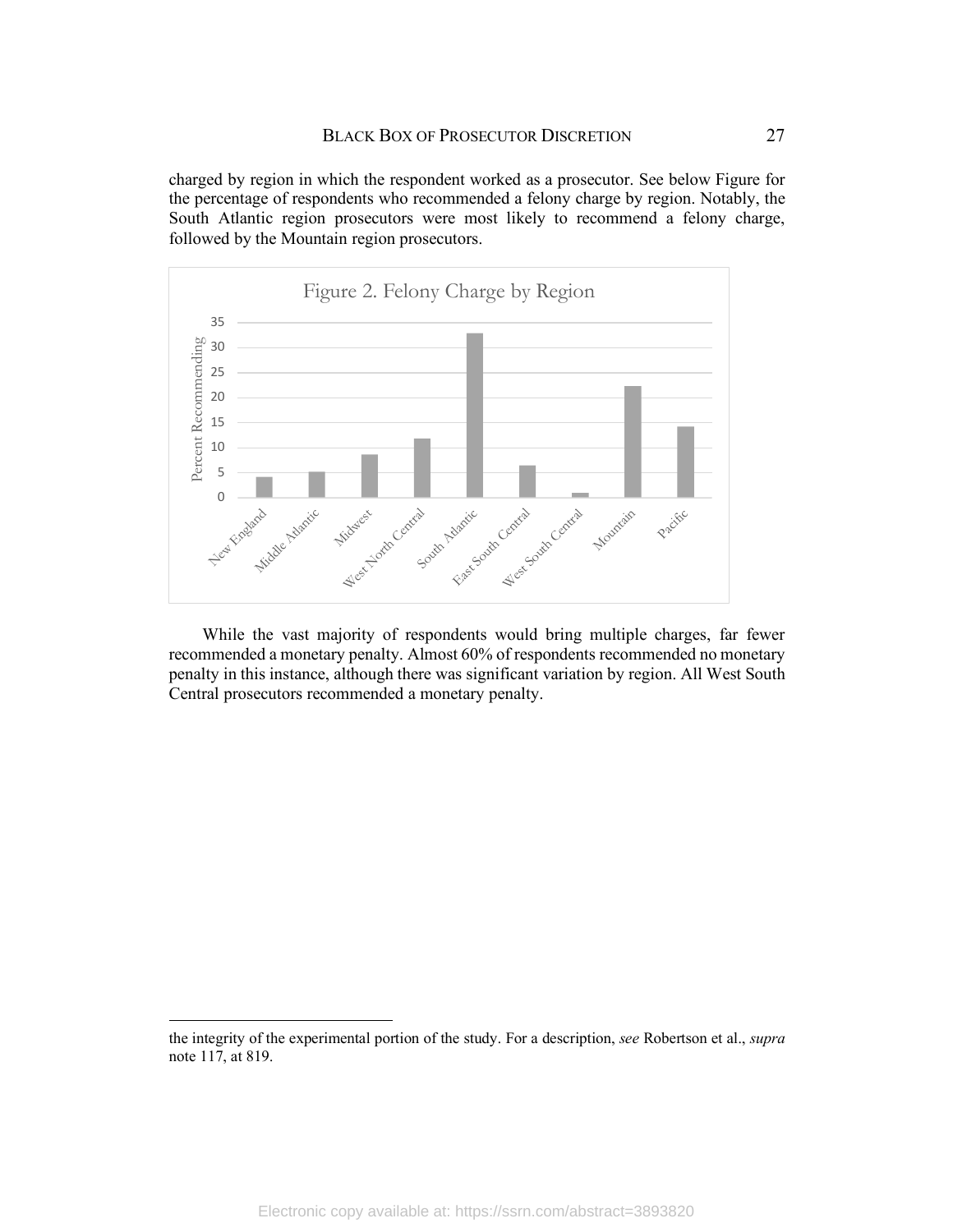

Of those who did recommend a monetary penalty, the recommended amount tended to be less than \$500 (mean recommended monetary penalty was \$247.21 [CI \$200.05, \$294.37] (see Table 1). It is important to note, however, that some respondents did recommend amounts up to \$5,000. See below figure for distribution of recommended monetary penalty.



The amount of monetary penalty recommended also varied by region, shown in the below table. The minimum monetary penalty in all regions was zero, except in West South Central where the minimum monetary penalty was \$500.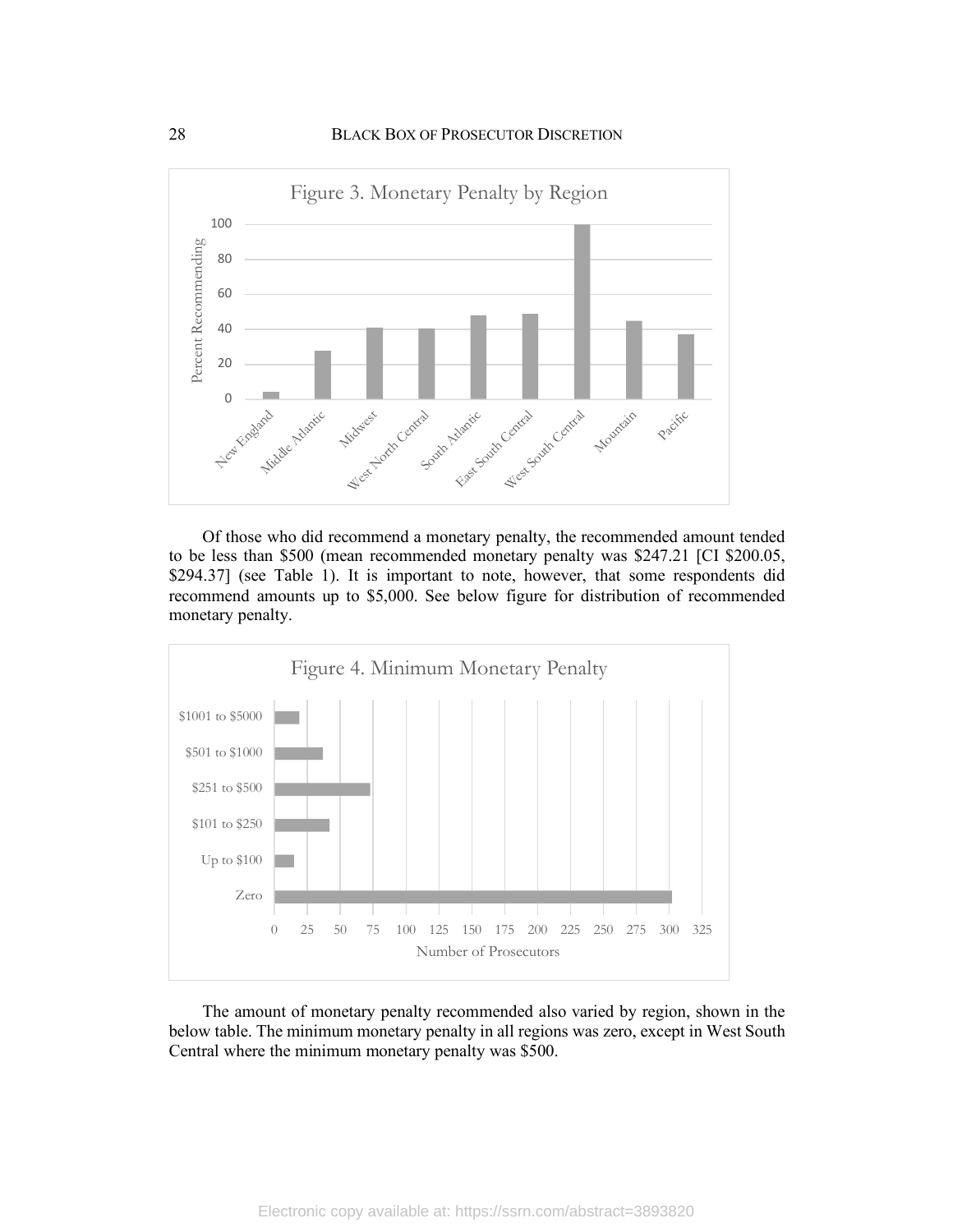| Region                    | <b>Mean Monetary Penalty</b> | Maximum | Monetary |
|---------------------------|------------------------------|---------|----------|
|                           |                              | Penalty |          |
| New England               | \$10.87                      | \$250   |          |
| Middle Atlantic           | \$88.89                      | \$750   |          |
| Midwest                   | \$191.83                     | \$5,000 |          |
| <b>West North Central</b> | \$138.46                     | \$1,000 |          |
| South Atlantic            | \$355.84                     | \$2,500 |          |
| <b>East South Central</b> | \$202.22                     | \$1,000 |          |
| West South Central        | \$500                        | \$500   |          |
| Mountain                  | \$359.17                     | \$5,000 |          |
| Pacific                   | \$215.74                     | \$2,500 |          |

#### *Table 3—Amount of Monetary Penalty by Region*

Respondents were even less likely to recommend confinement. Over 70% of respondents recommended no term of confinement, although this varied by region. See Figure 5.



Of those who did recommend confinement, the recommendation tended to be less than 30 days in jail (mean recommended days of confinement was 25.73 days [CI 17.37, 34.10] (see Table 1). <sup>139</sup> See below figure for the distribution of recommendations for minimum days of confinement.

<sup>139</sup> Some respondents recommended a year in jail (11), and two respondents recommended longer than two years in jail.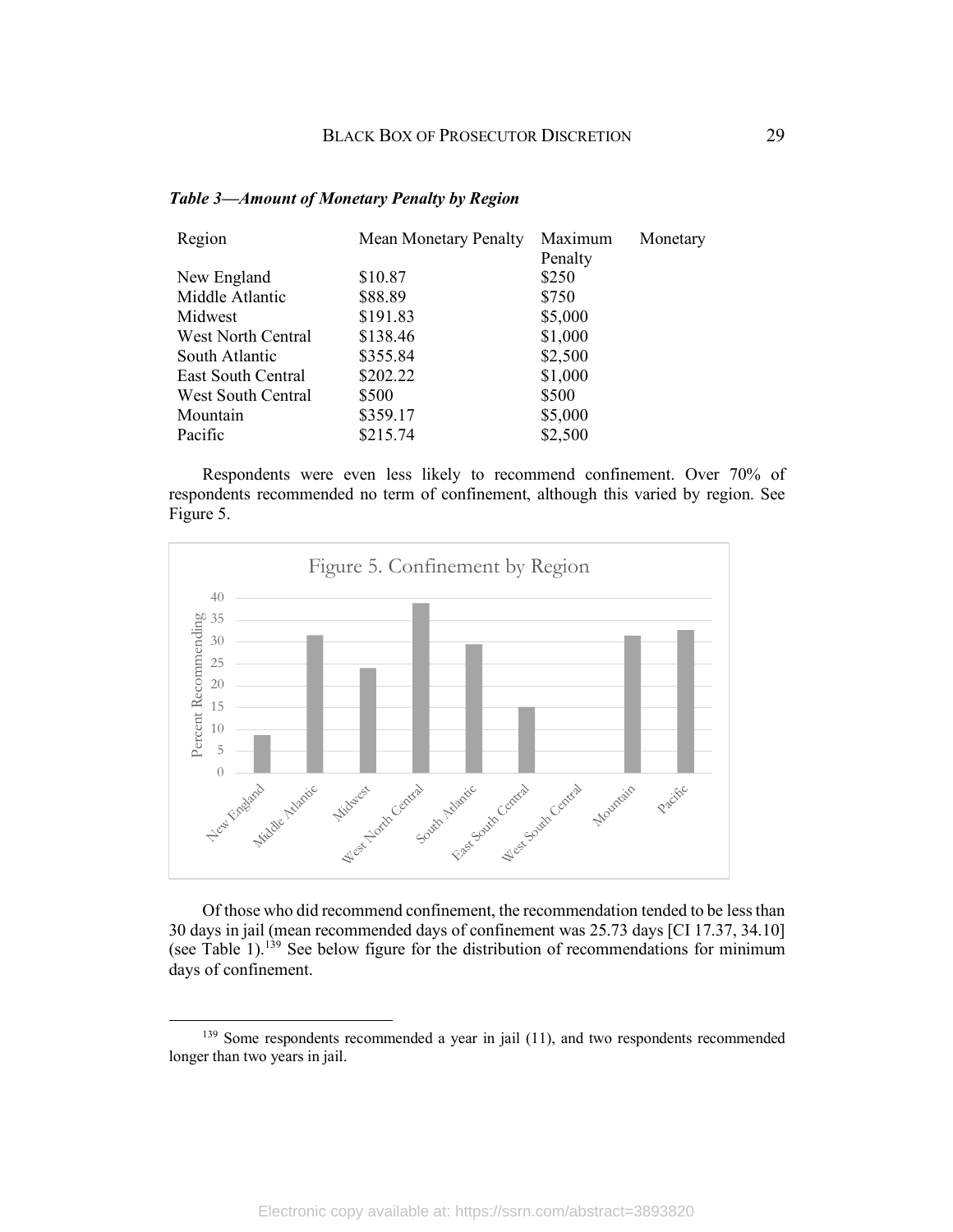

The days of confinement recommended varied by region in which the prosecutor worked. The minimum number of days of confinement recommended was zero in each region. See below table.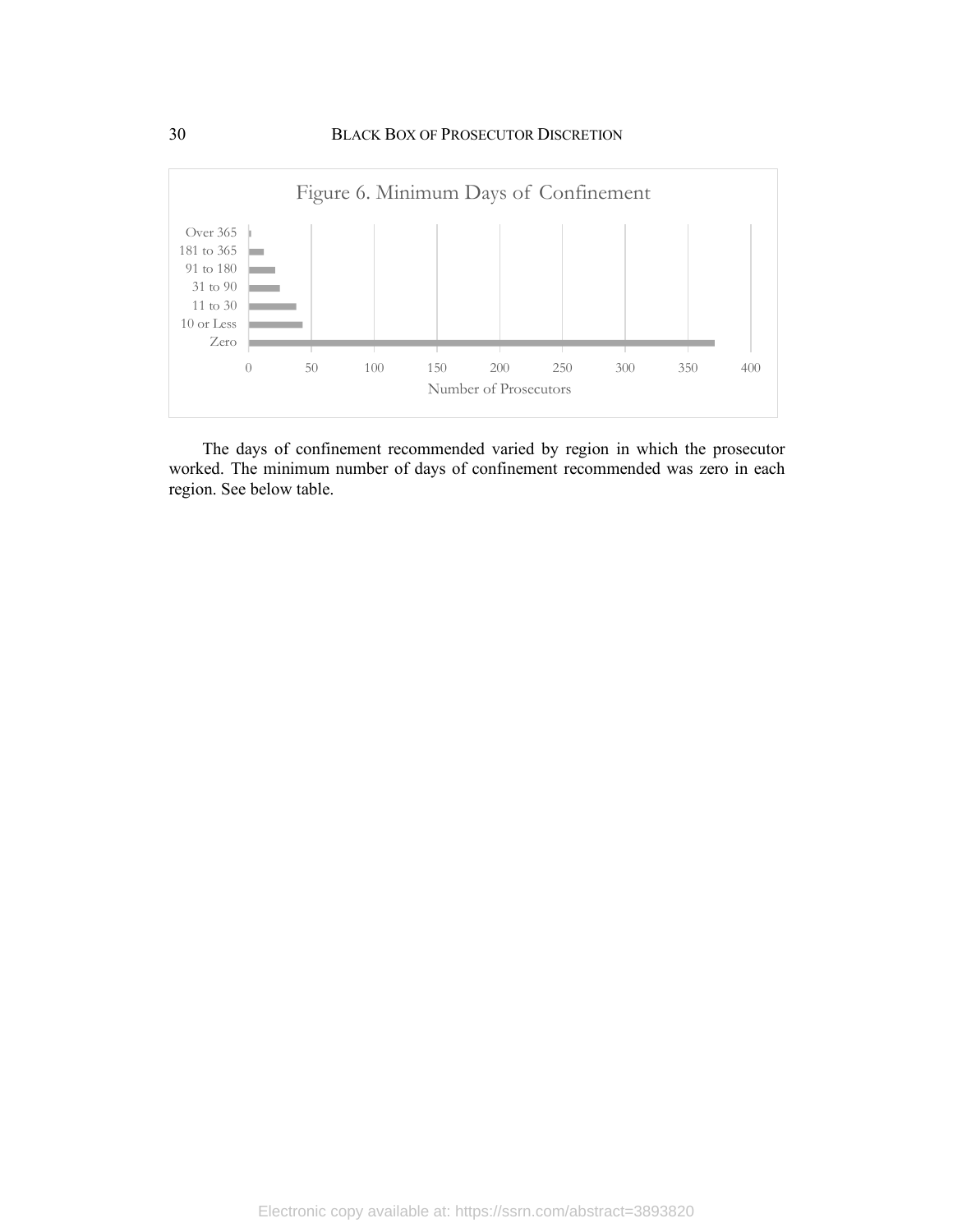| Mean Days | Maximum Days |
|-----------|--------------|
| 5.22      | 90           |
| 22.94     | 180          |
| 17.81     | 365          |
| 17.37     | 365          |
| 53.81     | 1500         |
| 18.93     | 365          |
| $\Omega$  | 0            |
| 26.01     | 720          |
| 25.69     | 365          |
|           |              |

#### *Table 4—Minimum Days of Confinement by Region*

As indicated by the above figures, we found extremely wide heterogeneity in how respondents resolved the exact same case. Although 18 respondents resolved the case without pressing any charges, the modal respondent imposed two charges, and some sought seven or more. Similarly, although many respondents sought no monetary penalty at all, and the modal respondent who sought a monetary penalty sought \$500 or less, some demanded as much as \$5,000. Most strikingly, we saw many respondents resolving the case without any jail time, but others demanding a month, or even up to two years in one case. And there was significant variability in the number of charges and recommended punishment by respondents' region.

# *B. Reasons for Recommendations*

Beyond asking prosecutors to charge the hypothetical case, we were also interested in why prosecutors decided to make specific recommendations. We thus asked respondents to explain their reasoning for their charging and penalty recommendations.<sup>140</sup> This question was not mandatory, but many respondents chose to explain their reasoning, and we coded the responses for common themes, presented below. The five common themes provided for prosecutors recommendations are described in Part III.B.1 necessity of punishment despite a minor crime; Part III.B.2 the financial state of offender; Part III.B.3 the mental state of offender; Part III.B.4 the benefit of jail time for offender; and Part III.B.5 plea bargaining considerations.

#### *1. Necessity of Punishment, Despite Minor Crime*

A large group of prosecutors recommended punishment for defendant, despite their recognition that this was a minor crime. Nearly half of respondents (230) observed that the crime was relatively minor. Many respondents described the conduct using phrases like "No big deal," "Relatively minor offenses," and "The crime is de minimus, and no one was

<sup>&</sup>lt;sup>140</sup> Respondents were directed to "Please write a couple of sentences explaining your decision in the scenario that you reviewed."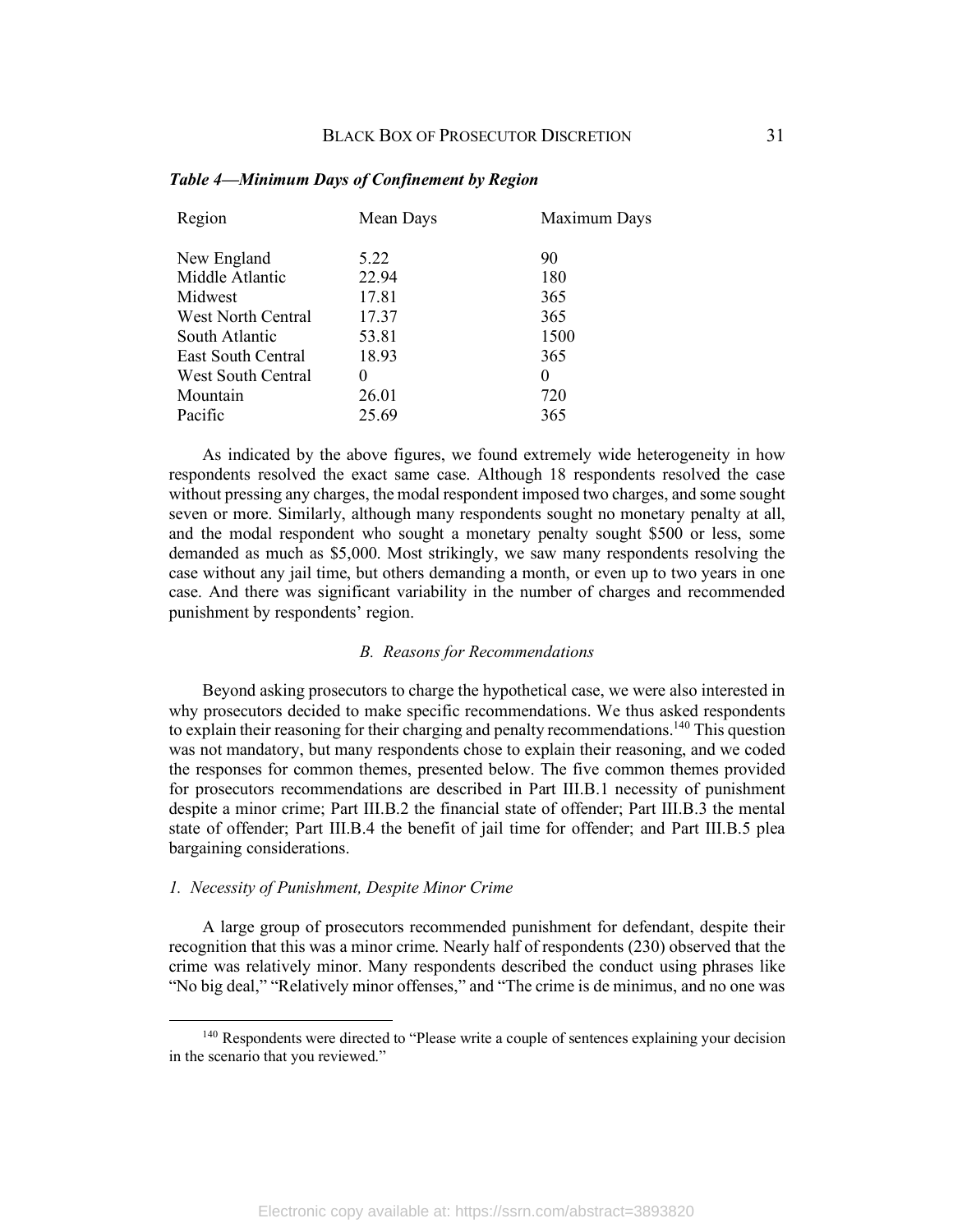harmed." Such respondents framed the offender's conduct as part of a "bad day" that resulted in no consequential harm and did not view the defendant as a threat to public safety or likely to reoffend.

Despite understanding the crime to be minor, more than half of these respondents (115) still recommended some sort of penalty. Respondents who felt that some punishment was warranted despite the lack of harm tended to use a monetary penalty instead of confinement (82 recommended imposing a fine or court costs, and of this group, eight mentioned that community service could be used to pay the monetary penalty).<sup>141</sup>

Respondents who only imposed a monetary penalty focused on wanting to deter future bad conduct, but noted that jail was not warranted given that there was no public threat and that incarceration would be harmful to the offender. A junior prosecutor in the Mountain region who recommended a \$600 monetary penalty and no jail time wrote, "While some punishment may be necessary, such as a fine, in order to deter the Defendant from committing the same acts under similar circumstances, I don't think jail would be beneficial for anyone in this case." Similarly, a junior prosecutor from the Pacific region who recommended a \$100 fine explained: "I believe in this case a minimal monetary sanction with a suspended sentence would get the point across . . . that his behavior is not appropriate, but would also not blow the situation/incident out of proportion." A midcareer prosecutor from the South Atlantic region respondent who recommended probation and a fine between \$350–\$500 wrote, "I want something that takes it seriously that a person is possibly drunk and wielding a weapon but also an opportunity to take responsibility without facing the worst sentence."

Some monetary penalty recommendations were more severe, however. A prosecutor from the Pacific region with 20 years experience who recommended a \$2,500 fine wrote, "There needs to be some accountability, but no one was actually injured and I think the negative impact of a felony or a jail sentence is disproportionate to the harm imposed by the defendant's actions in this case. I think a large fine and suspended sentence are appropriate."

Some respondents appeared to impose a fine to further different criminal justice purposes, such as increasing funding for law enforcement. A junior prosecutor from the Mountain region who recommended only \$100 fine wrote, "I don't believe he needs to be incarcerated. The fines go towards furthering police work and programs that help people with behavioral health issues."

Some respondents offered evidence-based reasons for recommending a monetary penalty instead of jail time. A junior prosecutor from the Midwest who recommended a \$500 fine plus court costs argued, "Additionally studies show that jail for someone who is low risk like this defendant could actually do more damage by exposing him to high risk individuals or jeopardizing his career through the period of incarceration." A Midwest prosecutor with almost 30 years of experience who recommended only \$100 fine plus court

<sup>&</sup>lt;sup>141</sup> Seven respondents chose to recommend only a term of confinement, and 26 recommended both a term of confinement and a monetary penalty. One respondent who recommended two days in jail and a \$500 fine plus court costs wrote, "People make mistakes. No one was hurt, and this man doesn't appear to need to be locked away for life based on one bad day. The goal is to make it sting a bit, and give him the tools to make that behavior obsolete so he doesn't re-offend."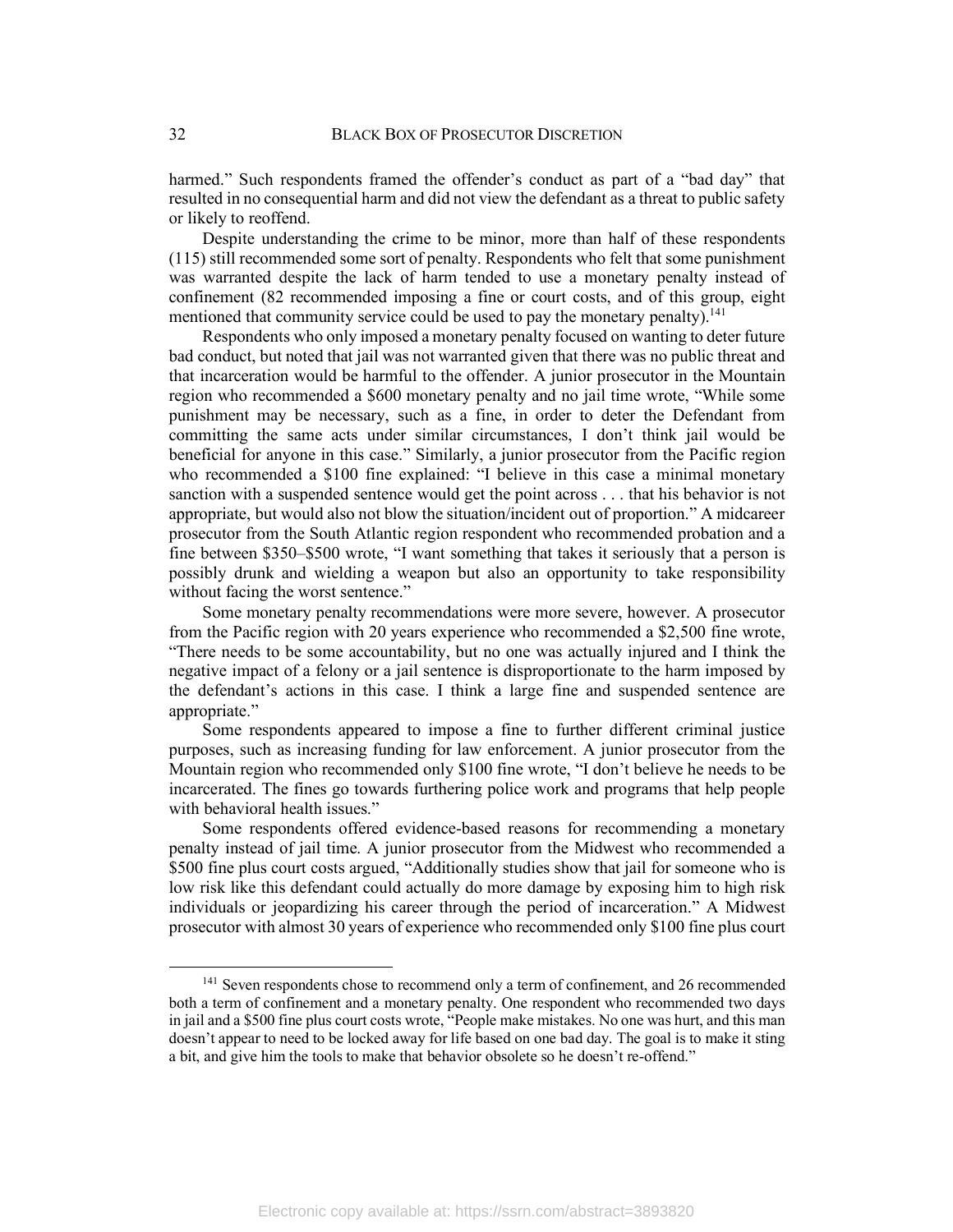costs observed, "Evidence based decision making informs us that low risk offenders tend to be self correcting and that placing them on probation and /or incarcerating them will do more harm than good. I prefer to defer him in a First Offender program if possible, and if not a monetary fine should be sufficient retribution."

Many did not view any punishment as necessary, however. A midcareer prosecutor from the Mountain region wrote, "I would decline to prosecute … because I do not feel that he is a danger to the community, nor do I believe this would be a good use of resources. Just because acts fit the definition of a crime does not mandate that a person be prosecuted. This is why prosecutors have discretion." A midcareer New England prosecutor wrote, "I do believe that this conduct is properly classified as criminal, but it is pretty minor, and he has no record, so the proverbial 'slap on the wrist is appropriate." An experienced prosecutor from the Mountain region described their reasoning for no punitive sanctions as follows: "I considered the social harm (low) of the offense and the ascertainable risk of future crime (low). I also considered the seriousness of the crime category (low). I concluded that the suspect would be a good candidate for a diversion or "deferred prosecution." A midcareer prosecutor from the South Atlantic region similarly noted, "First time offender, there's nothing that incarceration can do on this case that probation can't."

Several respondents mentioned rehabilitation as a motivation for not imposing punishment and wanted to connect the offender to additional resources like anger management counseling, conflict resolution courses, substance abuse treatment, and mental health treatment. Still mindful of the negative impact on the victim of the crime, a junior prosecutor in the Mountain region who recommended no punishment wrote, "I included the letter of apology to give [Defendant] an opportunity to express any remorse he has over his behavior as well as to provide a way for the named victim to feel her distress was acknowledged and also so she is aware the judicial system responded to this situation."

Overall, a large number of prosecutors deemed this crime to be a minor one, although at least half of them still imposed a monetary penalty or jail time.

#### *2. Considering the Financial State of Offender*

A subset of prosecutors specifically noted the financial state of the offender, and considered this in their decision to charge. Many respondents (58) explicitly considered the financial state of the offender when recommending punishment. Often, monetary penalties were not imposed because, given the scenario presented, respondents did not believe that the offender would be able to pay. Some still felt that some sort of community restitution was necessary, and so recommended community service in lieu of a monetary penalty. As a junior prosecutor from the South Atlantic region observed, "I would not ask for a monetary penalty because if he cannot afford a train ticket, he likely cannot afford a monetary penalty." This respondent recommended 10 hours of community service in lieu of a fine. A junior prosecutor from the Mountain region who also recommended community service in lieu of a monetary penalty because of the defendant's inability to pay wrote, "Given that he was asking for money, it did not seem practical, or indeed useful to require a fine. Instead, I would ask for something that would benefit the community that being community service."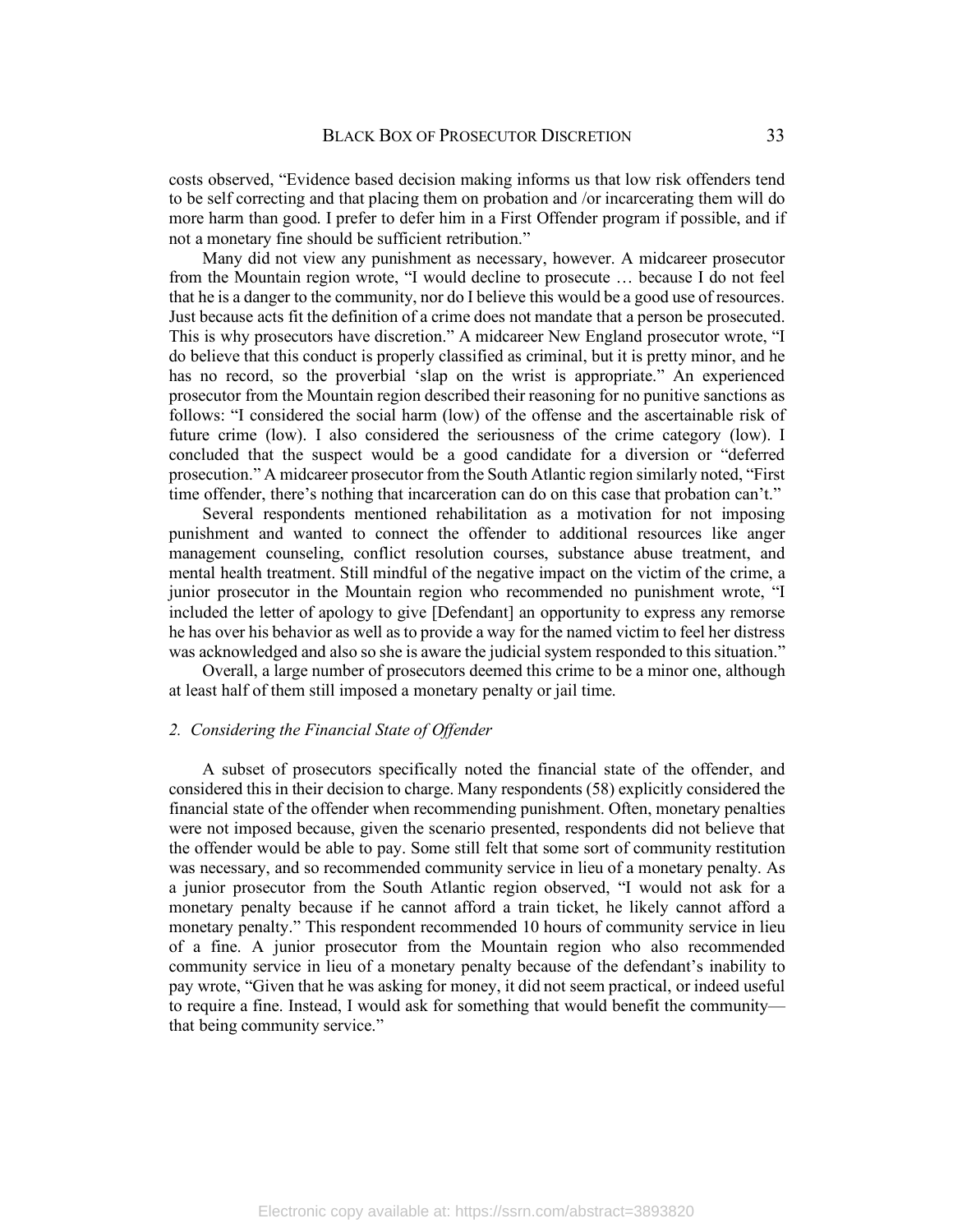Given the offender's perceived inability to pay a monetary penalty, several respondents thought imposing one may be too burdensome. One such respondent, a head prosecutor in the Mountain region with three years of experience, wrote that they would not impose a monetary penalty because "He would just be back in jail for not paying fines which exceeds the scope of conduct that we should be punishing here."

Some who thought the monetary penalty would be too burdensome recommended connecting the offender to social services. A Midwest junior prosecutor noted that given that "He was desperate for money, [monetary penalties] would not seem to do any good, but to make the problem worse" and recommended probation and treatment. A midcareer prosecutor from the Mountain region recommended connecting the offender to "housing support and job skills along with possible substance abuse counseling and treatment" combined with supervision in lieu of a monetary penalty given the offender's perceived lack of means to pay.

Some respondents who recognized that a monetary penalty would be too burdensome for the offender instead opted for imposing a term of confinement; that is, they substituted jail for a fine. One South Atlantic prosecutor with over 20 years of experience observed that "A fine would be onerous" given that the offender had no money. In order to address the fact that the alleged conduct upset the public, however, this respondent recommended 10 days of confinement. This prosecutor failed to recognize the costs of 10 days of confinement would likely be more than a monetary penalty given that defendant was employed. 142

Other respondents who recognized that the offender may not be able to afford a fine still imposed a monetary penalty, but seemed to reduce the amount they would normally recommend. One such respondent, a Midwest head prosecutor with three years of experience, stated, "I only asked for \$500.00 because from the fact scenario it sounded like money is an issue for this person. I utilize the phrase 'You can't squeeze blood from a turnip' in cases like this." A midcareer prosecutor from the Mountain region observed, "It does not seem like he has much money which is why a \$350 fine will still be a stiff penalty without being unfairly burdensome." A junior Midwest prosecutor who recommended a fine of up to \$500 wrote, "It seems like this is a mental health/poverty issue rather than there being any real criminal intent."

Some respondents also focused on the offender's employment status to justify imposition of a monetary penalty. One midcareer Midwest prosecutor recommended a \$500 monetary penalty and wrote, "The defendant is gainfully employed with no prior record and can afford to pay a fine." Another respondent similarly justified a \$1,000 fine.

One respondent wanted more information about the offender's financial state prior to making a recommendation about imposing a monetary penalty. This experienced prosecutor from the South Atlantic region wrote, "I would actually want more information about his. Is he employed? Would a fine set him up for a violation because of an inability to pay? I think that it is reasonable to levy a monetary sanction but inability to pay cannot be ignored in my evaluation."

 <sup>142</sup> Shima Baradaran Baughman, *Costs of Pretrial Detention*, 97 B.U. L. REV. 1, 5–6 (2017) ("[T]he value of lost freedom to pretrial detainees may be as high as \$6,770 for the least dangerous defendants.").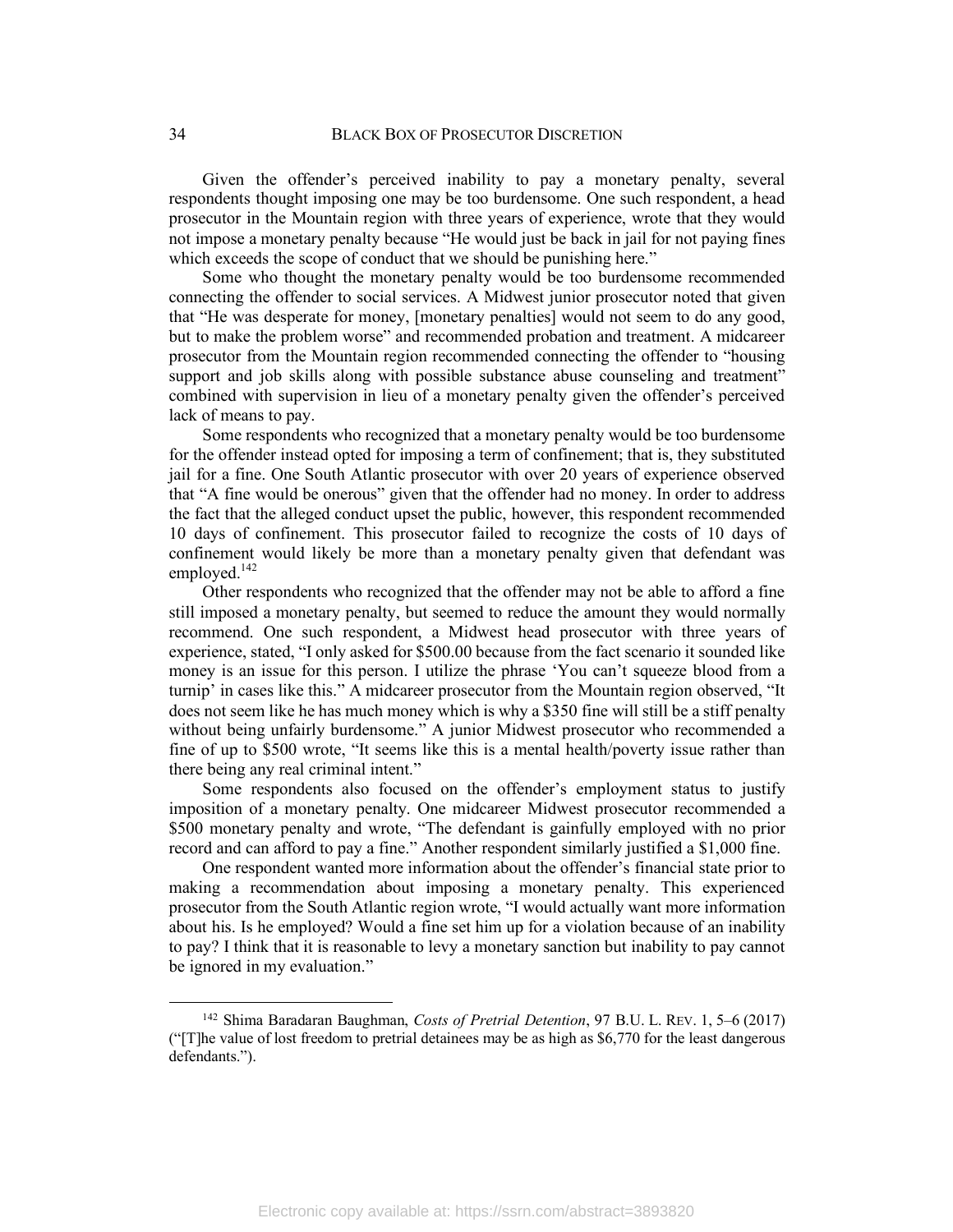In sum, there was significant variability amongst respondents considering the financial state of the offender in terms of what they recommended. Overall, prosecutors seemed to try to tailor their punishments to what they deemed was affordable for defendant, although some imposed jail time even though that could be much more costly in the long run.

### *3. Mental Health Considerations*

It was common for respondents to consider the defendant's mental or emotional health, as well as potential substance abuse. Many respondents, assuming no prior criminal history, recommended mental health assessments because they viewed this as the cause of the alleged behavior, and several mentioned diversion to mental health court. 147 respondents (27.12%) mentioned mental health when explaining their reasoning for imposing (or not) a monetary penalty or term of confinement. 46 other respondents (8.49%) mentioned counseling or treatment. 29 other respondents (4.06%) mentioned anger management. In all, 222 respondents (40.96%) considered the mental health or emotional needs of the defendant.

Many respondents concerned about the offender's mental health opted for no punishment. As one head prosecutor with three years of experience in the West North Central region wrote, "While the defendant's behavior meets the technical requirements of the crimes marked, it appears that his behavior may be resulting from either a mental health or anger management issue. Therefore, my primary motivation is correct the problem, rather than to simply seek punishment. This is especially true of a first-time offender. If the defendant is willing to participate in a mental health screening and any treatment recommended by the screening, that will most likely do more to ensure the safety of the community than will a fine or a jail sentence."

The lack of physical harm was also often paired with concerns about the offender's mental health to justify no negative sanctions. One head prosecutor with ten years of experience in the Mountain region conveyed, "[Defendant]'s behavior appears to be the result an acute mental disorder or emotional disturbance. It makes sense to me to provide him with an incentive to address the underlying issues. Had anyone been injured by his behavior my analysis would be different."

Several respondents who did not impose a term of confinement or a monetary penalty recognized that the offender needed additional help. One head prosecutor with almost 30 years of experience in the West North Central region observed, "This appears to be a troubled person with needs beyond the criminal justice system."

Others who recommended no punishment wanted to connect the offender to services necessary for rehabilitation. One head prosecutor with five years of experience in the West North Central region who sought no punishment recommended "drug/alcohol examination and/or a mental health examination with follow-up treatment as recommended, as that seems to be the root cause of the situation."<sup>143</sup> An experienced Midwest prosecutor who likewise did not recommend a term of confinement or a monetary penalty wrote, "If the

<sup>&</sup>lt;sup>143</sup> The same prosecutor also noted that "[i]f the defendant had a long history of this sort of behavior, my recommendation would be different."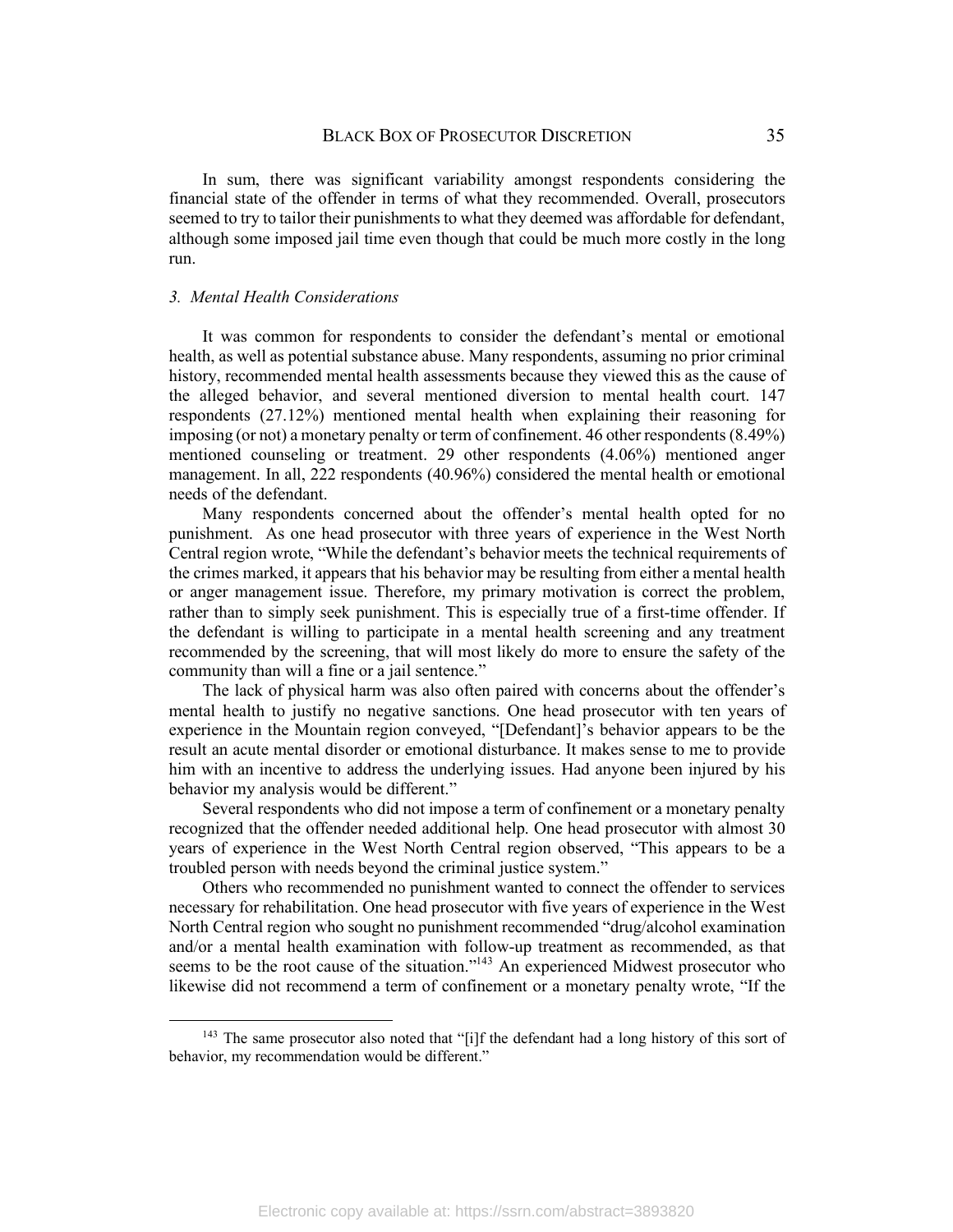man has no criminal history, it would appear that this is a mental health issue. I would like to put him on probation and order treatment."

Sometimes respondents thought that the prospect of future punishment was necessary to facilitate mental health treatment. One head prosecutor in the Midwest region with 16 years of experience who recommended no punishment wrote, "Appears to be a mental health incident. I would be satisfied with a stick (or carrot) to coerce him to receive some mental health services." A midcareer Midwest prosecutor who recommended suspended confinement and a fine wrote, "I would recommended probation (suspended sentence) based on the apparent rehabilitative needs; specifically alcohol treatment, mental health treatment, and anger management. It is premature to impose jail, however, should he fail on probation or reject probation, I would recommend a jail sentence." A head prosecutor with three years of experience in the Pacific region who recommended a suspended jail sentence wrote, "Best thing for community safety is for him to get the help he needs. Jail hanging over his head provides an incentive for him to get into treatment."

Some respondents focused on balancing need for mental health treatment with punishment. A junior prosecutor in the South Atlantic region who recommended a suspended sentence of 200 days in jail wrote, "To me justice in this situation is a balance between punishing the defendant for the disruption of peace and preventing the defendant from reoffending by ensuring that he receives the substance abuse treatment and potential mental health treatment that he needs."

Despite the mental health issues latent in the vignette, not all respondents who recognized that the incident could have been caused by mental health problems opted not to impose a punishment. Of these 222 respondents, 12 recommended a term of confinement, 10 recommended a monetary penalty, and six recommended both.144 Some respondents concerned about the mental health status of the offender recommended only a fine. One very junior prosecutor in the South Atlantic region recommended a \$750 fine and wrote, "They were not in danger of being injured. This is more than likely a mental health issue or a one time occurrence triggered by the issue with his girlfriend." Another junior South Atlantic prosecutor recommended a \$500 fine and wrote, "This sounds likely to be a mental health related or possibly substance abuse related. A 29 year old with no previous criminal history exhibiting this kind of behavior would likely benefit from some kind of treatment significantly more than confinement or excessive fines." A midcareer South Atlantic prosecutor recommended diverting the offender to mental health court and imposing a \$250-\$500 fine, writing, "evidence that this episode may have been exacerbated by alcohol and/or mental health issues which would be treatable, preventing future violence and obviating the need for incarceration to keep the community safe."

Some respondents thought that a term of confinement was appropriate despite evidence of mental health issues, focusing on the need for accountability. An experienced South Atlantic prosecutor who recommended 10 days in jail and a \$750 fine wrote, "It sounds like a mental health issue. The sentence will have conditions that require a mental health evaluation. His lack of criminal history played into my decision to go low on

<sup>&</sup>lt;sup>144</sup> Five respondents recommended community service in lieu of confinement or a monetary penalty, and two recommended the offender be mandated to receive counseling in lieu of punishment.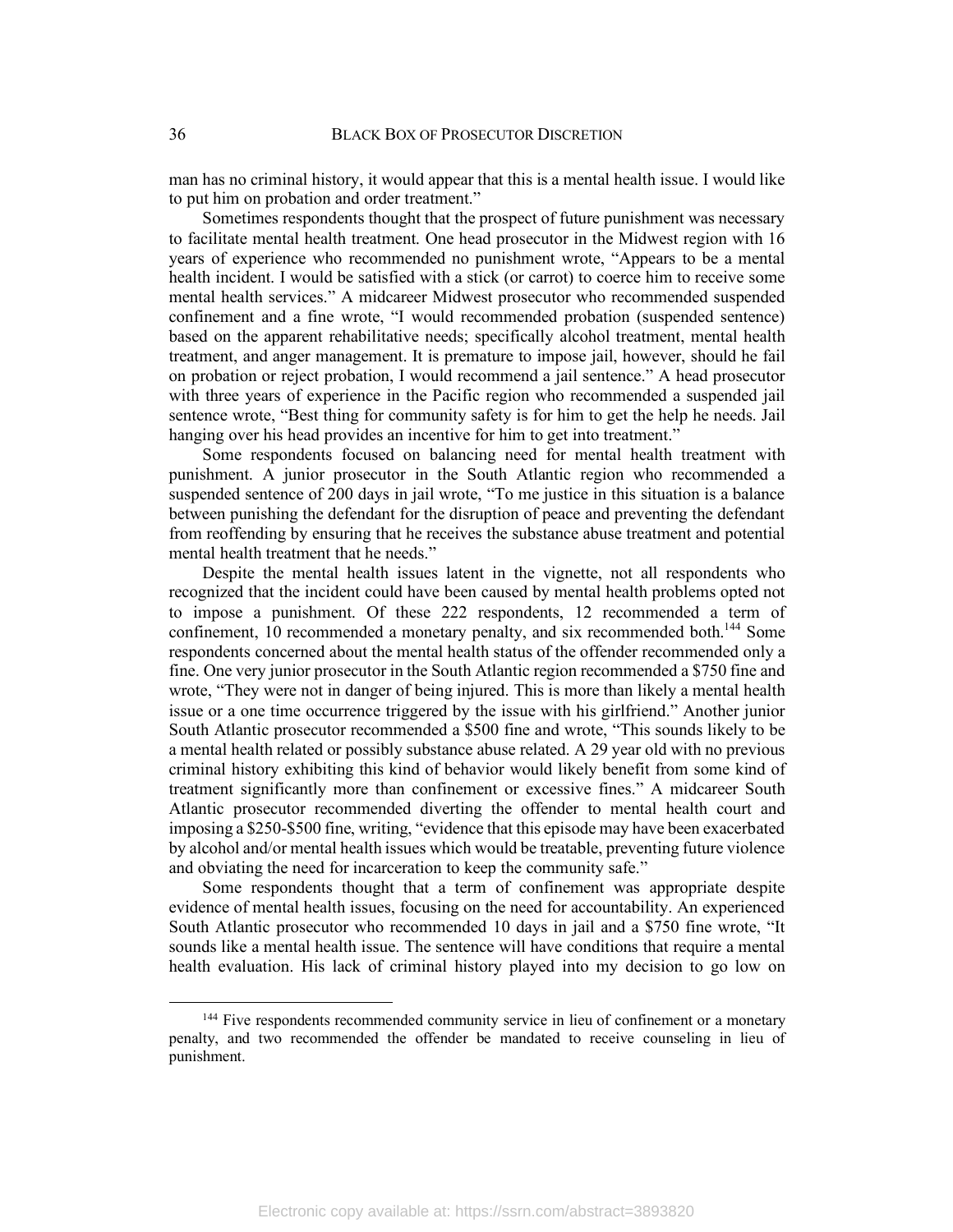confinement, but because he did pose a threat to the woman, he should be punished with some period of incarceration." A Middle Atlantic prosecutor with over 25 years of experience who recommended up to four months in jail and a \$750 fine wrote, "I would seek 4 months in jail. However, if the defendant sought counseling etc., and had no further arrests while the case is pending, I'd consider a lesser jail sentence. While the defendant might have mental health issues, he also created a dangerous situation in which the public felt obliged to flee from a public place for their own safety." An experienced Midwest prosecutor who recommended four days in jail along with a \$500 fine wrote, "My main concern with this scenario is to make sure there was some accountability for the suspect's actions but it appears there may be some underlying emotional or mental health issues that need to be addressed. I would see if there could be a referral for a mental health exam."

Other respondents seeking a term of confinement focused on the presence of a knife. A junior prosecutor in the South Atlantic region who recommended a year in jail stated, "But for the knife he would have likely received a term of probation with a condition of seeking mental health treatment." An experienced Midwest prosecutor recommended a 65 day term of confinement in a psychiatric facility, five years of probation, and a \$500 fine and asserted, "He needs evaluation and treatment, but needs to learn consequences of actions, he caused public fear to several people and was willing to touch another and brandish a knife."

Some only recommended a short period of confinement in order to ensure that there was sufficient time to conduct a mental health assessment. A midcareer Midwest prosecutor who recommended two days in jail along with a \$200 fine wrote, "The 2 day time period is really just to ensure that the person can be assessed by community mental health to see if treatment is necessary before release."

Further, some respondents considered the mental health of the offender and concluded that there was no mental illness and that punishment was thus appropriate. An experienced head prosecutor in the Mountain region recommended 180 days in jail and noted, "This person does not appear to suffer from a cognizable mental illness to further mitigate or offer a basis for some kind of diversion. Therefor some incarceration would be appropriate followed by a probationary period to ensure the defendant's continued lawfulness."

Respondents who considered mental health varied not only in what types of punishment they recommended, but also in their perception of the offender's danger to the community. A midcareer prosecutor in the West North Central region who recommended only a mental health evaluation wrote, "There is nothing to indicate he would need to be incarcerated for . . . the safety of the community." While an experienced head prosecutor from the South Atlantic region who imposed a \$500 fine and two years of probation wrote, "He needs mental help but he's clearly a danger to the community." Some viewed the offender as more of a danger to himself than society. A junior prosecutor in the East South Central region recommended that "[Defendant have] an opportunity to rehabilitate himself, eg participate in AA or some other court approved drug and alcohol program, and any psychiatric referral" because "Due to any lack of intent to harm others (I saw him more likely to harm himself), I would much rather see someone given a chance and assistance than pop them with a charge even a misdemeanor who is employed and allow him to be contributing society member."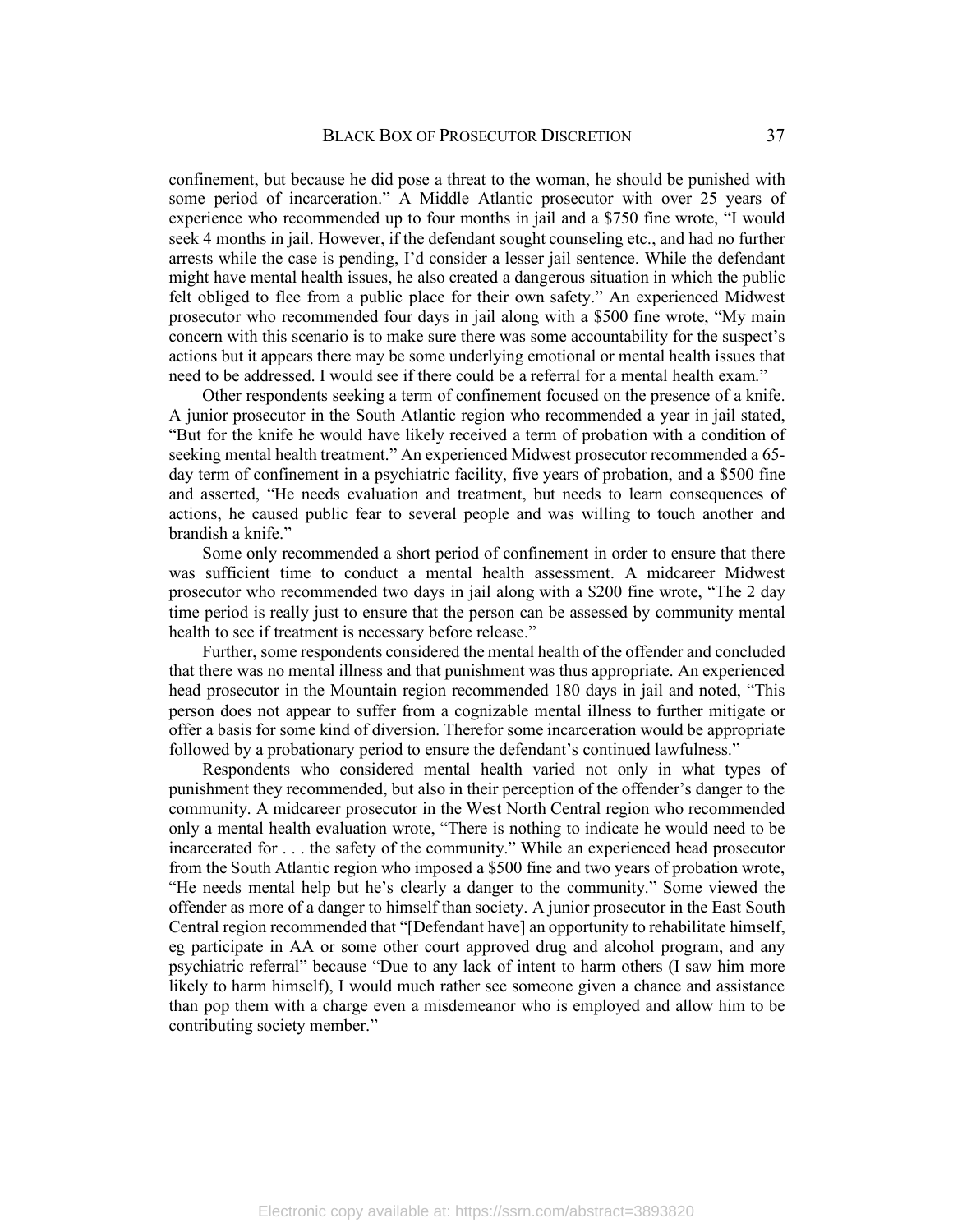Overall, a large number of prosecutors noted mental health concerns in their charging decisions, and those who noted such concerns largely decided not to impose jail time or a monetary fine. However, some prosecutors imposed jail time and monetary penalties despite recognizing potential mental health issues.

#### *4. Using Jail to Teach a Lesson*

The vast majority of respondents did not think confinement was appropriate, and those who did recommend a term of confinement tended to recommend under 30 days in jail, with most opting to impose fewer than 10 days. When explaining their recommendations for seeking a term of confinement, many respondents (45/145) explicitly indicated that a short stay in jail was warranted to teach defendant a lesson. 145

Some respondents focused on using jail to teach a lesson. One head prosecutor with over 30 years of experience in the West North Central region who recommended the offender serve two days in jail and pay \$1,000 fine wrote, "Potentially serious consequences of his stupidity but lucky this time - no one hurt - and no record; 2 days in jail lets him see what jail is like and why he needs a smarter game plan in the future to avoid getting in trouble." A midcareer prosecutor in the Midwest who recommended two days in jail along with a \$200 fine wrote that they wanted to "impress upon the suspect the inappropriateness of the conduct, without unduly penalizing the individual." An experienced head prosecutor from the West South Central region recommended up to three days in jail and a \$500 fine and observed, "People make mistakes. No one was hurt, and this man doesn't appear to need to be locked away for life based on one bad day. The goal is to make it sting a bit, and give him the tools to make that behavior obsolete so he doesn't re-offend."

An experienced prosecutor in the West North Central region who recommended four days in jail along with a \$200 monetary penalty noted, "The four days is to remind him that he really screwed up and scared people." A prosecutor in the Pacific region with 20 years of experience recommended five days in jail and stated that, "While the action alarmed people, no physical harm was done. Def[endant] has no record, and was upset. I would treat this as a first time offense with 5 days to hold him accountable for people alarmed." A junior prosecutor in the South Atlantic region who recommended 10 days in jail along with a \$500 fine justified their decision as follows: "However, displaying a knife in a crowded public place could have lead to disastrous results. If someone in the station had a gun they could have started shooting and people could have been seriously injured; so some jail time is necessary to make him understand the seriousness of his actions. However, given that he cooperated with police, immediately handing over the knife, and never actually brandished the knife at anyone, I do not feel that an excessive amount of jail time is necessary. Just enough time to make him think."

Some respondents who thought a short stay in jail would teach the defendant a lesson recommended a term of confinement that was more severe than others. A junior prosecutor in the Pacific region recommended 60 days in jail and wrote, "As for consequences, I find

<sup>&</sup>lt;sup>145</sup> Others thought lengthier jail sentences were warranted given that a knife was present, which posed a significant danger to the public.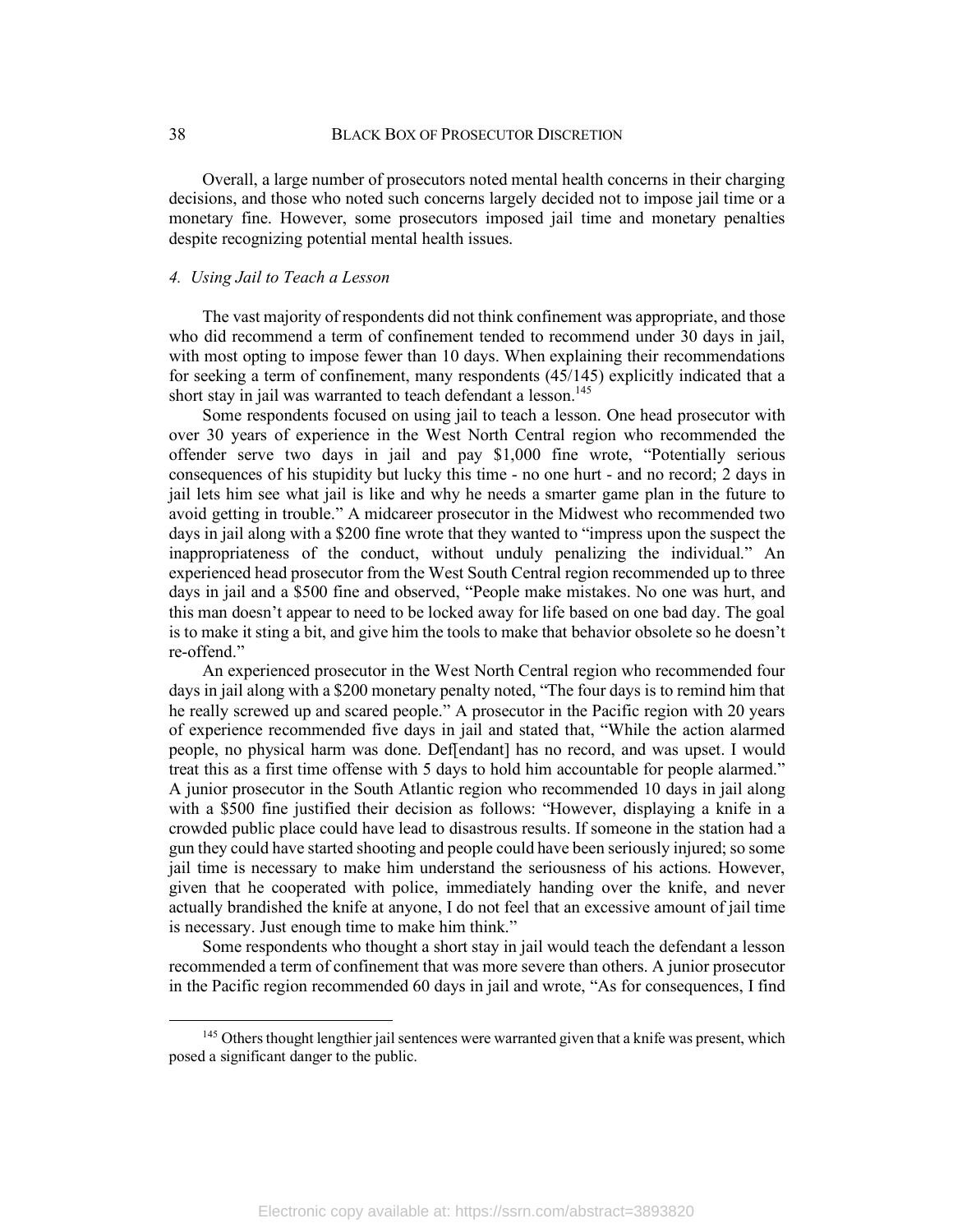this serious as he used a deadly weapon to scare multiple people and even went so far to grab a woman's arm. . . . But, these facts are mitigated by no criminal history even after being 18 for 10 years, cooperative with police officers, no physical injuries, and no pointing the knife at any person. So, some actual jail time to impart seriousness of his conduct but minimal with hope that those 60 days will scare him straight."

Other respondents seemed to use jail as a lesson both for the *defendant and others* in hopes of a deterrent effect. A head prosecutor with 1.5 years of experience in the Mountain region who recommended 10 days of confinement and a \$1,000 monetary penalty asserted that, "The knife and assault are both significant factors to me. People were literally endangered by the actions of Mr. [Johnson] and that kind of behavior, though apparently the first time Mr. Johnson exhibited such behavior, deserves a strong message: If you commit a felony that literally endangers the lives of others, the State takes those actions seriously." Similarly, a midcareer head prosecutor in the West North Central region who recommended 30 days in jail plus a \$500 fine reasoned, "I don't believe a severe penalty is warranted . . . [but] there needs to be sufficient response to deter others from committing similar acts and for the public to have confidence that people who cause these kinds of disturbances will be dealt with appropriately." A junior prosecutor in the Mountain region who recommended 30 days of confinement plus an unspecified fine wrote, "This case presents a public safety issue that I believe would require a jail sentence to send a message to the community that this is the type of behavior we as a society will not tolerate." Others, however, thought that confinement was inappropriate given no evidence of a prior criminal record and the cost of confinement. An experienced head prosecutor in the South Atlantic region wrote, "A sentence of confinement also does not serve justice as this defendant has no prior record and the taxpayer would be bearing the ultimate burden."

Overall, a surprisingly large number of prosecutors opted to chose jail time as a tool to teach defendant a lesson, although others did this to deter others from similar behavior.

## *5. Plea Bargaining Motivations and Strategies*

Plea negotiations were mentioned by 71 respondents when explaining their charging decisions and punishment recommendations. Respondents were thinking about a variety of factors when discussing pleas including dropping charges as a plea negotiation tool, building a criminal history, leaving room for victim input, or pressing charges to incentivize mental health or other treatment.

Some were considering the defendant's possible future criminal offenses and building a history. A head prosecutor with five years of experience in the West North Central region such who recommended a suspended sentence and no monetary penalty stated, "I would . . . try to get a plea to the felony (at the expense of dismissing the misdemeanors), as that would enhance the criminal history score in the future were there to be another incident."

Other respondents who were considering possible future criminal offenses were willing to offer a plea to a lesser charge if the defendant could stay out of trouble for a period of time. One prosecutor in the Moutain region with 20 years of experience who recommended a suspended sentence and a year of probation commended, "I would charge the disorderly conduct, one count, for the disruption of the train station's activity and for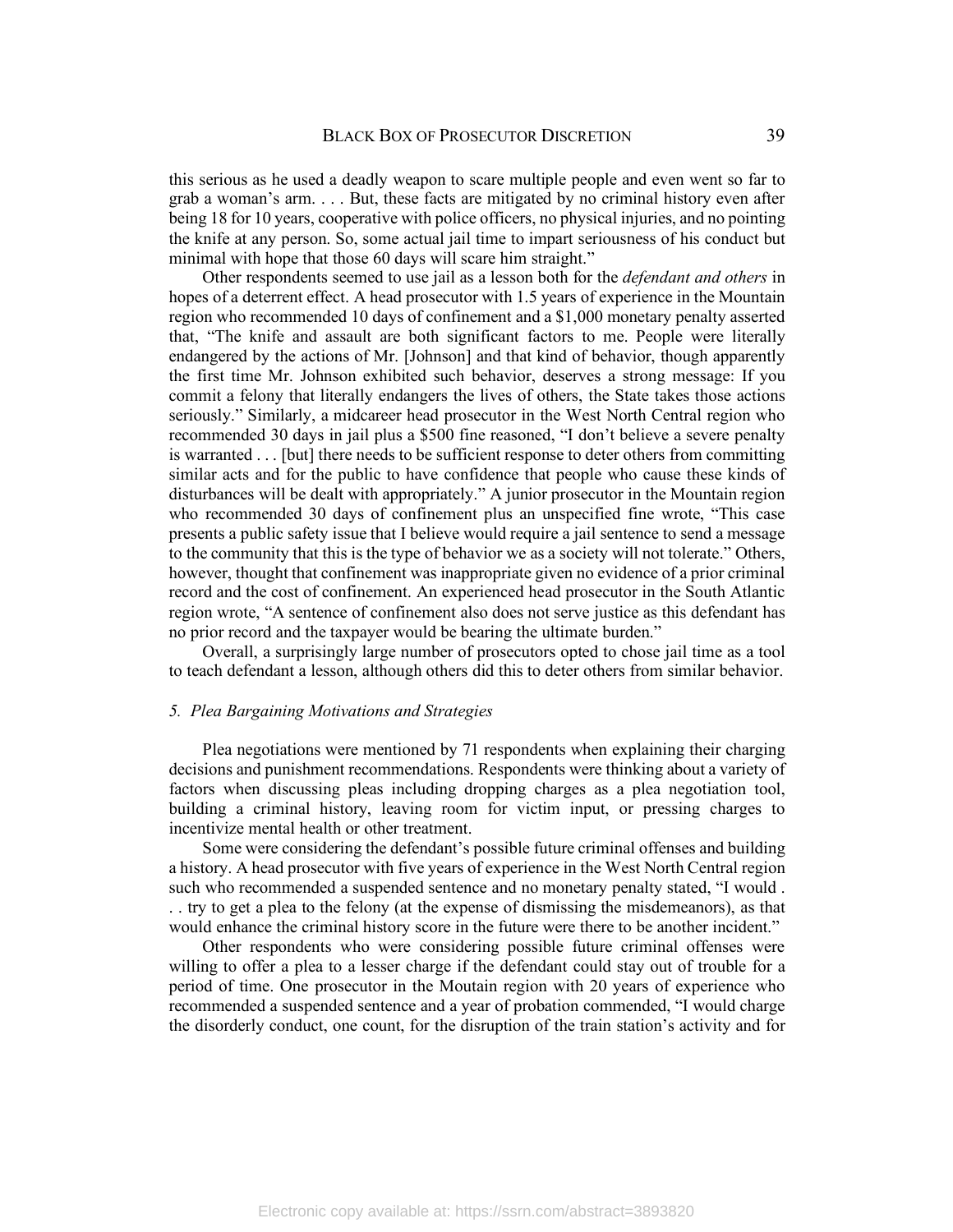frightening people, and offer him a misdemeanor resolution if he can stay out of trouble for 12 months."

Other respondents were oriented more toward the defendant's past (lack of) criminal history when considering plea deals. A junior prosecutor from the West North Central region who would charge disorderly conduct and assault and recommended a suspended sentence and no fine wrote, "I'd probably dismiss one through plea negotiations due to the defendant's lack of history."

Several respondents wanted to make plea decisions based on the victim's input. An experienced prosecutor in the South Atlantic region who recommended a \$1,000 penalty wrote, "I would charge the felony but, if the victim consents, be willing to let the defendant plea to a misdemeanor." Another prosecutor in the South Atlantic region with over 30 years of experience who recommended a \$500 fine wrote, "I would also consult with the woman he grabbed . . . to get her input and explain both my charging decision and recommendation on a plea." A Midwest prosecutor with over 25 years of experience who recommended no confinement and a suspended fine wrote, "This is merely a charging decision fitting the facts. I'd certainly be willing to bargain it down (depending on what the victim says). And an experienced head prosecutor in the Mountain region who recommended 10–20 days of confinement emphasized that the victim's consent was necessary to offering a plea to lesser charges, remarking, "The knife is the most concerning part of this episode, so we start with the felonies, probably plead it to matching misdemeanors due to his criminal history IF victim agrees."

Some respondents who would charge a felony but later reduce the charge through plea negotiations focused on what type of charge they could prove. A midcareer prosecutor in the South Atlantic region who recommended a suspended sentence observed, "Of all the permissible charges, I found the most appropriate to be Disorderly Conduct, RCS 101(A)(3). Although this is a felony with a 6-month minimum, the defendant's conduct in brandishing is the most easily provable charge given the provable evidence. I felt there was insufficient evidence to prove Harassment, Endangerment, Criminal Nuisance, Aggravated Assault, and Loitering. In fact, I believe Assault would even be difficult to prove in light of the intent required, and I did not believe that there would be sufficient witnesses for Public Nuisance. Thus, I would charge the felony Disorderly Conduct and likely reduce it to the misdemeanor Disorderly Conduct with a suspended jail and monetary sentence."

Some respondents used plea bargaining as an incentive for the offender to obtain necessary social and behavioral services. A junior New England prosecutor who recommended a suspended sentence stated, "This is an individual who, under an emotional circumstance, made a bad decision that scared individuals around him. I would charge him with disorderly conduct, with the intent that he comply with treatment--either anger management or other therapy. Depending on his demeanor and level of remorse, I may also require him to complete some community service. If compliant, I would likely drop the case."

Others noted that flexibility in the plea negotiation process best served justice. Many respondents would bring multiple charges or charge a felony in order to get the offender to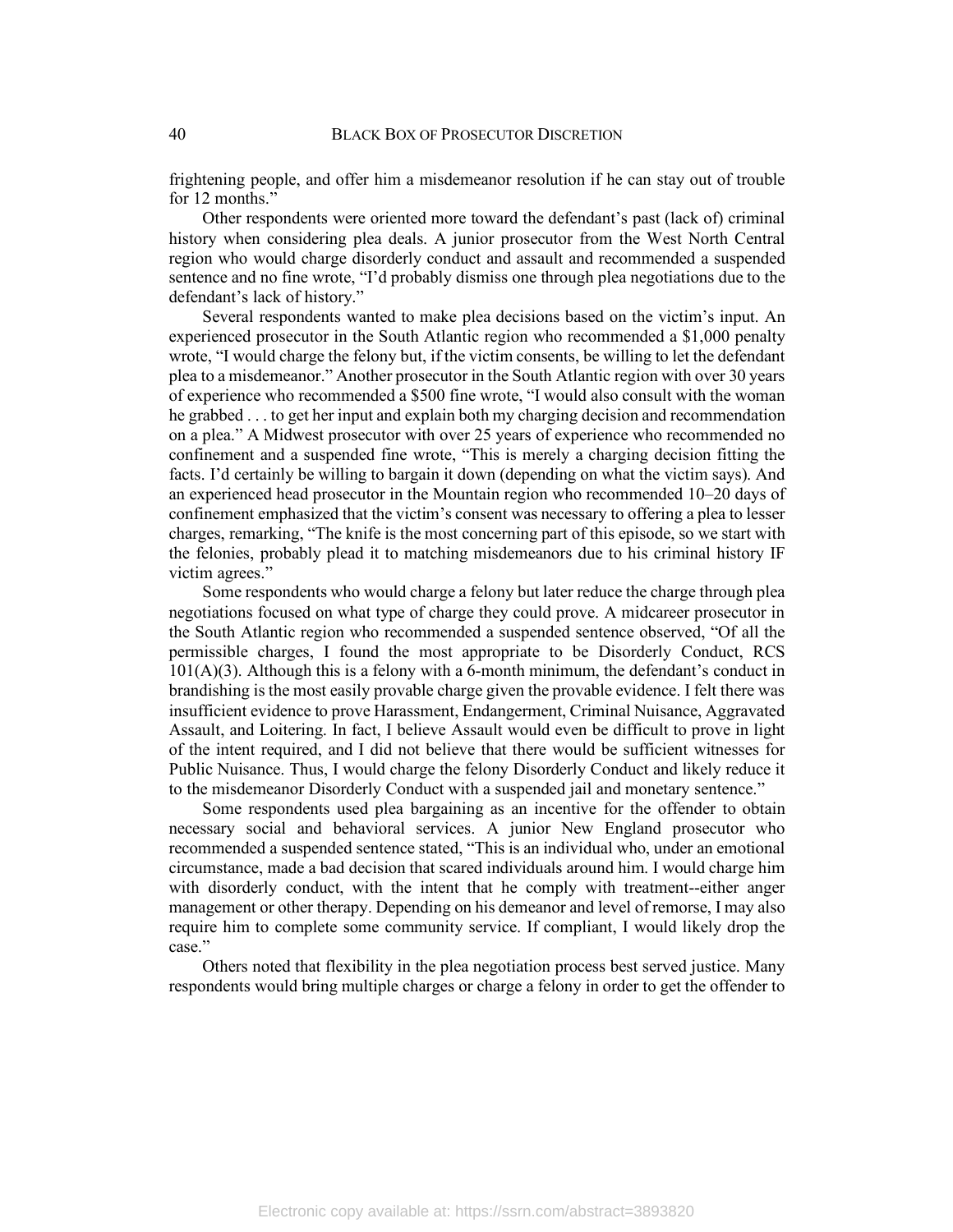plea to fewer or lesser charges in the process of negotiating a plea.146 One midcareer prosecutor in the South Atlantic region who recommended a fine between \$250–\$500 observed, "By bringing three charges of varying degrees, we can ultimately make the plea recommendation/offer that best serves the interests of justice in a particular case. For instance, we can later dismiss the felony and proceed on the two misdemeanors if that's what is appropriate. Or plea to the felony and merge in the misdemeanors if that's appropriate." A junior prosecutor in the Mountain region who recommended a suspended sentence and \$500 fine stated, "When I screen for charges, I usually charge the maximum charges that I can and then in resolving the case a lot of it will depend and input from the victim and also how the defendant willingness to accept responsibility in regards to his actions and whether or not they have taken any steps before hand to address the issue." And a New England head prosecutor with over 30 years of experience who recommended 90 days in jail noted, "Despite being able to articulate a felony would work to get a misdemeanor plea as that represents the best balance of the public interest--a sanction which both punishes and has specific and general deterrence and a means of responding to further bad conduct (suspended sentences). No monetary fine. Not a fan of financial penalties--for those with means-largely meaningless--for those without means do not pay and ends up being largely meaningless."

Some respondents felt that prosecutors should bring more serious charges first to provide flexibility later, although they often noted that they did not think felony charges were warranted. An experienced prosecutor in the Pacific region who recommended a suspended sentence and no fine wrote, "In general, find the most serious charge for which there is evidence beyond a reasonable doubt. It is far easier to plea bargain down to reach a result consistent with justice than it is to seek higher charges down the road." Similarly, a prosecutor with over 20 years of experience in the East South Central region who recommended a suspended sentence and a \$500 fine per charge asserted, "A person should generally be charged with the most serious offense possible under the applicable laws and fact scenario. A part of being a good prosecutor, in my opinion, is having the wisdom and good judgment to know when to be harsh and when to be lenient. It is much easier to allow a plea to a lesser offense and more lenient sentence than the other way. Bottom line . . . you can always come down when warranted but you can't go up." An experienced prosecutor in the West North Central region who did not recommend any punishment wrote, "Filing felony gives room to negotiate down to misdemeanor." A midcareer South Atlantic prosecutor who recommended two years of probation and a \$1,000 fine wrote, "I would charge all if not several of the offenses in order to have charges to dismiss in the negotiation of the plea. I also tend to overcharge, because I can't add charges later, but I can dismiss charges any time."

 <sup>146</sup> Several respondents specifically mentioned charging with the intent of dropping some charges or reducing the severity of the charges in negotiation with the defendant and the defense attorney. 29 respondents stated that they would charge a felony but allow the defendant to plead to a misdemeanor. Three respondents would select multiple charges but offer a plea to one felony charge in favor of dropping additional misdemeanor charges. Five respondents would charge multiple misdemeanors but allow the defendant to plead to a single misdemeanor charge. Ten respondents indicated that they would charge multiple counts at various levels in order to expand plea options.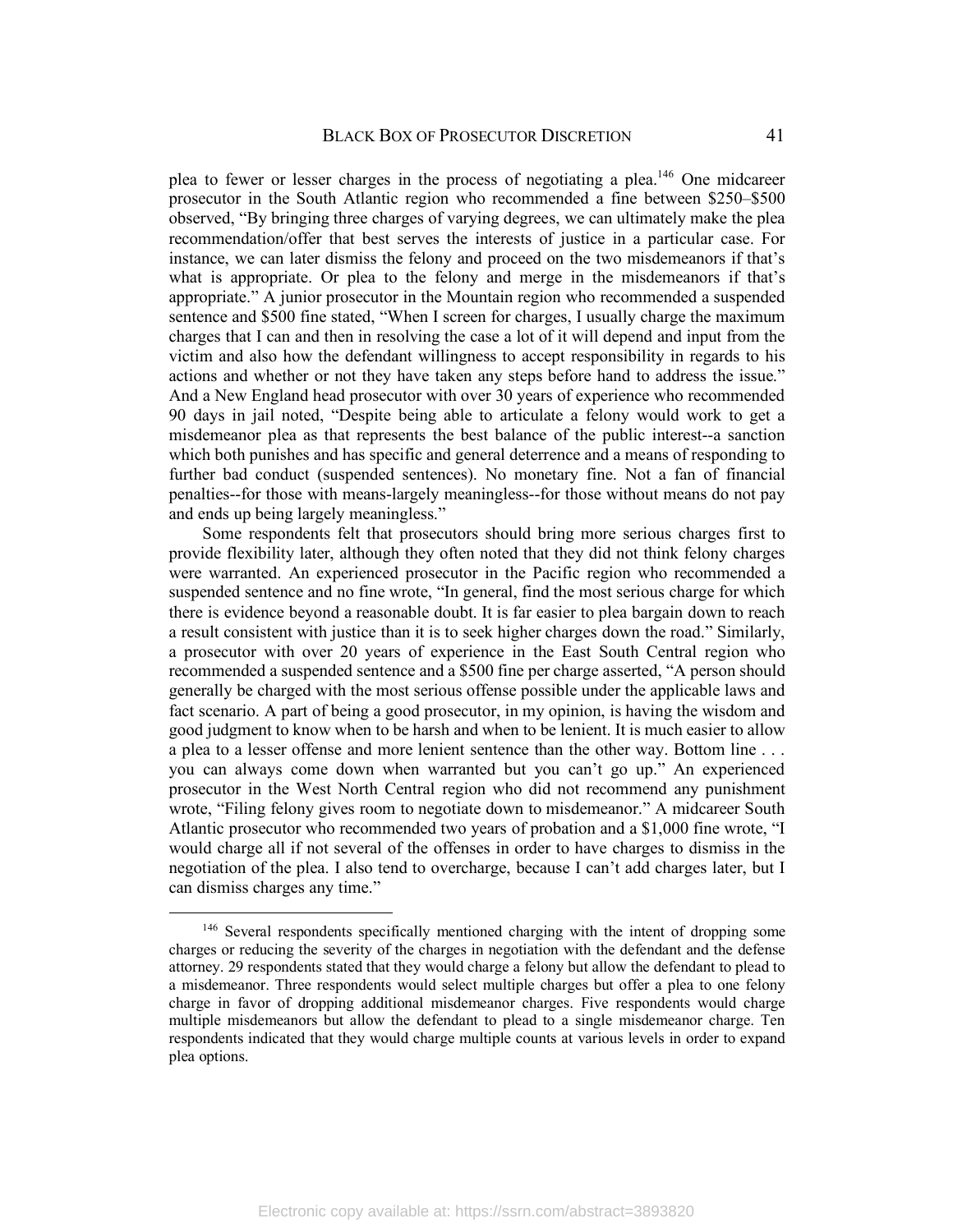Others thought that bringing multiple charges was a waste of time, however. One junior Midwest prosecutor who recommended a year in jail wrote, "I am charging the felonious assault and the lesser included misdemeanor assault. It is a waste of time to charge the nonassaultive charges because they would likely be dismissed anyway as part of a plea deal."

Still other respondents felt that more serious charges should only be brought if the defendant was uncooperative in the process of plea negotiations. An experienced Midwest prosecutor who recommended a suspended sentence and suspended fine wrote, "I would charge the minimum charge necessary to get the goal desired, that being probation (or suspended sentence). If the defendant would not accept that plea and sentence, then I would most likely dismiss the case and reissue it with all the charges that apply, including the felony for recklessly displaying the knife." A midcareer prosecutor in the Midwest region who recommended a suspended sentence and probation wrote, "I would charge him with disorderly conduct, a misdemeanor level. In making that decision, although noting that his conduct could properly fit a felony disorderly conduct (while armed with a dangerous weapon), I also take into consideration his lack of prior record, his cooperation and deescalation of the situation when law enforcement arrived, and his motivation for conducting himself in this manner. . . . I would be seeking probation (a suspended sentence) to determine if any mental health or substance abuse issues existed. . . . Should this defendant choose to take this case to trial, however, I would likely re-file the case with at least one felony count, as it would indicate to me that he has no interest in taking accountability for his actions and is not likely to self-correct in the future." A junior Midwest prosecutor who recommended a suspended sentence wrote, "Only charging Assault and Battery would be my initial charge, but if defendant was not willing to plea on that count and insisted on a trial, there would likely be more charges at trial - any charges supported by the evidence necessarily presented regarding the Assault and Battery."

Overall, many prosecutors reported filing charges against defendant without the desire to have defendant serve that time, but to use charges as a negotiation tool or to build a criminal history.

## *C. General Decision-Making Process*

After the respondents answered questions about the vignette, we then asked respondents about how prosecutors in their office make charging decisions. We asked who makes the charging decision, whether the crime is a felony or misdemeanor changes the decision-making process, who prosecutes the case after decisions are made about charging, and whether their office has internal guidelines or standards governing charging decisions. We present their responses to these survey questions as well as qualitative analysis of any additional comments they provided below. Notably, the vast majority of prosecutors (72%) made charging and plea bargaining decisions alone, and the majority (57%) even prosecuted the cases without any input from another prosecutor.

#### *1. Responsibility for Charging/Plea Bargaining Decisions and Prosecution*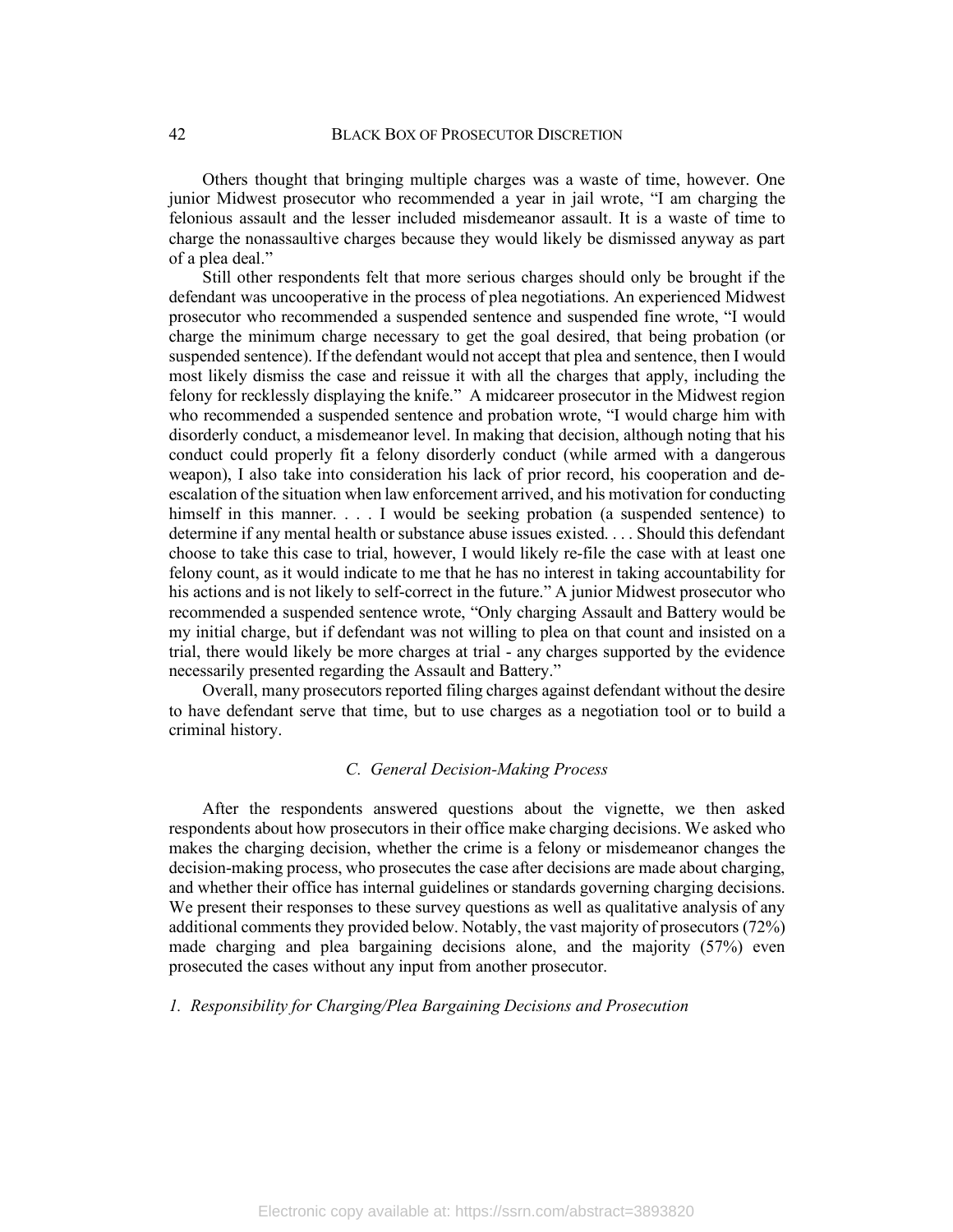We were interested in knowing about prosecutors' charging and plea-bargaining process. We asked respondents about how "the decision as to charging and plea bargaining [would] be made in [their] office." The vast majority, 72.46% of respondents (392), indicated that a front-line prosecutor would make the decision alone. 12.01% of respondents (65) indicated that a front-line prosecutor would make the decision after consulting with a superior. 1.29% of respondents (7) indicated that a front-line prosecutor would advise a superior and he or she would make the decision. One respondent (.18% of respondents) indicated that a committee or board of prosecutors would make a collective decision without the front-line prosecutor involved. Two respondents (.37% of respondents) indicated that a committee or board of prosecutors would make a collective decision with the front-line prosecutor involved. 13.68% (74) selected other, of which 15 respondents indicated that the police make the initial charging decision in their jurisdiction and six respondents were the only prosecutor in their office.

We next asked respondents whether "the screening process change[s] if the crime is a felony rather than a misdemeanor?" 29.63% of respondents (160) said yes, and 70.37% of respondents (380) said no.

Finally, we asked respondents "After the initial charging decision is made, what happens to the case?" 27.22% of respondents (147) indicated that the case is assigned to another attorney who has discretion to change the charges. 1.67% of respondents (9) indicated that the case is assigned to another attorney who does not have discretion to change the charges. 57.22% of respondents (309) indicated that the attorney who makes the charging decision prosecutes the case. 13.89% of respondents (75) selected other. Of the respondents who selected other, 33 explained that the case is reassigned to a prosecutor who has at least partial discretion over the charges.

In sum, our study revealed that prosecutors typically acted alone in charging and prosecuting the cases that came before them.

#### *2. Internal Guidelines or Standards*

Slightly over half of prosecutors we surveyed had internal guidelines they were able to follow in making charging decisions. Specifically we asked respondents whether their "office [has] internal guidelines or standards that dictate how prosecutors make charging decisions?" 8.74% of respondents (47) indicated that their office has mandatory internal guidelines or standards that prosecutors must follow when making charging decisions. 45.35% of respondents (244) indicated that their office has internal guidelines or standards that prosecutors should consider when making charging decisions, but following them is not necessary. 45.91% of respondents (247) indicated that their office does not have internal guidelines or standards and each prosecutor decides based on their best judgment. Overall, most prosecutors had some guidelines, (though 45.9% had no guidelines at all) and those who did, only a small number (8.7%) indicated that they were mandatory.

We then asked respondents, "If your office has internal guidelines or standards, what do they state in regards to charging?" 30 respondents referenced ABA standards (either explicitly or by listing the standards), 20 referenced NDAA standards (either explicitly or by listing the standards), 44 referenced "reasonable likelihood of success at trial/reasonable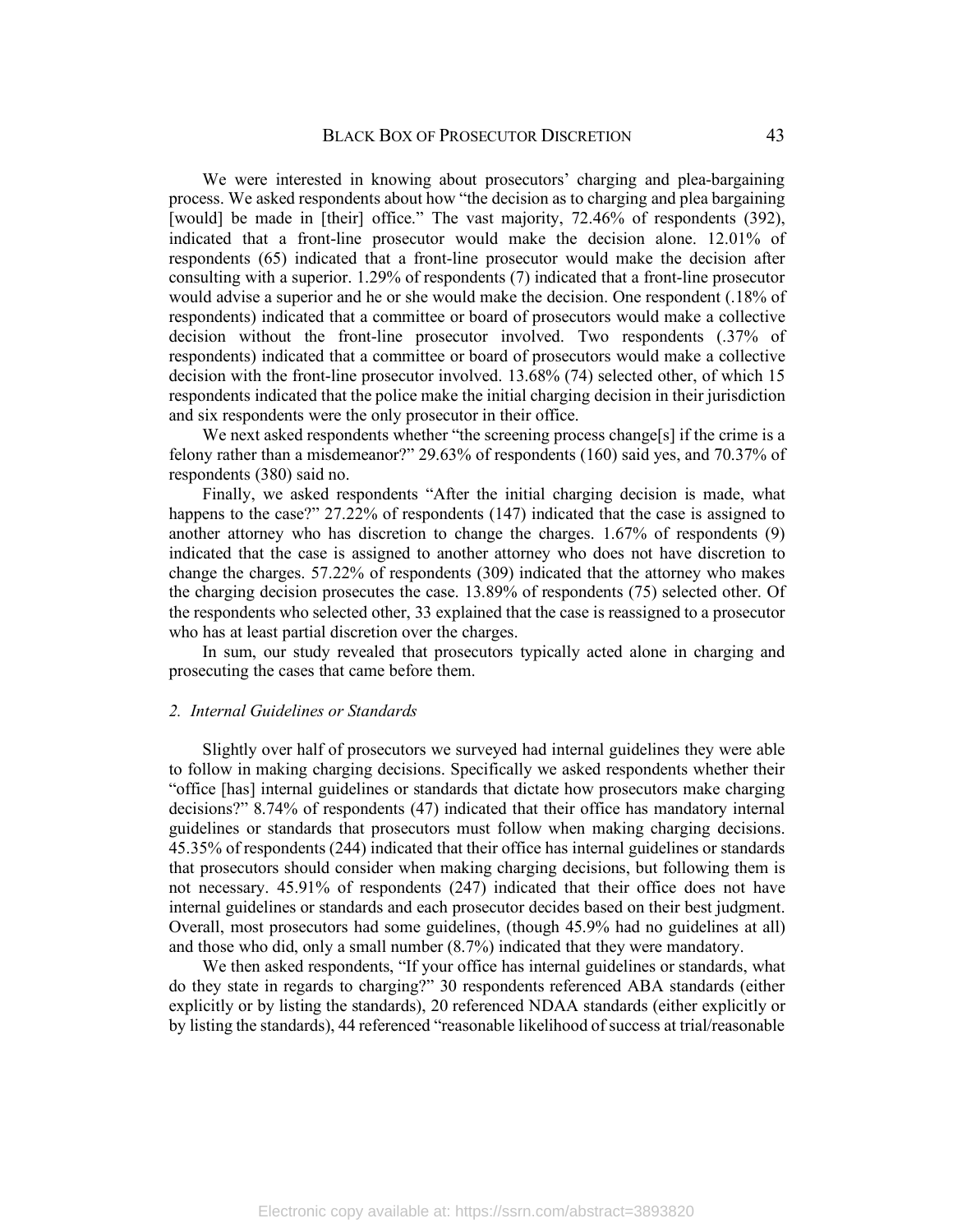likelihood of conviction," 49 referenced "beyond a reasonable doubt," and 18 mentioned "probable cause."

Some respondents conveyed that they had office policies, but declined to provide them. For some who declined to provide their office guidelines, the reason was that it was impracticable to do so because of length. One representative comment from a head prosecutor with three years of experience in the Pacific region was, "Too long to summarize here."Others offered only generalities about their office policies because they were proprietary. One experienced Midwest prosecutor stated, "Proprietary. Generally, we make these decisions considering the history, mental health, prior criminal justice contacts, wishes of the victims (if any), whether there was use of the dangerous weapon, any injuries."

In sum, though internal guidance exists for prosecutors it was rarely mandatory, nor did the majority of offices provide specific guidance on severity or uniformity of charging. The remainder of this Part, subsections a, b, and c, will describe common themes from responses about what guidelines and standards govern prosecutor decision making.

#### *(a) Guidelines and Discretion*

Several respondents mentioned that their guidelines varied by type of crime. One midcareer prosecutor in the South Atlantic region noted that their office has "a grid that determines charging and punishment." A head prosecutor with one year of experience in the Mountain region wrote, "Our standards are specific to types of crimes. For example, domestic violence, sexual assault and child endangerment are always charged as initially reported by the victim or witness. Nonviolent felonies may be considered for deferral prior to charging. The charging decision on most misdemeanors and infractions are left to the discretion of the law enforcement officer who handled the report or investigation." An experienced Midwest prosecutor stated, "We only have policies/guidelines related to certain types of cases when certain facts are present that dictate how we should charge. Otherwise, charging is up to each individual prosecutor based on each individual case and facts." Other respondents gave very detailed descriptions of their standards and how they varied by crimes.

Others noted that while they did have guidelines for some types of crimes, they did not have guidelines for every type of crime. For example, a midcareer prosecutor in the Pacific region conveyed, "We do not have policies for every single crime, and I believe it would be impossible to establish rigid guidelines for all charging decisions given all of the factors involved in a criminal case. But we do have guidelines regarding certain types of cases. For example, certain types of felony drug possession cases are generally charged as misdemeanors if an individual has a clean record." A junior prosecutor in the Mountain region stated, "There are few such guidelines. They mostly are tied to specific types of cases i.e. domestic violence or DUI. However, we have an open door policy and you must be able to defend your decisions and are expected to get feedback when in doubt." An experienced Midwest prosecutor wrote, "Standards are in place for particular crimes such as assaults, drunk driving and sexual offenses involving children. Otherwise the charging attorney has discretion to decide as to the appropriate charge and possible plea resolution."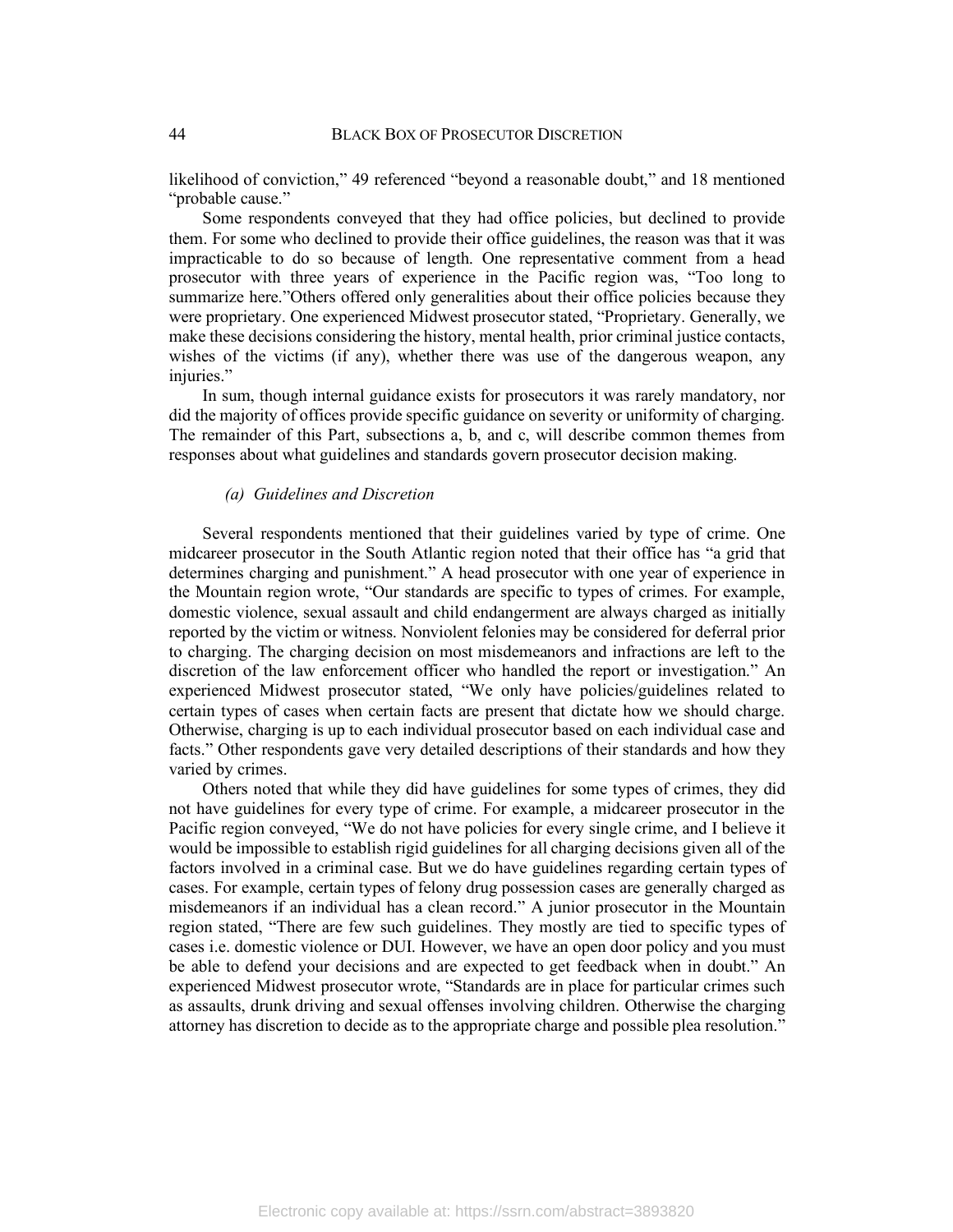Others noted that while they have guidelines, prosecutors have discretion to vary from them. A head prosecutor with 30 years of experience in the Mountain region commented, "We have a charging manual, but most of our prosecutors are aware of how we do things and the younger prosecutors are trained by the more experienced prosecutors and often go to the more experienced attorneys for advice. We give our prosecutors a lot of discretion." An experienced Midwest prosecutor wrote, "They are charge specific and just guidelines." A head New England prosecutor with over 30 years of experience stated, "There is a prosecutor desk book that essentially affords prosecutors discretion in charging that varies with the offense, history of the defendant, victim's input, cooperation and willingness of the defendant to cooperate with programs and services offered. We try to distinguish between those who are dangerous and/or have victimized others and are likely to do so again and those who need services and direction." A junior prosecutor in the South Atlantic region characterized their office guidelines as "more of a tool and benchmark to go off of on the average case."

Others noted that their only guideline was to follow relevant state statutes, and beyond this, they had discretion in charging decisions. An experienced Midwest prosecutor commented, "It is discretionary for the charging prosecutor unless mandated by statute." Similarly, a Midwest prosecutor with over 25 years of experience stated, "We are to comply with statutory victim rights." A head prosecutor with 25 years of experience in the South Atlantic region stated, "There are certain offenses for which a minimum sentence is statutorily mandated. The prosecutor must, of course, follow the law, but can work around mandatory minimums by agreeing to reduce the charges." And one experienced Midwest prosecutor stated that their "standards mimic those in the State ethics guidelines for prosecutors."

In sum, prosecutors noted that guidelines were distinct for separate crimes and that they could depart from them, as long as they followed state statutes.

#### *(b) Standards and Discretion*

Some respondents described their general office policy for making charging decisions. One junior prosecutor in the Mountain region stated, "Screen conservatively, prosecute aggressively. Consult with victims prior to charging. Run potentially controversial cases by a superior." Another Mountain region prosecutor with almost 30 years of experience wrote, "We have guidelines that are a loose set of charging objectives in place to make ad hoc decisions. / We must consider a person's criminal history. / Is he a frequent flyer or is this his first entry into the criminal justice system. / Is he a 1%er, someone from whom society needs protection, or a knucklehead exercising poor judgment, bad decision making, or drug/alcohol induced poor decision making. / Sometimes a crime may be a felony but we can achieve all out objectives by charging and prosecuting a misdemeanor. / These are illustrative not exhaustive."

Many noted that their standards were not in writing. One midcareer prosecutor in the South Atlantic region noted, "The guidelines and standards are not written and are otherwise informal. [B]asically we are to charge what is appropriate and not overcharge. We are to keep in mind that any plea negotiations begin, meaning the maximum, is what is charged and goes down from there." A junior prosecutor in the South Atlantic region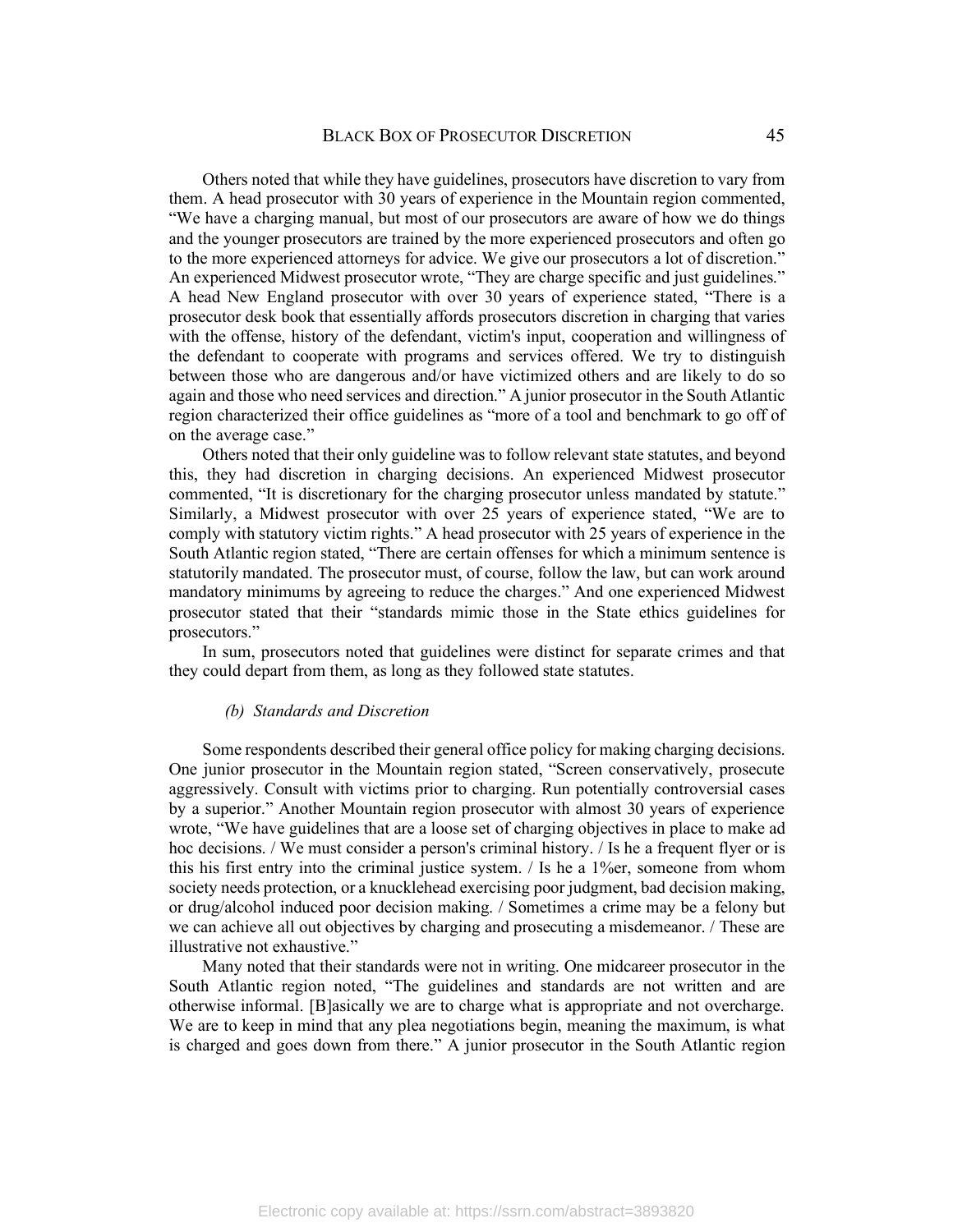mentioned that the lack of a formal, written standard did not result in inconsistency because of strong informal standards. They wrote, "We do not have any formal standards but do often consult with other prosecutors and the District Attorney in sensitive, unique, or high profile cases. Due to this, although we don't have any kind of sentencing grid, broadly speaking, charging decisions are consistent from ADA to ADA."

Several respondents offered standards that were directions to charge based on the crime committed or the strength of the evidence. One prosecutor with over 30 years of experience in the Pacific region stated their office policy was to "Charge the most serious charges legally supported by the evidence." Similarly, one Midwest prosecutor with over 30 years of experience stated, "Nothing specified. The prosecutors are told to charge the offenses they think are appropriate, given the facts of the case." A head prosecutor with 10 years of experience in the Mountain region wrote, "We charge the crimes committed." A junior prosecutor in the South Atlantic region commented, "[M]ake charging decisions based off of warrants unless frivolous charges appear that cannot be proven." An experienced South Atlantic prosecutor stated, "generally, all charges supported by the facts should be charged, however, there is more discretion in serious cases where the question is about lesser-included counts." A head prosecutor with 10 years of experience in the Mountain region wrote, "Charge conservatively, taking into account any obvious defenses and suppression issues."

Some respondents reported guidance to avoid felony charges when possible, however. One Midwest head prosecutor with over 20 years of experience stated, "We try to avoid felony charges if possible based upon youth, lack of prior record, etc. We also choose misdemeanors over felonies when the circumstances of the crime simply do not arise to level of what are classified as "serious" crimes (felony)."

Some respondents connected their charging guidance to the plea process. Several respondents had office policies against overcharging. An experienced prosecutor in the Mountain region stated, "We do not charge counts just to use them for plea negotiations. we charge based on the facts." A midcareer Mountain prosecutor noted that, "Charging should be done based off of the criminal statutes and charges should not be stacked for the purposes of pleas or early disposition." An experienced Midwest prosecutor stated, "Never overcharge a defendant with the idea of plea bargaining later. Consult victim and police in making a charging decision. Charge defendant fairly." Another midcareer Midwest prosecutor commented, "In general, our office has a policy that if a felony is charged, then the prosecutor must seek a felony conviction. There are exceptions, of course, but in general the idea is that we do not want to charge high just to get misdemeanor convictions and bully our way into convictions."

Not all standards were against overcharging, however. Some respondents noted the need for flexibility in the plea-bargaining process. One junior prosecutor in the South Atlantic region wrote, "My office's policy is to take a good look at the evidence, evaluate its strengths and weaknesses, then to reach out to witnesses to seek any clarifications necessary. Once that is done, only the most pertinent charges are brought. For instance, if a Defendant is charged with a serious felony offense and multiple misdemeanors, our policy is to evaluate whether those additional misdemeanors need to be charged in light of the substantial penalty a Defendant may face due to the felony. However, sometimes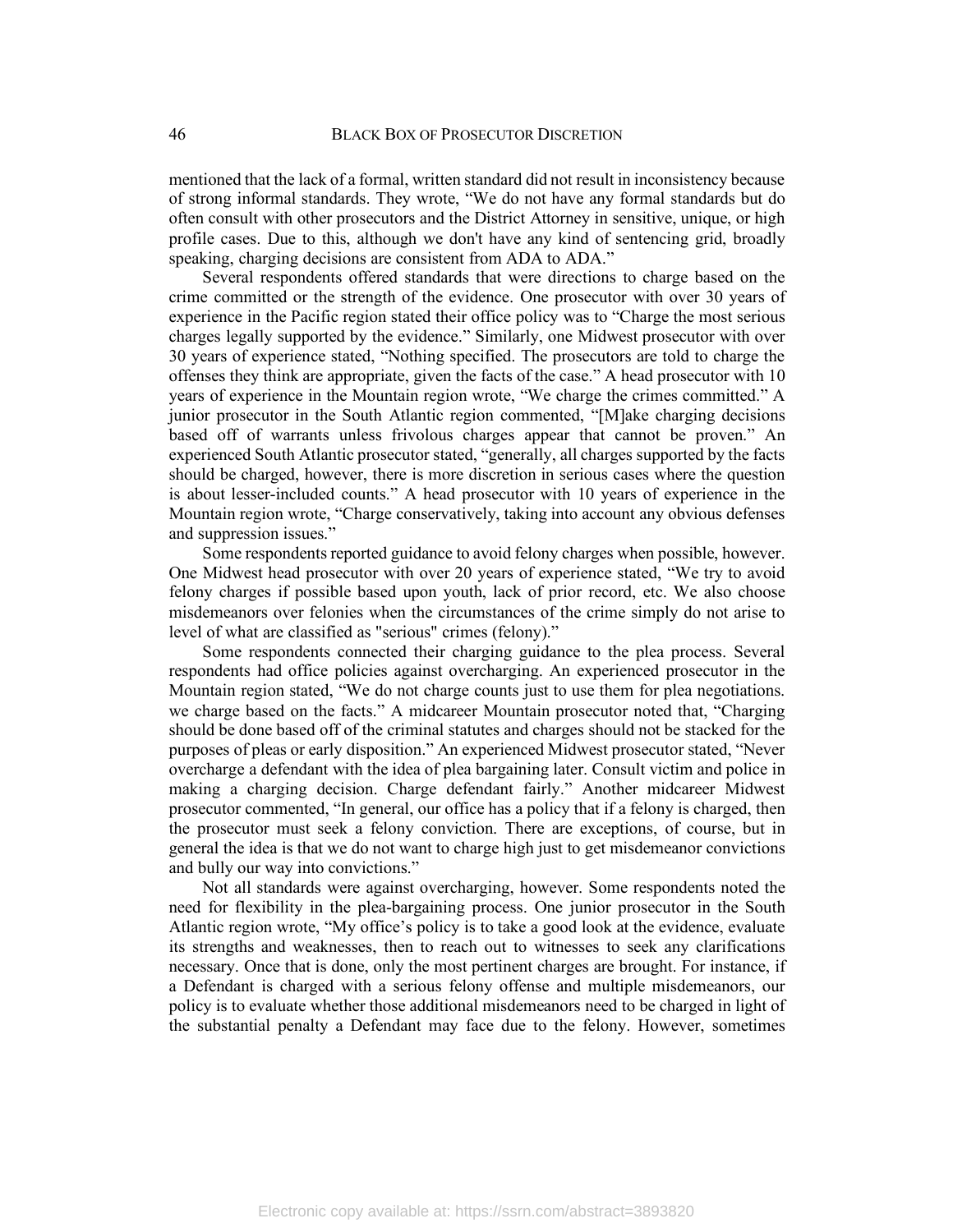misdemeanor offenses will also be charged to leave room for compromise resolutions, whether that be after trial or during the plea negotiation stage."

Several respondents indicated that their office standards were based on fairness and equality considerations. An experienced Midwest prosecutor noted that in their office "we try to treat all cases equally," and a midcareer Mountain prosecutor stated a similar principle: "There are ethical considerations-- ensure that Defendants are treated equally if they are similarly situated. No hard and fast rules, but common sense." A midcareer prosecutor in the Mountain region stated, "That we should be consistent in our approach to types of cases, so as to discourage prosecutor-shopping." Another midcareer Mountain prosecutor wrote, "The general standard is to prosecute from the end result we are seeking. In other words, we look at a case and determine what a fair outcome would be for all the parties involved and then we make a decision of what charges to file." An experienced prosecutor in the West North Central region wrote that, "Generally, case must be supported by evidence and not based on gender or race etc." A prosecutor with 20 years of experience in the Middle Atlantic region stated their office policy was, "Do not overcharge. Do not consider race, sex, national origin, "political" connections, etc. Decision should be factdriven only."

Others indicated that their standards were based on public safety and criminal history considerations. A head prosecutor with seven years of experience in the West North Central region commented, "Public safety is the highest priority. Consideration should be given to the level of threat to public safety, followed by criminal history." An experienced Midwest prosecutor noted, "We should charge the repeater if the defendant qualifies, add the enhancers if they are available, etc." A junior prosecutor in the South Atlantic region stated, "It greatly depends on the person criminal history. If the person is a convicted felon, our office will as for some confinement time depending on the charges and the facts. If the person does not have criminal history we can justify a lesser sentence or reduction in criminal charges."

Others who did not list standards or guidelines in the above categories summarized a succinct, overarching standard or philosophy their office used. These were varied. One midcareer prosecutor in the Mountain region offered the following standard: "Do the right thing. Do the smart thing. Remember who you are fighting for." A head prosecutor with over 40 years of experience in the South Atlantic region said their standard was, "Just do the right thing. Everything else will take care of itself." A Midwest prosecutor with almost 30 years of experience said, "Use best judgment and do what is best for all. As a misdemeanor, it would be a quick decision, and rarely subject to review." A New England head prosecutor with over 30 years of experience wrote, "Use discretion, don't embarrass the office."

Other respondents provided a list of standards that do not fit neatly into the above described categories. One head prosecutor with three years of experience in the Mountain region wrote the following: "-defendants are citizens / -overcriminalization is a problem / -criminal justice overlap with juvenile justice deserves special concern so the state's aims do not conflict / -marijuana possession (no kids, not in school zones, not for delivery) is NOT a major concern / -protect the public -- especially crimes of violence / -prosecute elder abuse."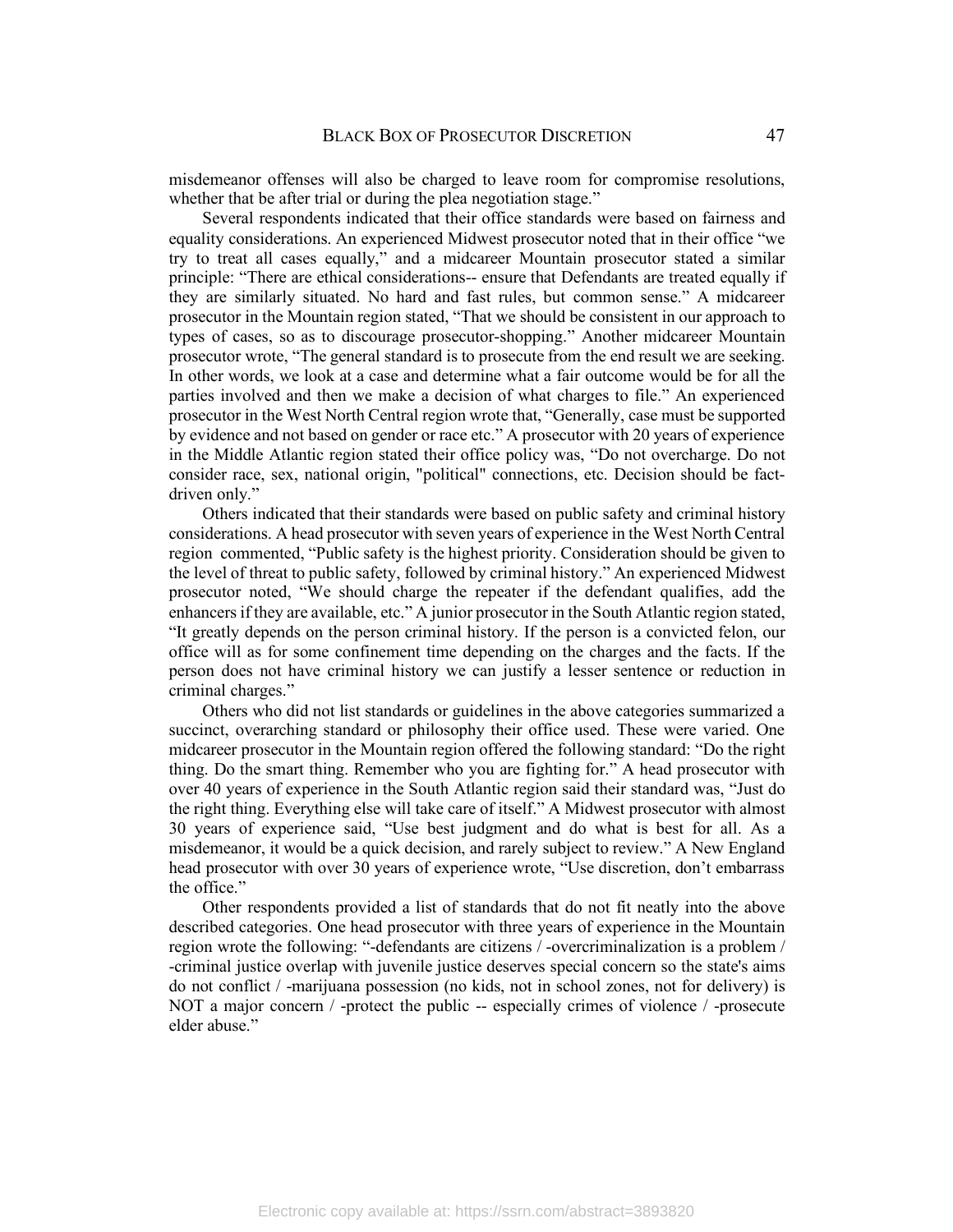Prosecutors listed various different standards like conservatively screening cases, consulting with victims, and running controversial cases by superiors, and some also noted that standards were not in writing. Many prosecutors focused on public safety and criminal history considerations, along with fairness and equality. Others were focused on flexibility in charging and some noted overcharging as a problem.

### *(c) Supervision and Discretion*

Several respondents reported needing to consult with a supervisor, and one junior prosecutor in the South Atlantic region reported that "If a newer ADA, charging decisions would be verified/approved by the intake supervising ADA." A midcareer Mountain prosecutor reported, "Any case that is or has the potential to be in the news must be cleared with administration first."

One elected West North Central prosecutor with over 30 years of experience wrote that their judgment was the office's standard. "Our office is relatively small, with six prosecutors. As the elected District Attorney, I closely monitor charging decisions and let my Assistants know if I disapprove of them. I guess you might say I am the internal guideline and standard. I give my Assistants broad discretion and try not to micro-manage them. But I do let them know if I want a certain situation handled in a particular manner, and if they undercharged or overcharged a criminal situation."

#### *3. Information Important for Decision Making*

We also asked prosecutors about what information is necessary for them to make charging decisions. We asked "Which of the following pieces of information do you need in order to make a charging decision?" and provided respondents 28 pieces of information. See Figure 7 to see what pieces of information were important to respondents. The most commonly selected answers (at least 75% of respondents selected) included: severity of personal injuries, use of weapons, severity of property damage, suspect's behavior, number of victims, presence of weapons, suspect's prior convictions, age of victims, presence of illegal drugs, and use of illegal drugs. $147$ 

 <sup>147</sup> One in 20 (4.43%) of respondents (24) said that they needed to know the suspect's race prior to making a charging decision. When respondents selected this, we asked them to "Please explain why you consider the suspect's race when making a charging decision." There were three reasons respondents listed for needing the suspect's race

First, prosecutors (13) indicated that they needed this information to determine whether there was a potential hate crime. One junior Midwest prosecutor wrote, "If the suspect's race is different from the victim's I would evaluate whether there was any element of it being some type of hate crime." A head prosecutor with over 20 years of experience in the West North Central region noted "Because depending on the crime committed, the motive of the crime and/or the race, gender, sexuality, religious affiliation, ethnicity of the victim, the offender can be charged with committing a Hate Crime under [state] Law. If there is no evidence of a hate crime then the suspect's race is completely immaterial and never considered in any way shape or form."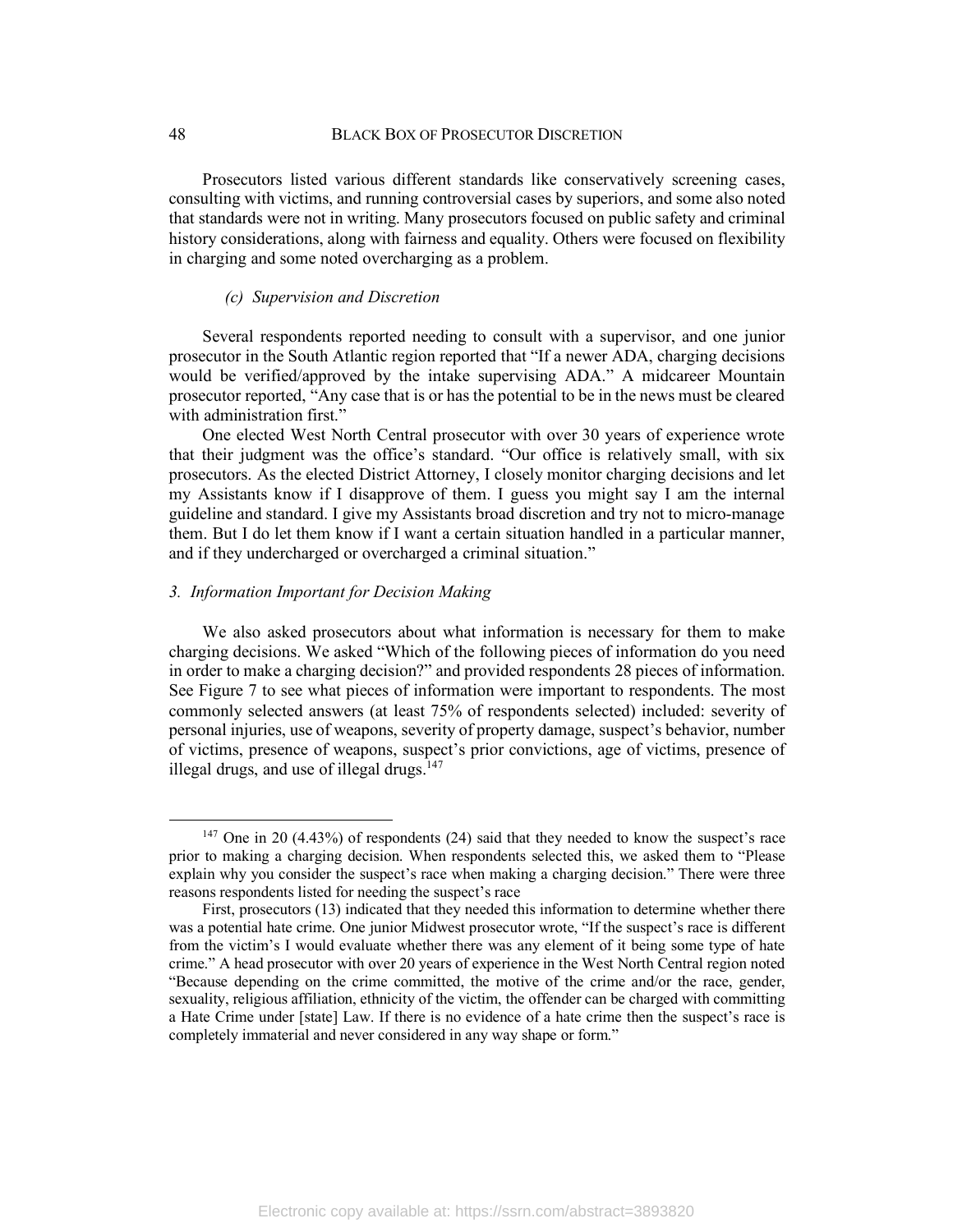We also provided space for respondents to write up to four additional pieces of information relevant to their decision making. The most common piece of information needed was input or information from the victim (36 respondents) followed by input or information from witnesses  $(30)$ .<sup>148</sup> Other respondents  $(19)$  reported that the information they need is case specific. Fifteen respondents reported that they needed facts of the case, and 14 need more information about the evidence (e.g., strength, quality). Twelve respondents wrote that they need information about the suspect's mental health and psychiatric history, 11 need demographic information to determine whether there is a hate crime or domestic violence, 11 need information on the relationship between the suspect and victim, 10 need any known substance use/drug testing results, and nine need the suspect's criminal history and domestic violence history. Eight report needing the suspect's personal information (e.g., job, address, socioeconomic status, veteran status, etc.).<sup>149</sup>

 $\overline{a}$ 

Third, prosecutors (2) reported needing to know the suspect's race because of the potential for police misconduct. One midcareer prosecutor in the South Atlantic region noted, "There are racial inequities and I have dismissed cases because the only "suspicious behavior'" has been the race of the person (i.e. a Hispanic male walking across a park. he is stopped and searched. He has marijuana on him) I dismiss cases where the reason for the investigation is racially motivated. Also, law enforcement is more likely to arrest a child of color than a white child. I am cognizant of these aspects when evaluating the response of the adults as well as the children."<br><sup>148</sup> A total of 96 respondents indicated that they would consider the victim's input, which

includes the 36 who supplied this information as part of this question. And another 60 respondents noted victim's input when explaining their decision making for the case vignette or how their office makes decisions.

<sup>149</sup> Seven report needing audio or video recordings of the incident, 911 call audio, or news media reports. Seven report needing to know the defendant's statement, intent, or justification. Six need to know about the victim or witness reliability and criminal history. Six need information on the search and seizure, Miranda issues, police behavior, and investigation efforts. Three report needing information about mitigating/aggravating factors. Three report needing information about pending/current charges and whether the defendant is on probation. Three need medical records and reports, and three need information about the cost of damage/theft. Two need probable cause information, two need confidential informant status, and two need a risk assessment (i.e., risk to the community). Each of the following pieces of information was listed by one respondent: name of/information about suspect's girlfriend, suspect's status in the sex offender registry, "beyond a reasonable doubt," whether minors were present, whether there is corroboration, whether the defendant is cooperating with law enforcement, whether there are accomplices/suspect's degree of

Second, prosecutors (12) indicated that this information is standard biographical and identifying information. As one experienced prosecutor in the Pacific region noted, "We're required to input demographic information for identity purposes. That is the only reason." An experienced prosecutor in the South Atlantic region commented that "we don't consider it in making charging decisions, but we do mandate that the screening attorney note it in our case management system." Other respondents noted that knowing the suspect's race served multiple purposes. A Midwest prosecutor with 25 years of experience wrote that "It's a required field for reporting purposes; otherwise, it's of no consequence in most cases; the sole exception would be for a charge of ethnic intimidation (where the race of both the suspect and the victim would be noted)." An experienced prosecutor in the Pacific region commented that "We must consider everything. Race can be relevant in certain cases—identification and racially motivated crimes are obvious examples."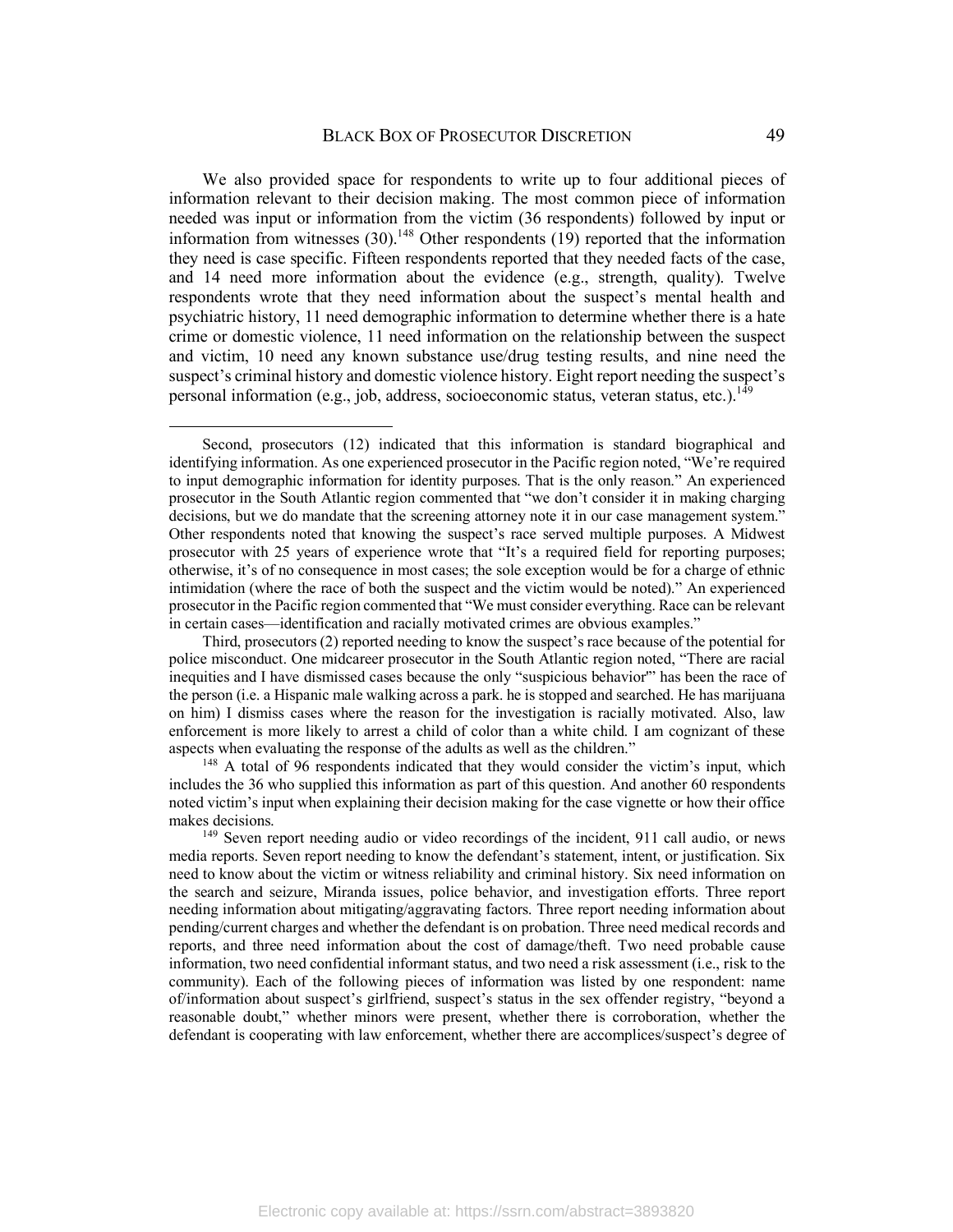

In sum, the most important information the vast majority (75%) of respondents wanted included the severity of injury/damage/weapons used, suspect's behavior, number and age of victims, prior criminal history and presence/use of drugs.

#### IV. DISCUSSION

This section considers our results in light of questions of interest about prosecutorial discretion and its effects—variability and severity of charging, the relevance of internal and national guidance on prosecutorial discretion, and factors considered by prosecutors in making a decision.

 $\overline{a}$ 

participation in the crime, whether there is insurance coverage, and "reasonable likelihood of success at trial."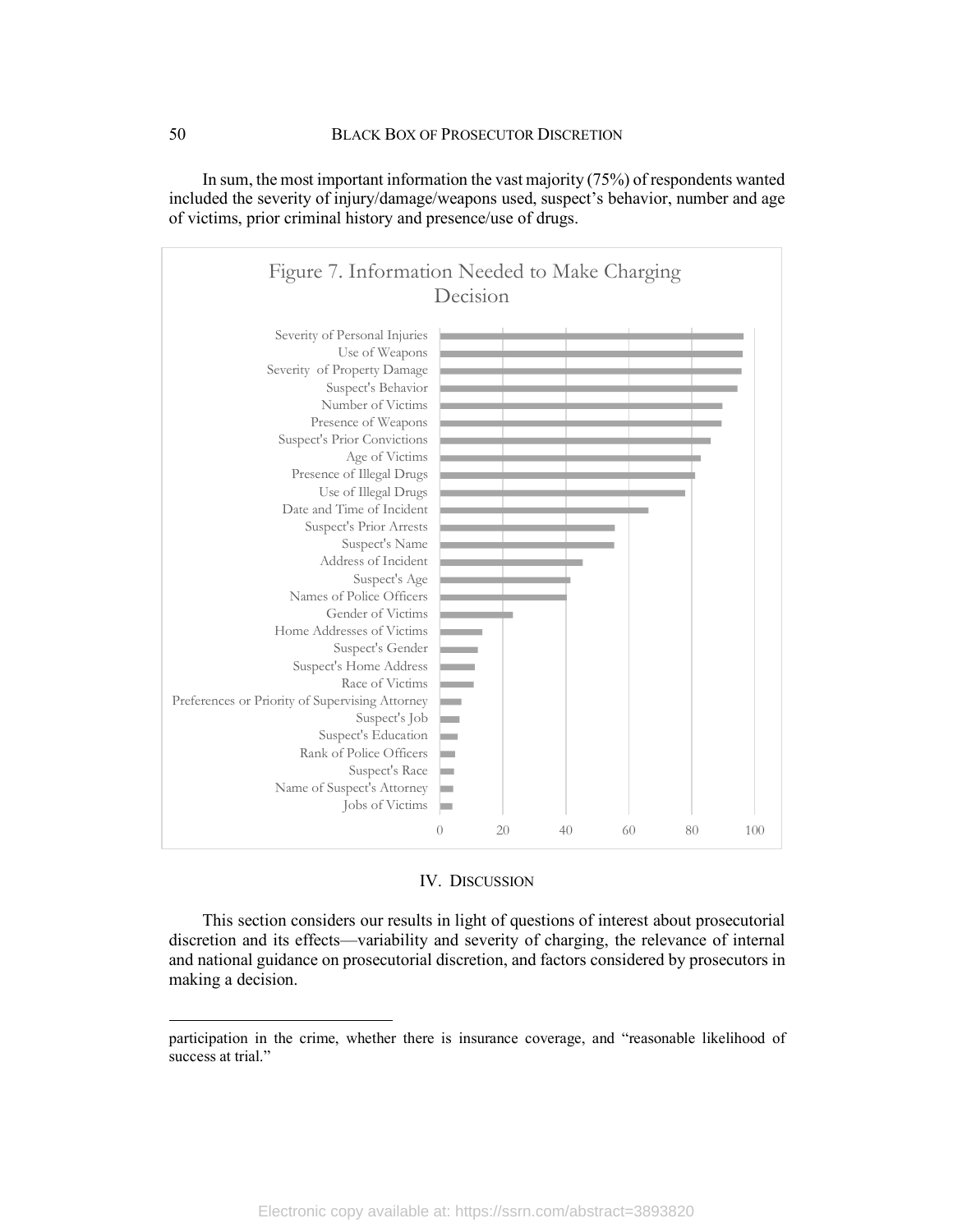#### *A. Severity and Variability*

To understand disparities in criminal justice outcomes, it is key to understand whether and how prosecutors' decisions are driving those outcomes. This study's vignette design solves one of the key problems with observational research—omitted variable bias. In particular, this study held constant every aspect of the criminal behavior and police conduct, including geographic differences and differences in conduct and background. Prosecutorial discretion exists for a reason: each case is distinctive, and requires individualized attention. Yet, prior social science work may fail to detect subtle variations in case factors, which the study's method holds constant. By holding all those other factors constant, we can observe prosecutorial discretion itself.

We found remarkable severity in penalties imposed by some prosecutors. Recall that \$500 was the most common fine imposed for this situation, where no victim was injured and no property was damaged. Broad surveys of the U.S. population show that six out of ten Americans do not have \$500 in savings, which suggests that this fine amount may be onerous.<sup>150</sup> It would certainly be an amount an average fast food worker (the occupation of the hypothetical defendant in some of our vignettes) would be unlikely to pay, leading to other serious criminal justice implications for an arguably minor offense. These serious criminal charges can have devastating effects on an individual's life.

Even more, recall that almost 30% of prosecutors recommended jail time for an individual with no criminal record and who seems to need short-term therapy or a coolingdown period. The modal response was 30 days in jail, which would likely result in this individual losing his job, and likely stable housing and family life (a very small number of prosecutors did note a willingness to allow confinement to be on weekends, however). This is a compelling finding that a sample of prosecutors would recommend such a long jail term for an individual who has certainly made a mistake, but has not caused any physical harm or property damage, and does not have the risk factors of being dangerous. Even aside from the effects on defendants and their families, such incarceration also imposes onerous financial costs on the government—amounting to  $$45,000$  per year in some jurisdictions.<sup>151</sup>

 <sup>150</sup> Robertson et al., *supra* note 117.

<sup>151</sup> *See, e.g.*, Annual Determination of Average Cost of Incarceration Fee, 84 Fed. Reg. 63,891, 63,891–92 (Nov. 19, 2019) ("Based on [Fiscal Year] 2018 data, [Fiscal Year] 2018 [Cost of Incarceration Fee] was \$37,449.00 (\$102.60 per day) for Federal inmates in Bureau facilities."); Legislative Analyst's Office, *How much does it cost to incarcerate an inmate?: California's Annual Costs to Incarcerate an Inmate in Prison*,CAL.LEGIS.'S NONPARTISAN FISCAL AND POL'Y ADVISOR, https://lao.ca.gov/PolicyAreas/CJ/6\_cj\_inmatecost (Jan. 2019) **(**"It costs an average of about \$81,000 per year to incarcerate an inmate in prison in California."); Nicole Lewis & Beatrix Lockwood, *The Hidden Cost of Incarceration*, THE MARSHALL PROJECT (Dec. 17, 2019), https://www.themarshallproject.org/2019/12/17/the-hidden-cost-of-

incarceration#:~:text=The%20Bureau%20of%20Justice%20Statistics,2.3%20million%20people% 20behind%20bars ("The Bureau of Justice Statistics reckons that the United States spends more than \$80 billion each year to keep roughly 2.3 million people behind bars.").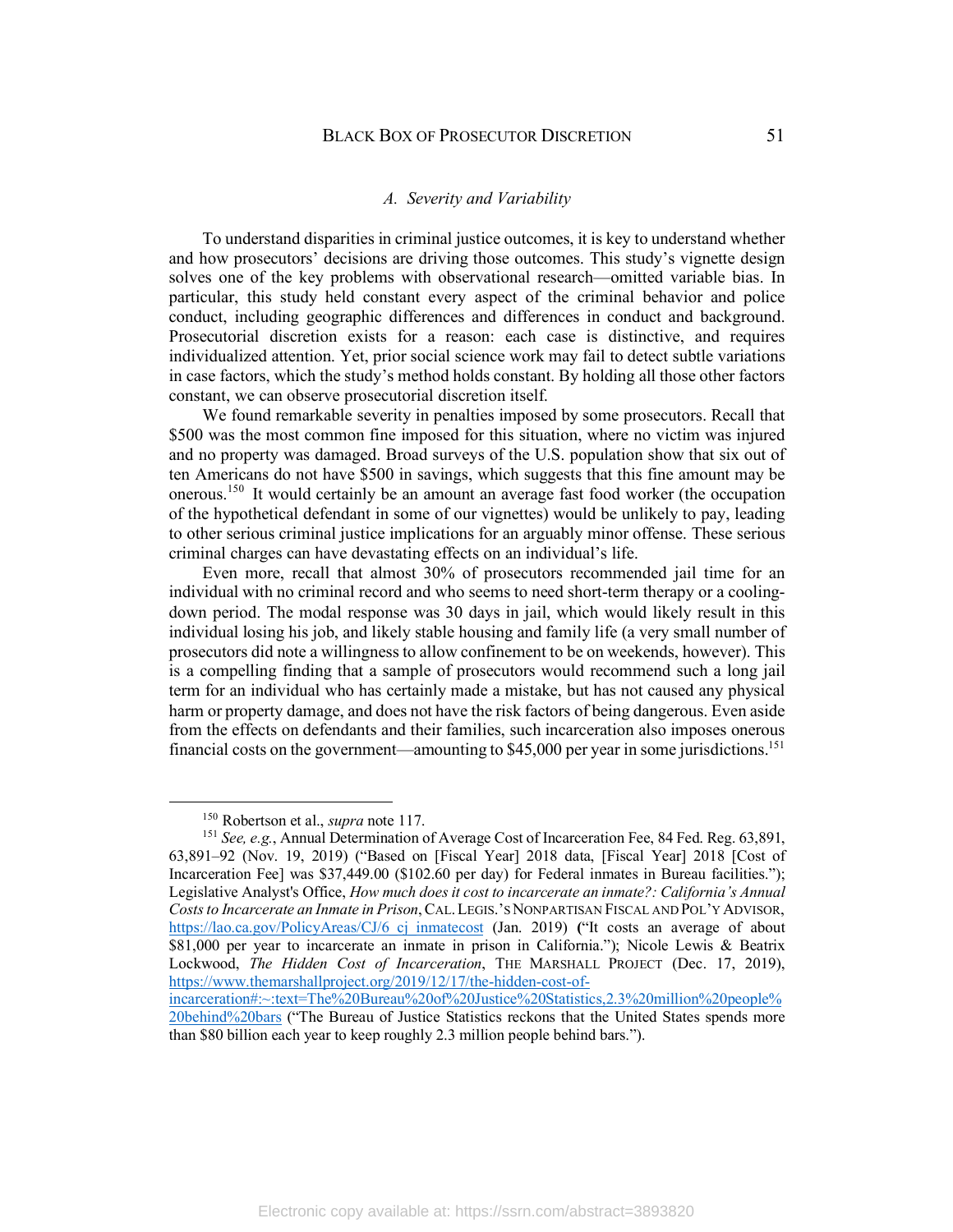Some of this severity may be due to plea bargaining strategies. Recall that many respondents were unwilling to impose punishment given the lack of harm to people or property and in light of the offender's perceived mental health issues. But several respondents noted in their qualitative comments that they would bring multiple charges or more severe charges in order to induce the defendant to plea guilty to fewer or less severe charges or to accept mental health or substance abuse treatment.<sup>152</sup> Some respondents reported opposition to overcharging, however, and reported only bringing charges they felt they could prove. Future research should systematically study variation in prosecutors' views on plea bargaining strategies.

Aside from the severity of sentences, the variability is also striking. The Supreme Court has reiterated that the Constitution "requires that all persons subjected to . . . legislation shall be treated alike, under like circumstances and conditions, both in the privileges conferred and in the liabilities imposed."153 Prosecutors nationally charged similarly situated defendants who allegedly committed the same crime to varying terms of two years of prison time, six months of jail time, down to thirty days of jail time or community service. Similarly, some prosecutors charged defendants hefty fines of up to \$5,000 dollars and others \$500 or much lesser amounts of \$250. All of this demonstrates that prosecutorial discretion is indeed broad, largely unsupervised, and highly variable and inconsistent. This is an important finding for those studying prosecutors to consider as far as potential interventions.

Most of this variation was inexplicable. We did however observe some correlations that merit further study. Prosecutors in some regions of the country appear to be harsher than others—specifically prosecutors in the West South Central and the Mountain regions. Further exploration into the causes of variability are required.

## *B. Guidelines and Standards*

This wide variability in prosecutor decisions is consistent with a lack of meaningful supervision or guidance within prosecutor charging. Prosecutors' offices have been called "black boxes" for the lack of transparency about how charging decisions are made, but our study sheds light.<sup>154</sup> Our data show the general unimportance of supervisors and office guidelines to prosecutors making charging decisions. In our survey, nearly three-quarters of prosecutors reported that they decided alone; their supervisors provided no direction into the initial charging decisions. Although somewhat more than half of respondents said they typically relied on mandatory or precatory guidelines, nearly half indicated that they had no such direction. For those respondents who did have direction, their guidelines often afforded them significant discretion to deviate or were only an internal office standard such as "do justice." And although some prosecutors reported having charging manuals or grids, many prosecutors reported that guidelines or standards were not in writing. And some

<sup>&</sup>lt;sup>152</sup> The outcome for prosecutors who overcharge may thus be similar to the outcome of prosecutors who initially recommend no punishment.

<sup>153</sup> Hayes v. Missouri, 120 U.S. 68, 72–73 (1887).

<sup>154</sup> *See, e.g.*, Miller & Wright, *supra* note 6.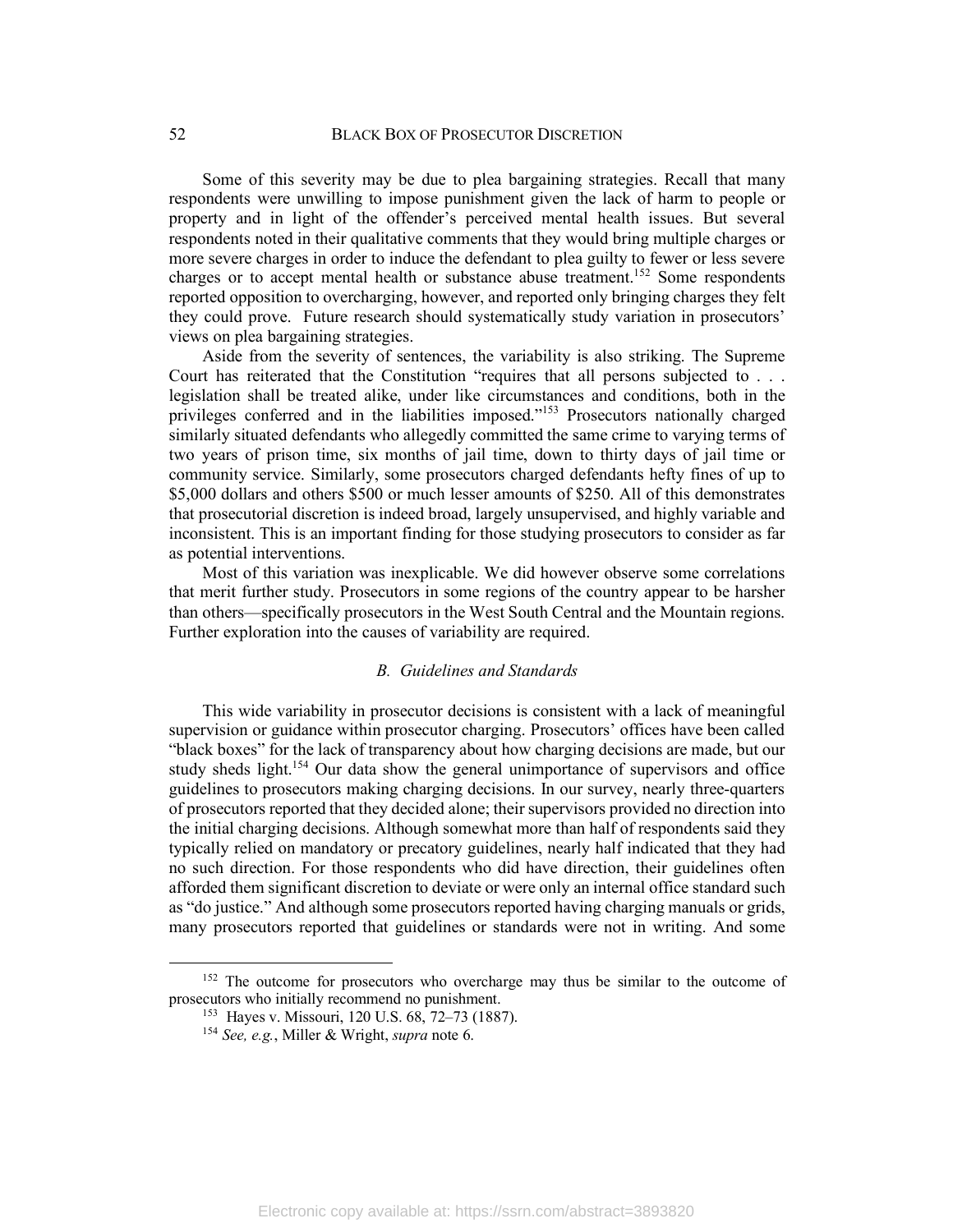noted that their guidelines and standards were "proprietary," which raises questions about transparency. These findings suggest avenues for reform, both within prosecutors' offices and beyond.

A first step may be to simply require prosecutors to note their reasons for making discretionary decisions.<sup>155</sup> Richard Frase argued that this approach can be successful as "reasons evolve into factors, and factors evolve into rules."<sup>156</sup> Frase goes on to explain that "the use of written reasons for prosecution decisions, which are routinely reviewed by supervising attorneys, seems the minimum requirement for effective control of prosecution decisions."157 Judge Stephanos Bibas has also claimed that "[s]imply having to explain and justify one's decisions disciplines prosecutors, much as writing reasoned decisions disciplines judges."<sup>158</sup> Prosecutors offices might consider requiring prosecutors to articulate the reasons for the charges they impose, with internal quarterly or bi-annual review of decisions to determine whether they match the objectives of the office.

Overall, our data demonstrate—as theorized—that individual prosecutors have the utmost discretion to charge defendants as they see fit. We see stark severity in sanctioning some defendants, but this study also demonstrates that for the same crime, defendants receive largely varying and harsh or lenient sentences, depending on the prosecutor they interact with. Structural changes must be made if more consistency and decreased severity are desired in prosecutorial charging.159

## *C. Factors Relevant to Decision Making*

Our study also highlights factors relevant to prosecutor decision making. When presented with a list of factors important to make a charging decision, respondents unsurprisingly reported needing to know about the harm to persons and property, the number and age of victims, the criminal history of the offender, and the presence and use of weapons. Several also reported needing the victim's input and information from witnesses, a finding that was also present in their responses to the vignette. Knowing whether the offender had mental health or substance abuse issues was also important to many prosecutors, although this was clearer in their responses to the vignette than in response to the survey question. It was unclear whether knowing about drug use was important in charging for purposes of greater leninency, more severe charges, or for diversionary purposes. Finally, while very few reported needing to know about the offender's education or job to make a charging decision, the qualitative responses to the vignette demonstrate that many prosecutors do consider the socioeconomic status of the

<sup>159</sup> *See* Barkow, *supra* note 4 (manuscript at 21) ("We need structural changes to do more than chip away at the edge of mass incarceration."); *see also* Baughman, *supra* note 13, at 1139 ("Rather than trying to address the individual failing branches, . . . instituting subconstitutional checksstopgaps adopted by the three branches of government to effectuate the rights in the Constitution when the system is stalled in dysfunction could create meaningful change.").

 <sup>155</sup> Frase, *supra* note 128, at 292–96.

<sup>156</sup> *Id.* at 294.

<sup>157</sup> *Id.* at 294.

<sup>158</sup> Bibas, *supra* note 14, at 1006.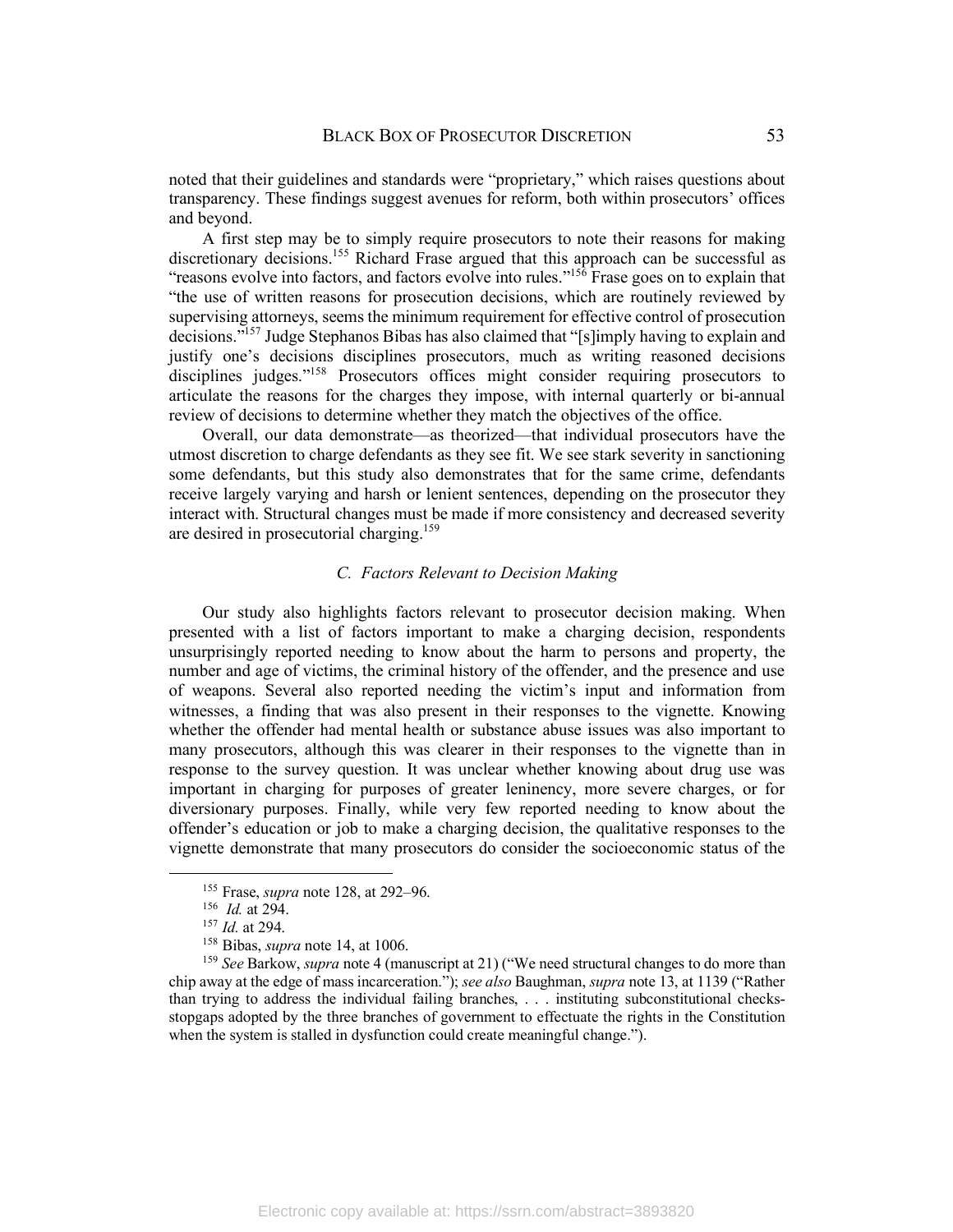offender when deciding whether a fine or a term of confinement is important. It is important to acknowledge that while prosecutors claim that these factors are the most important, it is unclear that that is the case. Prosecutors could be making subconsious decisions based on factors in our vignette that they are unaware influenced them.<sup>160</sup> However, having a list of factors important to the majority of prosecutors provides an important insight into the black box of prosecutor discretion. We hope it will spark future research on the factors considered by prosecutors in charging decisions.

## *D. Limitations*

As with any empirical study, our study has several limitations. First, while our study is national in scope, it is not representative. That is, we recruited respondents from every region in the United States, but the sample does not represent prosecutors in the U.S. For example, we have an overrepresentation of prosecutors in the Mountain region in our study (likely because two of the three authors were professors at universities in the Mountain region at the time the study was conducted). We also had a relatively low response rate of 12%, and there may be significant differences between respondents and nonrespondents in how they make decisions and use discretion. Moreover, respondents were not required to answer all of the survey questions or write in responses when prompted. Thus, there may be differences within the sample between respondents who offered additional information and respondents who did not.

Additionally, we designed the study to be short, including just a few questions. The primary objective of the study was to test the effects of race and class on prosecutor decision making in a vignette-based experiment,<sup>161</sup> and a few survey questions were added to obtain more information about prosecutor decision making generally. The responses to the open-ended questions offered an opportunity to acquire further insight into prosecutor decision making, but cannot provide the rich data that a semi-structured interview with prosecutors would. With respect to the qualitative analysis, however, our sample size is very large, and so while there is not the depth of typical qualitative studies, there is significant breadth. We were thus able to quantify some of the qualitative data.

It is likely, however, that our study underestimates the importance of some of the themes we identified in the qualitative analysis. For example, we only asked respondents to recommend a monetary penalty or term of confinement and did not ask them about whether they would recommend mental health treatment. While many respondents brought up mental health concerns, it is likely that more prosecutors would recommend treatment if we had explicitly asked them to reflect on this.

Furthermore, we only provided one hypothetical crime to prosecutors, and it was relatively minor. Prosecutors see a wide range of criminal activity, including severe criminal activity, and so the results about the vignette may not be applicable to other types of crime. Future research may want to present prosecutors with multiple different crimes.

 <sup>160</sup> *See, e.g.*, LEONARD MLODINOW, SUBLIMINAL: HOW YOUR UNCONSCIOUS MIND RULES YOUR BEHAVIOR (2012).

<sup>161</sup> Robertson et al., *supra* note 117.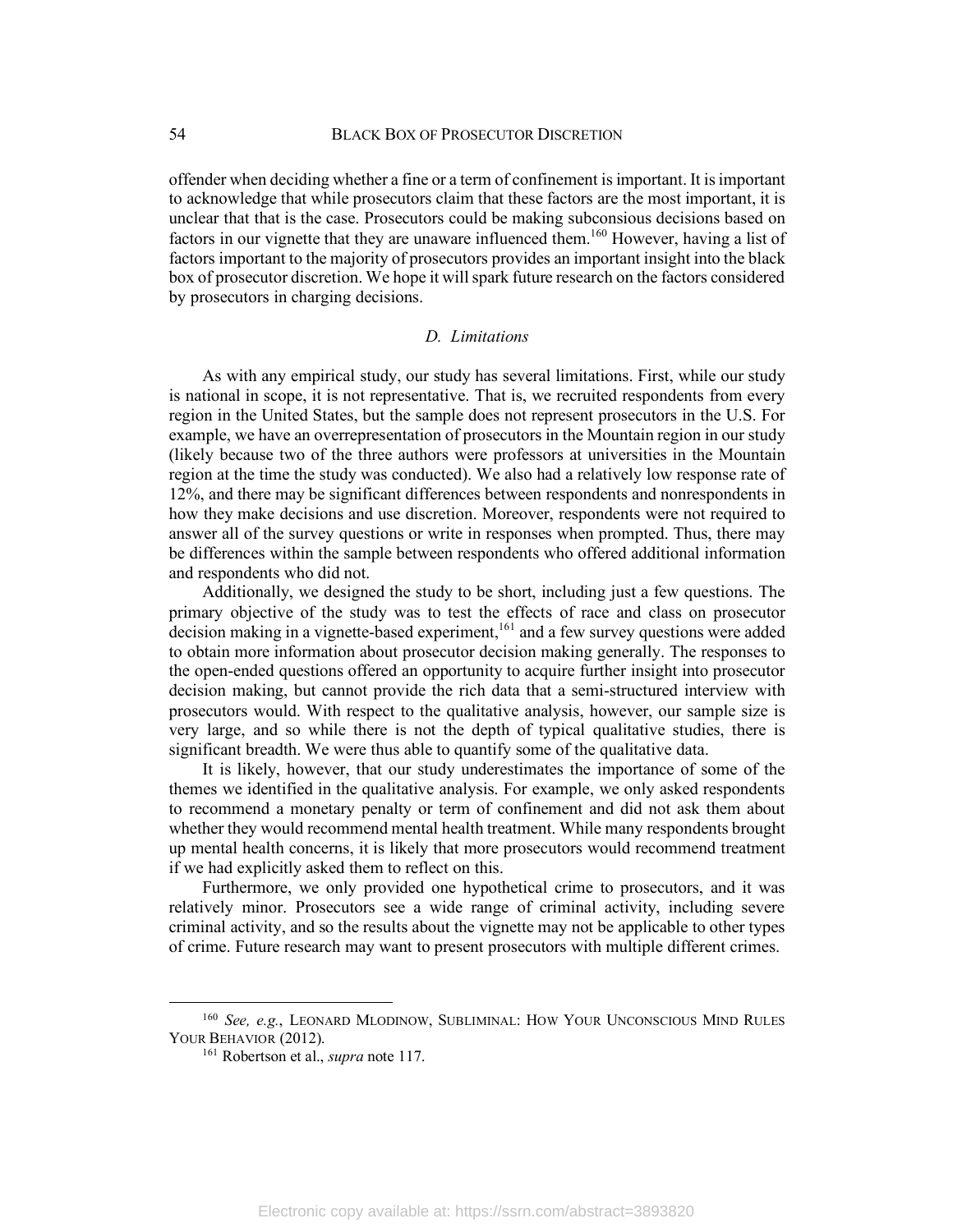In brief, our study should be understood as exploratory. The results presented in this Article can give rise to hypotheses to be tested in future quantitative studies or to develop questions to be used in in-depth qualitative interviews.

#### **CONCLUSION**

Much remains unknown about how prosecutors make decisions. Our national study was designed to illuminate the role of discretion in prosecutor decision making as well as the effects of such discretion. Our study best tracks what prosecutors wish they could charge defendants with when resource constraints are removed, which provides insight into the mind of prosecutors practicing in various jurisdictions across the country. As seen from the responses to the vignette we provided, different prosecutors evaluating the *same* case recommend vastly different charges and punitive sanctions. Additionally, we described a relatively minor crime, but a subset of respondents recommended harsh sanctions. This may be due, in part, to the absence of internal or national guidelines prosecutors report needing to follow. The findings from our exploratory study provide a starting point for future research assessing the variability and severity of prosecutors' decisions, as well as the role of standards and guidelines in constraining discretion.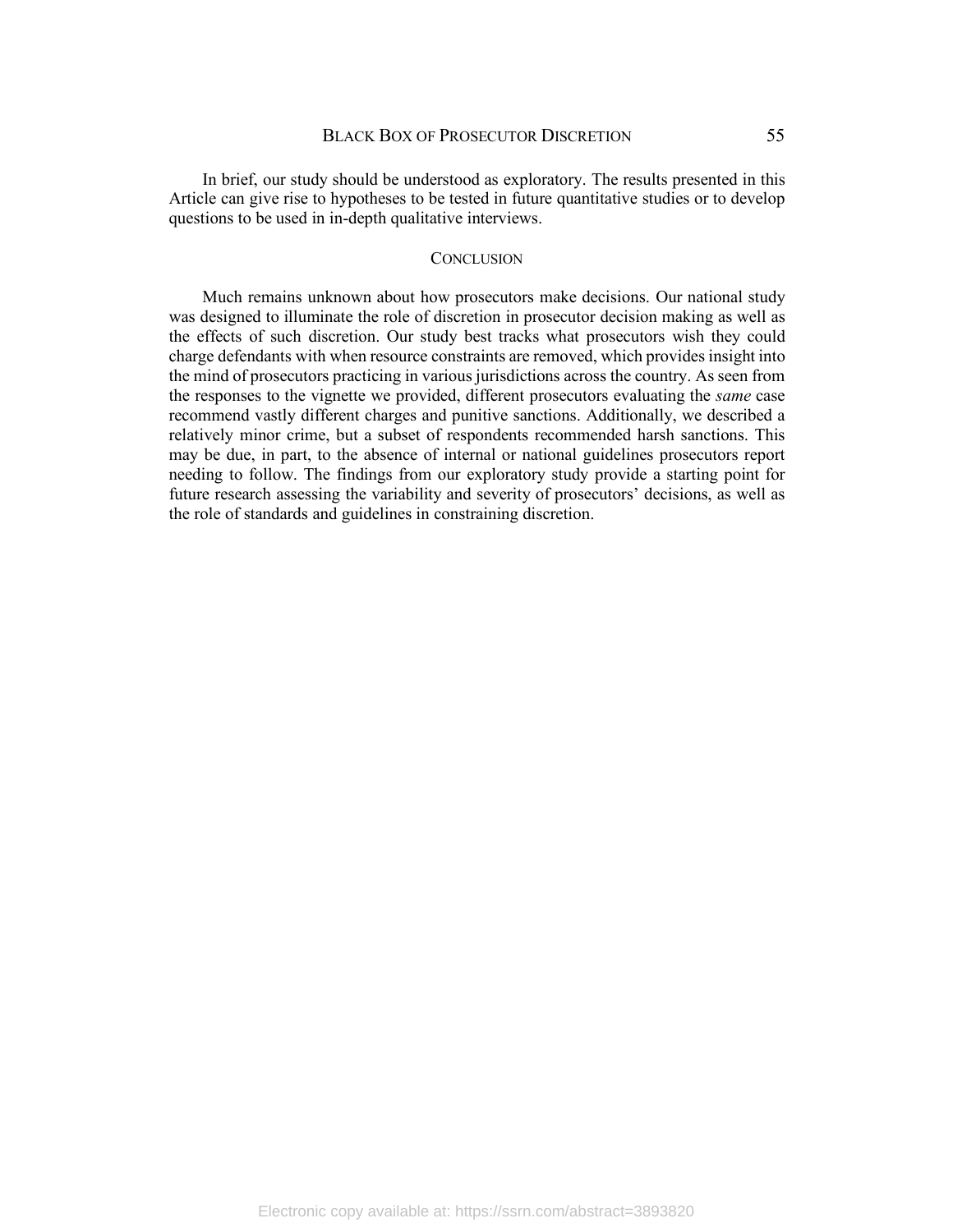#### APPENDIX: VIGNETTES, OMITTED RACE AND OCCUPATION

| <b>OFFENDERS</b>      | Incident Report: 2014-23B-N459<br>Date/Time Reported: 07/08/2014 21:25:00<br>Reporting Officer: King, Jerry (394) |      |     | Location: 8th Ave. and Pine St.<br>Approving Officer: Wilson, Joe (213) |  |
|-----------------------|-------------------------------------------------------------------------------------------------------------------|------|-----|-------------------------------------------------------------------------|--|
| <b>Status</b><br>Name |                                                                                                                   | Sex  | Age | <b>Address</b>                                                          |  |
| Defendant             | Johnson, Michael                                                                                                  | Male | 29  | 203 Duggard St.                                                         |  |
| <b>VEHICLES</b>       |                                                                                                                   |      |     |                                                                         |  |
| N/A                   |                                                                                                                   |      |     |                                                                         |  |
| <b>PROPERTY</b>       |                                                                                                                   |      |     |                                                                         |  |
| N/A                   |                                                                                                                   |      |     |                                                                         |  |
| <b>NARRATIVE</b>      |                                                                                                                   |      |     |                                                                         |  |
|                       |                                                                                                                   |      |     |                                                                         |  |

On Friday evening, March 12, 2013, Michael Johnson, age 29, was placed under arrest at 8th Avenue and Pine Street train station for exhibiting loud, offensive, tumultuous, and somewhat violent behavior in a public place. Johnson's actions caused citizens passing by to stop, take notice, become alarmed and afraid, and to eventually flee the station.

At the above time and date, I was on uniformed duty on Pine St. between 7th and 8th avenue, working the 8:00 P.M. to 3:00 A.M. shift. At approximately 9:25 P.M., two citizens approached me to report an unstable male of moderate height and build in the 8th Avenue and Pine St. station. The man was reportedly yelling obscenities, stopping patrons for money, and brandishing a knife. I immediately traveled north on Pine St. toward the intersection and radioed Officer Crandall for backup. Crandall and I arrived at the scene within seconds of each other and, upon entering, I saw approximately a dozen citizens running or walking quickly to exit the station. Once we entered the station, I immediately identified the unstable man, Johnson. Johnson was yelling obscenities, including the F-word, and banging on the station turnstiles with the metal bottom of a buck knife. He appeared angry and slightly intoxicated.

When Johnson noticed our presence, he became noticeably less incensed and ceased yelling and banging on the turnstiles. He explained to us that his girlfriend had just broken up with him that afternoon, and he did not have money for the train. Johnson then said that he had asked other train patrons to spot him change for a ride, but nobody would help. He therefore became very frustrated. After hearing Johnson out for a few minutes, I directed him to slide the knife in our direction and submit to an arrest. He complied without protest.

After Officer Crandall and I took Johnson into custody, Officer Crandall exited the station and interviewed witnesses to Johnson's disorderly conduct, and I transported Johnson to the 254 Spruce St. police station.